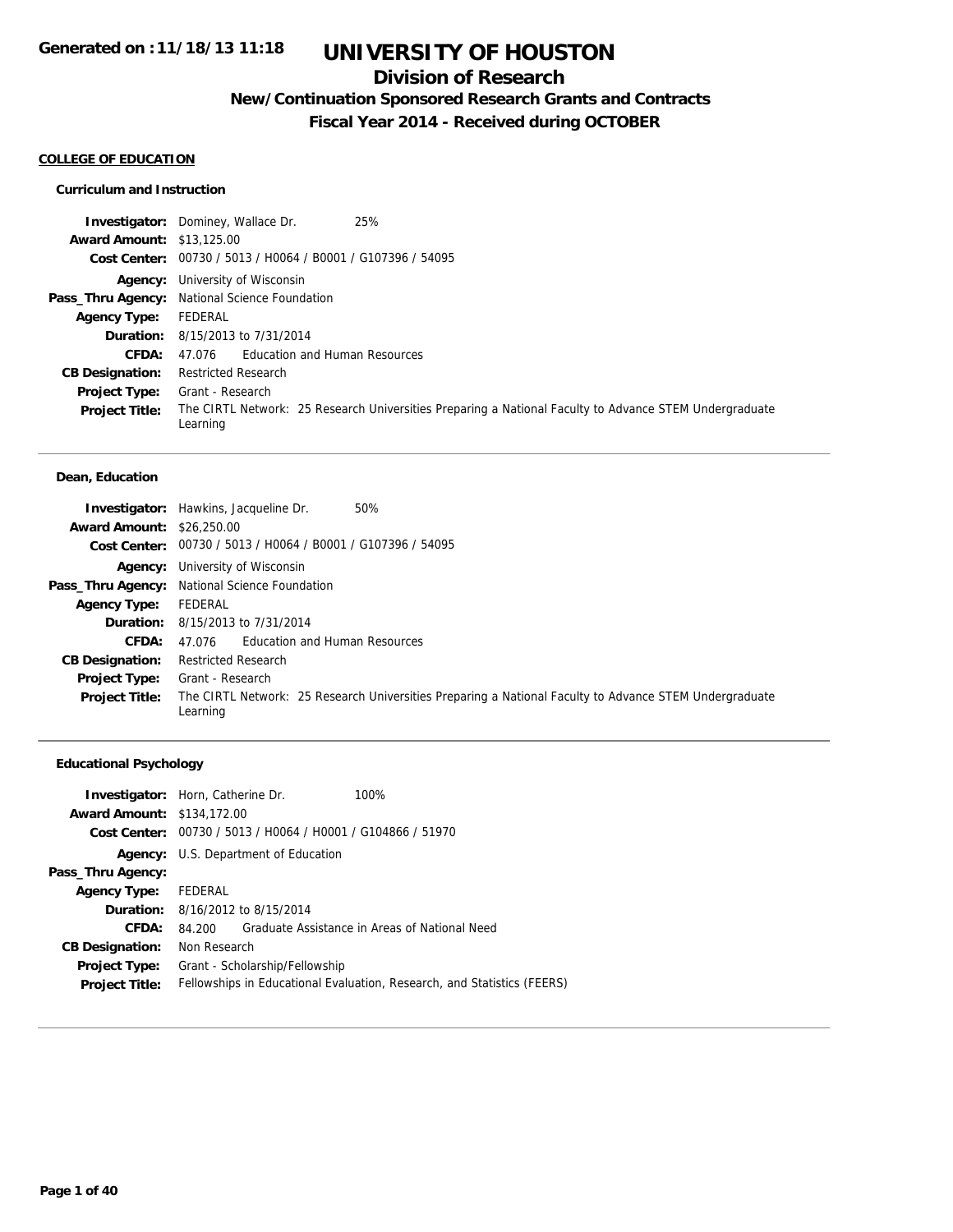## **Division of Research**

**New/Continuation Sponsored Research Grants and Contracts**

**Fiscal Year 2014 - Received during OCTOBER**

#### **COLLEGE OF EDUCATION**

#### **Educational Psychology**

**Investigator:** Keller-Margulis, Milena Dr. 100% **Award Amount:** \$19,530.53 **Cost Center:** 00730 / 5021 / H0064 / B0001 / C106717 / 54050 **Agency:** Society for the Study of School Psychology **Pass\_Thru Agency: Agency Type:** NON PROFIT **Duration:** 7/1/2013 to 6/30/2014 **CFDA: CB Designation:** Restricted Research **Project Type:** Grant - Research **Project Title:** Early Indicators of Academic and Behavioral Difficulties among Children Born Preterm

|                                  | 25%<br><b>Investigator:</b> Tolar, Tammy Dr.                                                                       |
|----------------------------------|--------------------------------------------------------------------------------------------------------------------|
| <b>Award Amount: \$13,125.00</b> |                                                                                                                    |
|                                  | <b>Cost Center:</b> $00730 / 5013 / 40064 / 80001 / 6107396 / 54095$                                               |
|                                  | <b>Agency:</b> University of Wisconsin                                                                             |
|                                  | Pass_Thru Agency: National Science Foundation                                                                      |
| <b>Agency Type:</b>              | FEDERAL                                                                                                            |
|                                  | <b>Duration:</b> 8/15/2013 to 7/31/2014                                                                            |
| <b>CFDA:</b>                     | 47.076 Education and Human Resources                                                                               |
| <b>CB Designation:</b>           | <b>Restricted Research</b>                                                                                         |
| <b>Project Type:</b>             | Grant - Research                                                                                                   |
| <b>Project Title:</b>            | The CIRTL Network: 25 Research Universities Preparing a National Faculty to Advance STEM Undergraduate<br>Learning |

|                                         | <b>Investigator:</b> Black, Carolyn Dr.                     | 100%                                                             |
|-----------------------------------------|-------------------------------------------------------------|------------------------------------------------------------------|
| <b>Award Amount: \$15,000.00</b>        |                                                             |                                                                  |
|                                         | Cost Center: 00730 / 5017 / H0441 / C0001 / C104441 / 49964 |                                                                  |
|                                         | <b>Agency:</b> Texas Education Agency                       |                                                                  |
| <b>Pass_Thru Agency:</b> State of Texas |                                                             |                                                                  |
| Agency Type: STATE                      |                                                             |                                                                  |
|                                         | <b>Duration:</b> 9/1/2011 to 8/31/2014                      |                                                                  |
| CFDA:                                   |                                                             |                                                                  |
| <b>CB Designation:</b>                  | Non Research                                                |                                                                  |
| <b>Project Type:</b>                    | Grant - Public Service                                      |                                                                  |
| <b>Project Title:</b>                   |                                                             | UH Charter School Instructional Materials Allotment FY 2011-2013 |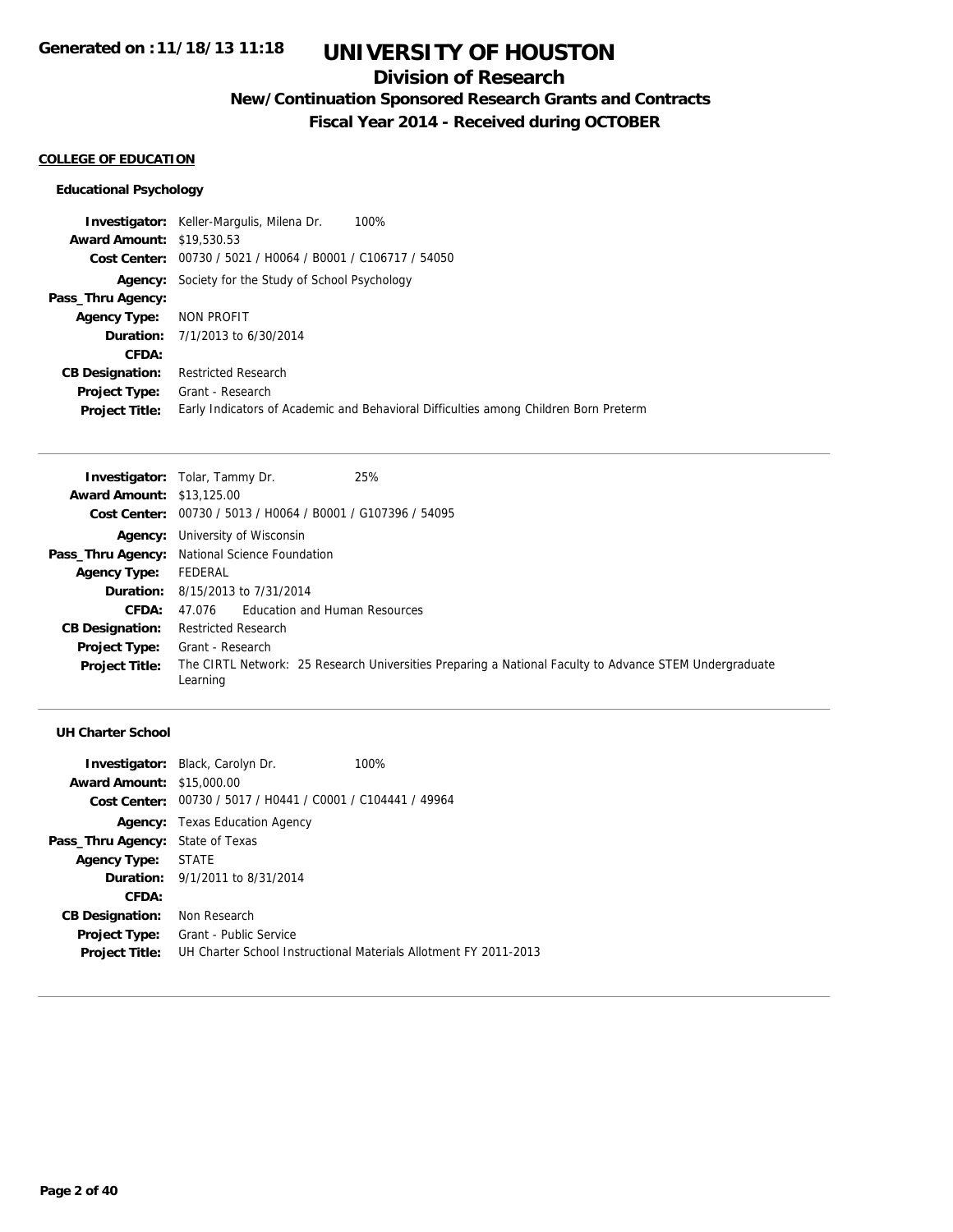### **Division of Research**

## **New/Continuation Sponsored Research Grants and Contracts**

**Fiscal Year 2014 - Received during OCTOBER**

### **COLLEGE OF EDUCATION**

|                                  | <b>Investigator:</b> Black, Carolyn Dr.                     | 100% |
|----------------------------------|-------------------------------------------------------------|------|
| <b>Award Amount: \$21,470.00</b> |                                                             |      |
|                                  | Cost Center: 00730 / 5014 / H0441 / C0001 / C104229 / 49776 |      |
|                                  | <b>Agency:</b> Texas Education Agency                       |      |
| Pass_Thru Agency:                | U.S. Department of Agriculture                              |      |
| <b>Agency Type:</b>              | FEDERAL                                                     |      |
|                                  | <b>Duration:</b> 9/1/2011 to 10/31/2014                     |      |
| CFDA:                            | 10.555                                                      |      |
| <b>CB Designation:</b>           | Non Research                                                |      |
| <b>Project Type:</b>             | Grant - Public Service                                      |      |
| <b>Project Title:</b>            | Charter School: National School Lunch Program FY 12         |      |

|                                         | <b>Investigator:</b> Black, Carolyn Dr.                     | 100% |
|-----------------------------------------|-------------------------------------------------------------|------|
| <b>Award Amount: \$610,330.00</b>       |                                                             |      |
|                                         | Cost Center: 00730 / 5017 / H0441 / C0001 / C104216 / 49772 |      |
|                                         | <b>Agency:</b> Texas Education Agency                       |      |
| <b>Pass_Thru Agency:</b> State of Texas |                                                             |      |
| Agency Type: STATE                      |                                                             |      |
|                                         | <b>Duration:</b> 9/1/2011 to 8/31/2014                      |      |
| CFDA:                                   |                                                             |      |
| <b>CB Designation:</b>                  | Non Research                                                |      |
| <b>Project Type:</b>                    | Grant - Public Service                                      |      |
| <b>Project Title:</b>                   | Charter School: Foundation School Program Teacher S&W FY12  |      |

| <b>Award Amount: \$30,062.00</b> | <b>Investigator:</b> Black, Carolyn Dr.    |                                          | 100%                                                        |
|----------------------------------|--------------------------------------------|------------------------------------------|-------------------------------------------------------------|
|                                  |                                            |                                          | Cost Center: 00730 / 5014 / H0441 / C0001 / C104226 / 49774 |
|                                  | <b>Agency:</b> Texas Education Agency      |                                          |                                                             |
| Pass_Thru Agency:                |                                            | USE DED000; U.S. Department of Education |                                                             |
| <b>Agency Type:</b>              | FFDFRAI                                    |                                          |                                                             |
|                                  | <b>Duration:</b> $9/1/2011$ to $9/30/2014$ |                                          |                                                             |
| CFDA:                            | 84.010                                     |                                          |                                                             |
| <b>CB Designation:</b>           | Non Research                               |                                          |                                                             |
| <b>Project Type:</b>             | Grant - Public Service                     |                                          |                                                             |
| <b>Project Title:</b>            |                                            | Chater School: Title I, Part A FY 12     |                                                             |
|                                  |                                            |                                          |                                                             |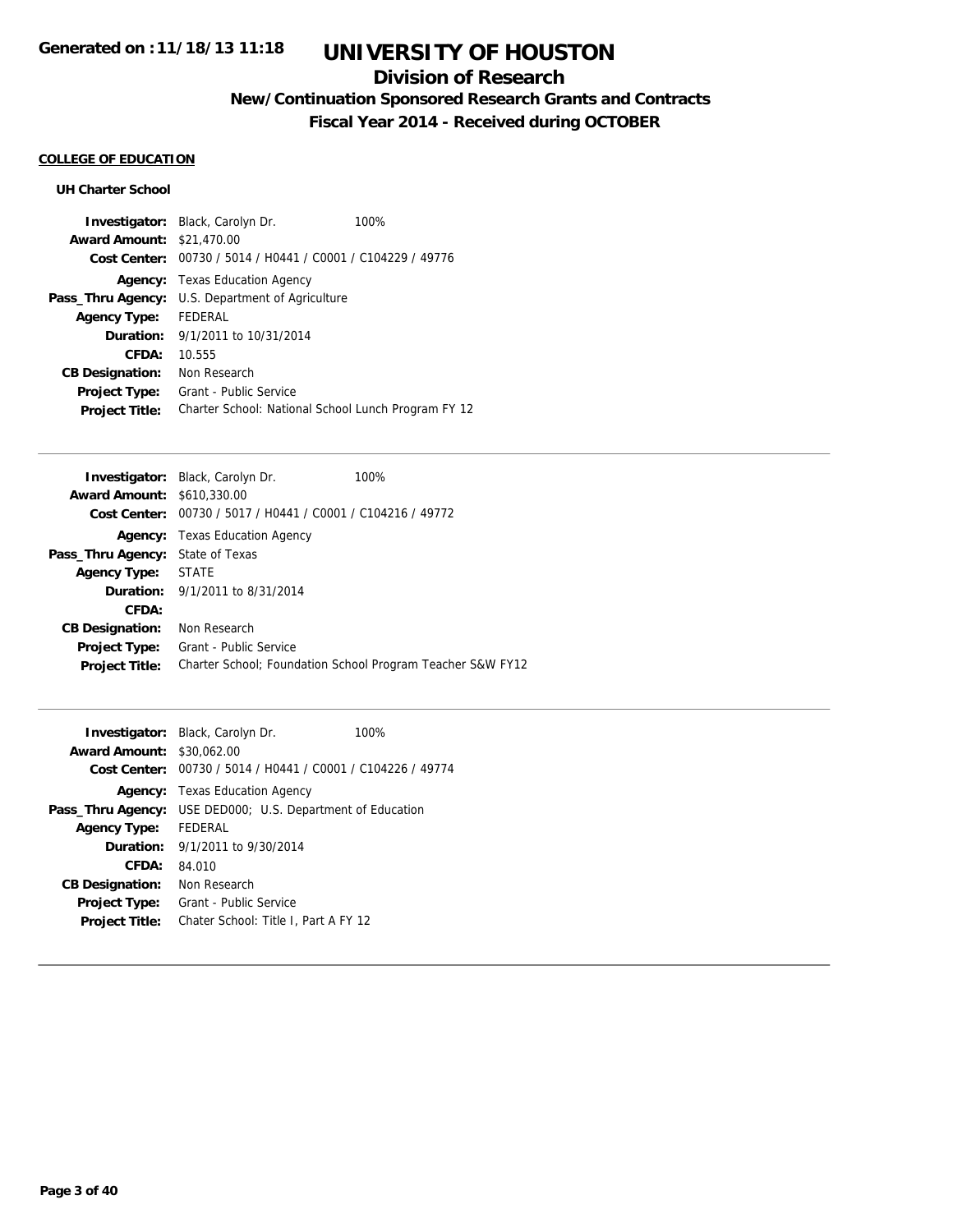### **Division of Research**

## **New/Continuation Sponsored Research Grants and Contracts**

**Fiscal Year 2014 - Received during OCTOBER**

### **COLLEGE OF EDUCATION**

| Award Amount: \$350.00<br>Cost Center: 00730 / 5017 / H0441 / C0001 / C105879 / 51980 |
|---------------------------------------------------------------------------------------|
|                                                                                       |
|                                                                                       |
| <b>Agency:</b> State of Texas                                                         |
| Texas Education Agency<br>Pass_Thru Agency:                                           |
| <b>STATE</b><br><b>Agency Type:</b>                                                   |
| <b>Duration:</b> $8/1/2011$ to $8/31/2016$                                            |
| CFDA:                                                                                 |
| Non Research<br><b>CB Designation:</b>                                                |
| Grant - Public Service<br><b>Project Type:</b>                                        |
| School Lunch Matching<br><b>Project Title:</b>                                        |

|                        | <b>Investigator:</b> Black, Carolyn Dr.                     | 100% |
|------------------------|-------------------------------------------------------------|------|
| <b>Award Amount:</b>   | \$7,883.00                                                  |      |
|                        | Cost Center: 00730 / 5014 / H0441 / C0001 / C104228 / 49775 |      |
|                        | <b>Agency:</b> Texas Education Agency                       |      |
| Pass_Thru Agency:      | U.S. Department of Agriculture                              |      |
| <b>Agency Type:</b>    | <b>FEDERAL</b>                                              |      |
|                        | <b>Duration:</b> 9/1/2011 to 10/31/2014                     |      |
| CFDA:                  | 10.553                                                      |      |
| <b>CB Designation:</b> | Non Research                                                |      |
| <b>Project Type:</b>   | Grant - Public Service                                      |      |
| <b>Project Title:</b>  | Charter School: School Breakfast Program FY12               |      |

|                                         | <b>Investigator:</b> Black, Carolyn Dr.        | 100%                                                               |
|-----------------------------------------|------------------------------------------------|--------------------------------------------------------------------|
| <b>Award Amount: \$124,800.00</b>       |                                                |                                                                    |
| Cost Center:                            | 00730 / 5017 / H0441 / C0001 / C104215 / 49771 |                                                                    |
|                                         | <b>Agency:</b> Texas Education Agency          |                                                                    |
| <b>Pass_Thru Agency:</b> State of Texas |                                                |                                                                    |
| <b>Agency Type: STATE</b>               |                                                |                                                                    |
|                                         | <b>Duration:</b> 9/1/2011 to 8/31/2014         |                                                                    |
| CFDA:                                   |                                                |                                                                    |
| <b>CB Designation:</b>                  | Non Research                                   |                                                                    |
| Project Type:                           | Grant - Public Service                         |                                                                    |
| <b>Project Title:</b>                   |                                                | Charter School: Foundation School Program Administration S&W FY 12 |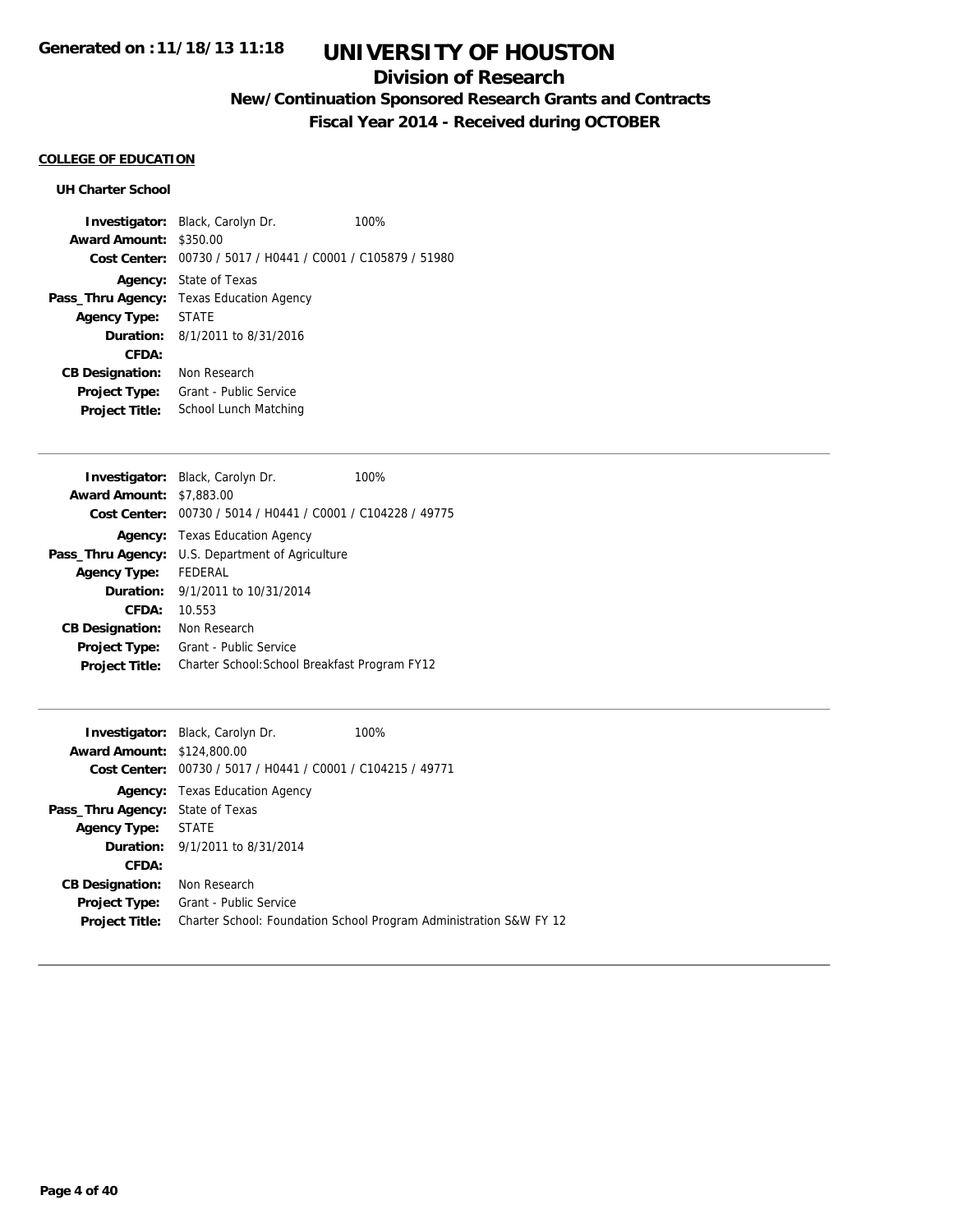### **Division of Research**

**New/Continuation Sponsored Research Grants and Contracts**

**Fiscal Year 2014 - Received during OCTOBER**

#### **COLLEGE OF EDUCATION**

|                                         | <b>Investigator:</b> Black, Carolyn Dr.        | 100%                                                           |
|-----------------------------------------|------------------------------------------------|----------------------------------------------------------------|
| <b>Award Amount: \$143,000.00</b>       |                                                |                                                                |
| Cost Center:                            | 00730 / 5017 / H0441 / C0001 / C104213 / 49761 |                                                                |
| Agency:                                 | Texas Education Agency                         |                                                                |
| <b>Pass_Thru Agency:</b> State of Texas |                                                |                                                                |
| <b>Agency Type:</b>                     | STATE                                          |                                                                |
|                                         | <b>Duration:</b> 9/1/2011 to 8/31/2014         |                                                                |
| CFDA:                                   |                                                |                                                                |
| <b>CB Designation:</b>                  | Non Research                                   |                                                                |
| <b>Project Type:</b>                    | Grant - Public Service                         |                                                                |
| <b>Project Title:</b>                   |                                                | Charter School: Foundation School Program Leadership S&W FY 12 |

|                                         | <b>Investigator:</b> Black, Carolyn Dr.                     | 100%                                                                 |
|-----------------------------------------|-------------------------------------------------------------|----------------------------------------------------------------------|
| <b>Award Amount: \$46,400.00</b>        |                                                             |                                                                      |
|                                         | Cost Center: 00730 / 5017 / H0441 / C0001 / C104214 / 49770 |                                                                      |
|                                         | <b>Agency:</b> Texas Education Agency                       |                                                                      |
| <b>Pass_Thru Agency:</b> State of Texas |                                                             |                                                                      |
| <b>Agency Type: STATE</b>               |                                                             |                                                                      |
|                                         | <b>Duration:</b> $9/1/2011$ to $8/31/2014$                  |                                                                      |
| CFDA:                                   |                                                             |                                                                      |
| <b>CB Designation:</b>                  | Non Research                                                |                                                                      |
| <b>Project Type:</b>                    | Grant - Public Service                                      |                                                                      |
| <b>Project Title:</b>                   |                                                             | Charter School: Foundation School Program Special Education S&W FY12 |
|                                         |                                                             |                                                                      |

| Investigator:<br><b>Award Amount:</b><br>Cost Center: | Black, Carolyn Dr.<br>\$4,000.00         | 100%<br>00730 / 5014 / H0441 / C0001 / C104225 / 49773 |  |
|-------------------------------------------------------|------------------------------------------|--------------------------------------------------------|--|
| Agency:                                               | <b>Texas Education Agency</b>            |                                                        |  |
| Pass_Thru Agency:                                     | USE DED000; U.S. Department of Education |                                                        |  |
| <b>Agency Type:</b>                                   | <b>FFDFRAL</b>                           |                                                        |  |
| Duration:                                             | 9/1/2011 to 9/30/2014                    |                                                        |  |
| CFDA:                                                 | 84.367                                   | Improving Teacher Quality State Grants                 |  |
| <b>CB Designation:</b>                                | Non Research                             |                                                        |  |
| <b>Project Type:</b>                                  | Grant - Public Service                   |                                                        |  |
| <b>Project Title:</b>                                 | Charter School: Title II, Part A FY12    |                                                        |  |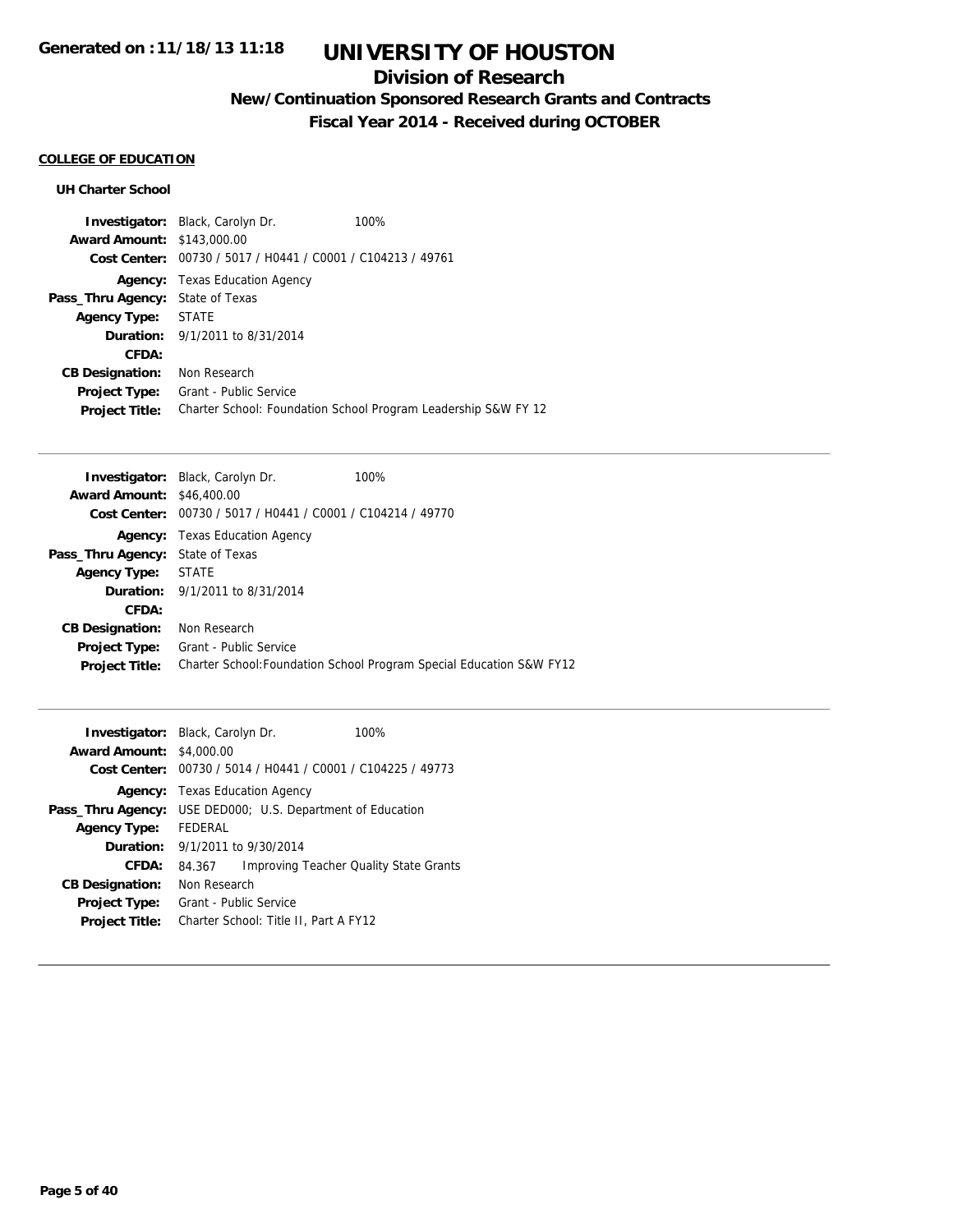### **Division of Research**

**New/Continuation Sponsored Research Grants and Contracts**

**Fiscal Year 2014 - Received during OCTOBER**

#### **COLLEGE OF LIBERAL ARTS AND SOCIAL SCIENCES**

#### **Cynthia Woods Mitchell Center for the Arts**

**Investigator:** Farber, Karen Ms. 100% **Award Amount:** \$700.00 **Cost Center:** 00730 / 5021 / H0473 / B0100 / C107437 / 54103 **Agency:** New England Foundation for the Arts **Pass\_Thru Agency: Agency Type:** FOUNDATION **Duration:** 9/1/2013 to 10/31/2013 **CFDA: CB Designation:** Non Restricted Research **Project Type:** Grant - Research **Project Title:** Radar LA - Hospital

#### **Health and Human Performance**

|                                  | <b>Investigator:</b> Layne, Charles S. Dr.<br>100%                                                   |
|----------------------------------|------------------------------------------------------------------------------------------------------|
| <b>Award Amount: \$12,269.60</b> |                                                                                                      |
|                                  | Cost Center: 00730 / 5043 / H0065 / B0001 / G105748 / 51652                                          |
|                                  | <b>Agency:</b> WYLE Laboratories                                                                     |
|                                  | <b>Pass_Thru Agency:</b> NASA - National Aeronautics and Space Administration - Johnson Space Center |
| <b>Agency Type:</b>              | FEDERAL                                                                                              |
|                                  | <b>Duration:</b> 9/1/2012 to 10/31/2013                                                              |
| <b>CFDA:</b>                     | 43.001 Aerospace Education Services Program                                                          |
| <b>CB Designation:</b>           | <b>Restricted Research</b>                                                                           |
| <b>Project Type:</b>             | Contract - Research                                                                                  |
| <b>Project Title:</b>            | Enhanced Development of the Office of Scientific Data Review and Dissemination - Elizabeth Goetchius |

|                                  | 100%<br><b>Investigator:</b> Layne, Charles S. Dr.                                                   |
|----------------------------------|------------------------------------------------------------------------------------------------------|
| <b>Award Amount: \$13,098.96</b> |                                                                                                      |
|                                  | <b>Cost Center:</b> $00730 / 5043 / 40065 / 80001 / 6105749 / 51653$                                 |
|                                  | <b>Agency:</b> WYLE Laboratories                                                                     |
|                                  | <b>Pass_Thru Agency:</b> NASA - National Aeronautics and Space Administration - Johnson Space Center |
| <b>Agency Type:</b>              | FEDERAL                                                                                              |
|                                  | <b>Duration:</b> 9/1/2012 to 10/31/2013                                                              |
| <b>CFDA:</b>                     | 43.001 Aerospace Education Services Program                                                          |
| <b>CB Designation:</b>           | <b>Restricted Research</b>                                                                           |
| Project Type:                    | Contract - Research                                                                                  |
| <b>Project Title:</b>            | Enhanced Development of the Office of Scientific Data Review and Dissemination - Meghan Everett      |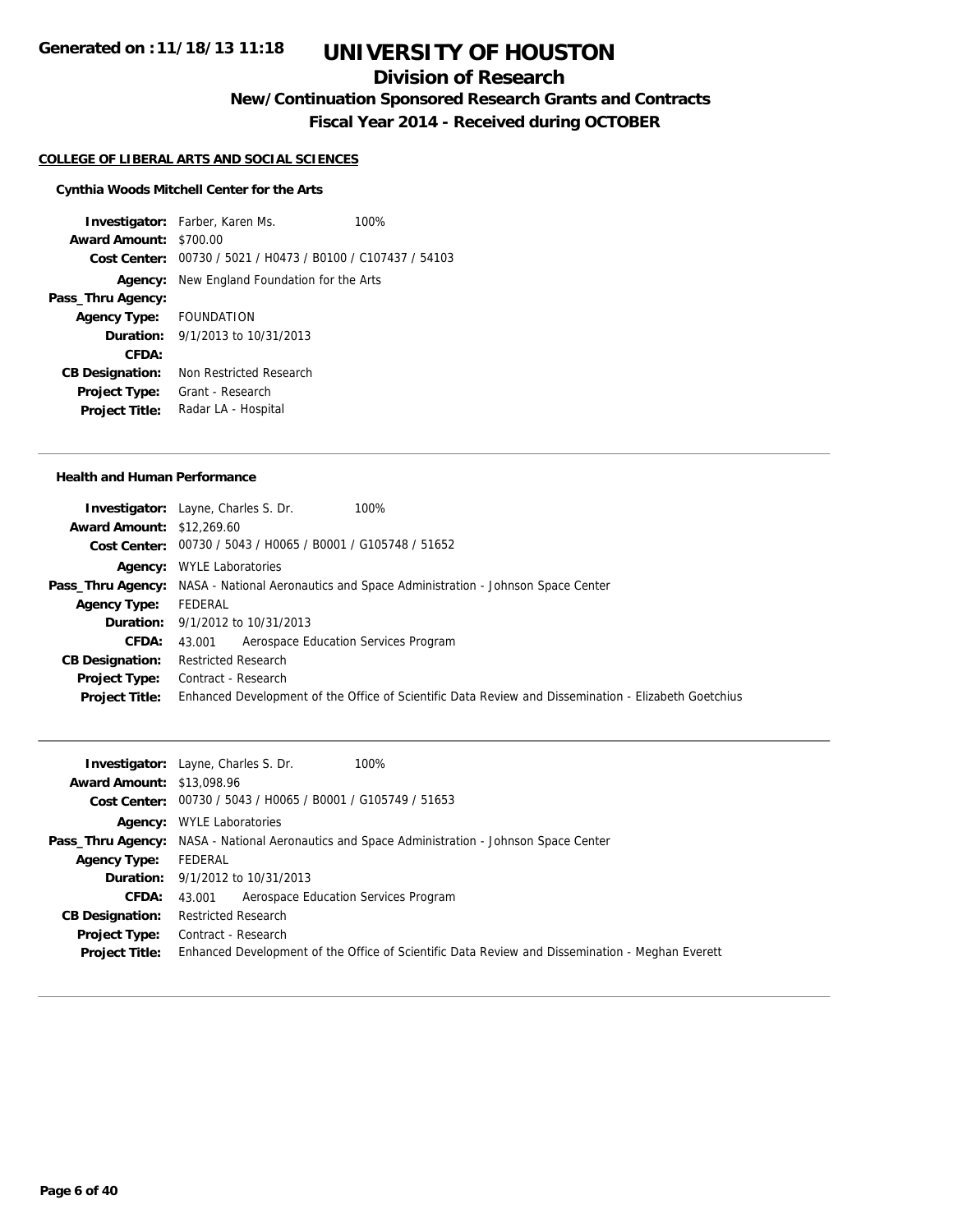## **Division of Research**

**New/Continuation Sponsored Research Grants and Contracts**

**Fiscal Year 2014 - Received during OCTOBER**

#### **COLLEGE OF LIBERAL ARTS AND SOCIAL SCIENCES**

#### **Health and Human Performance**

| <b>Investigator:</b> Layne, Charles S. Dr.<br>100%                                                   |
|------------------------------------------------------------------------------------------------------|
| <b>Award Amount: \$7,520.00</b>                                                                      |
| Cost Center: 00730 / 5043 / H0065 / B0001 / G105746 / 51650                                          |
| <b>Agency:</b> WYLE Laboratories                                                                     |
| <b>Pass_Thru Agency:</b> NASA - National Aeronautics and Space Administration - Johnson Space Center |
| FEDERAL                                                                                              |
| <b>Duration:</b> 9/1/2012 to 10/31/2013                                                              |
| 43.001 Aerospace Education Services Program                                                          |
| <b>Restricted Research</b>                                                                           |
| Contract - Research                                                                                  |
| Enhanced Development of the Office of Scientific Data Review and Dissemination - Stephanie Bassett   |
|                                                                                                      |

|                                  | <b>Investigator:</b> Layne, Charles S. Dr.<br>100%                                                   |  |  |
|----------------------------------|------------------------------------------------------------------------------------------------------|--|--|
| <b>Award Amount: \$10,000.00</b> |                                                                                                      |  |  |
|                                  | Cost Center: 00730 / 5043 / H0065 / B0001 / G105754 / 51657                                          |  |  |
|                                  | <b>Agency:</b> WYLE Laboratories                                                                     |  |  |
|                                  | <b>Pass_Thru Agency:</b> NASA - National Aeronautics and Space Administration - Johnson Space Center |  |  |
| <b>Agency Type:</b>              | FEDERAL                                                                                              |  |  |
|                                  | <b>Duration:</b> $9/1/2012$ to $10/31/2013$                                                          |  |  |
| <b>CFDA:</b>                     | 43,001 Aerospace Education Services Program                                                          |  |  |
| <b>CB Designation:</b>           | <b>Restricted Research</b>                                                                           |  |  |
| <b>Project Type:</b>             | Contract - Research                                                                                  |  |  |
| <b>Project Title:</b>            | Enhanced Development of the Office of Scientific Data Review and Dissemination - Holly Patterson     |  |  |

| 100%<br><b>Investigator:</b> Layne, Charles S. Dr.                                                   |
|------------------------------------------------------------------------------------------------------|
| <b>Award Amount: \$11,542.32</b>                                                                     |
| Cost Center: 00730 / 5043 / H0065 / B0001 / G105747 / 51651                                          |
| <b>Agency:</b> WYLE Laboratories                                                                     |
| <b>Pass_Thru Agency:</b> NASA - National Aeronautics and Space Administration - Johnson Space Center |
| FEDERAL                                                                                              |
| <b>Duration:</b> $9/1/2012$ to $10/31/2013$                                                          |
| Aerospace Education Services Program<br>43.001                                                       |
| <b>Restricted Research</b>                                                                           |
| Contract - Research                                                                                  |
| Enhanced Development of the Office of Scientific Data Review and Dissemination - Roxanne Buxton      |
|                                                                                                      |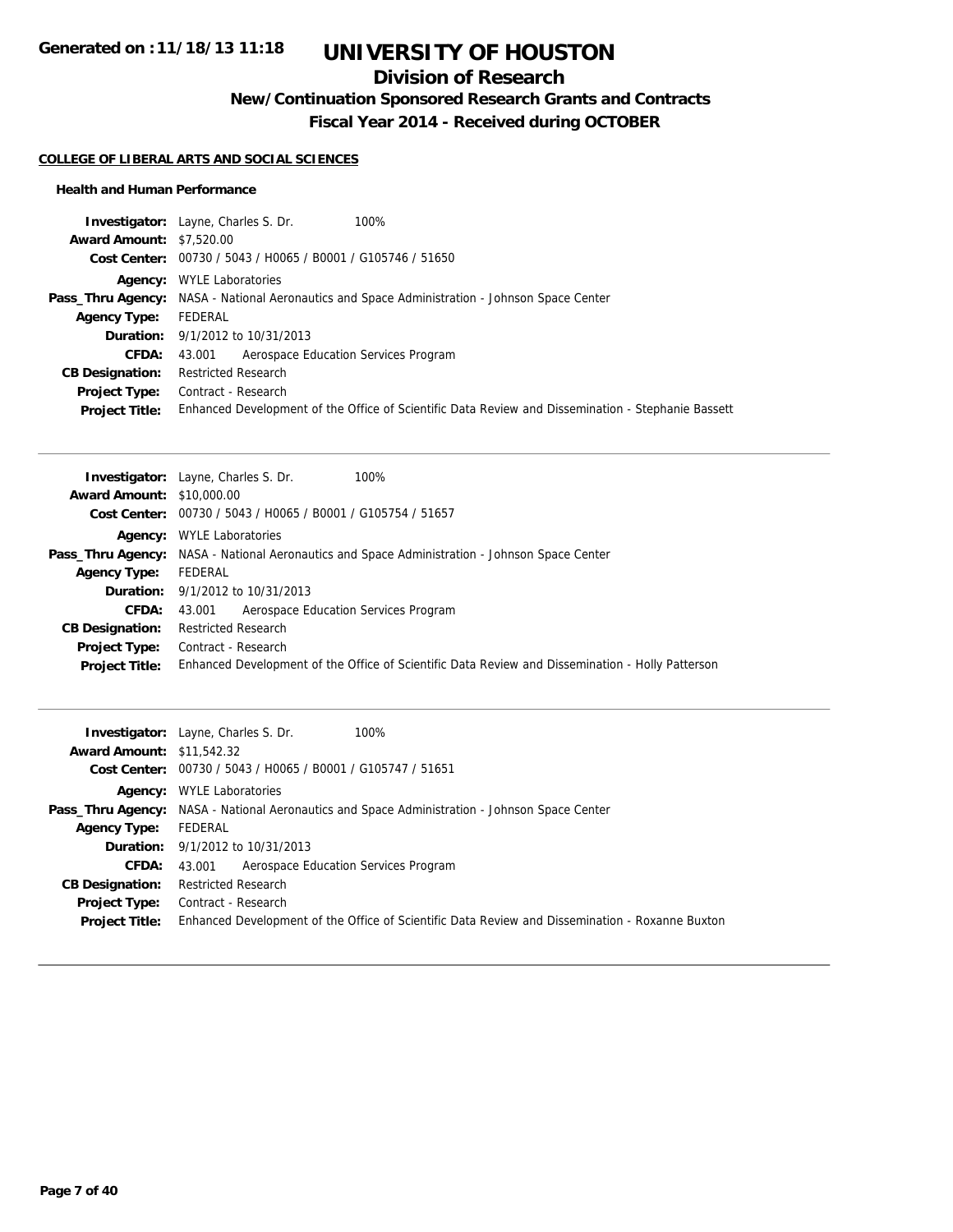## **Division of Research**

**New/Continuation Sponsored Research Grants and Contracts**

**Fiscal Year 2014 - Received during OCTOBER**

#### **COLLEGE OF LIBERAL ARTS AND SOCIAL SCIENCES**

#### **Health and Human Performance**

| <b>Investigator:</b> Layne, Charles S. Dr.<br>100%                                                      |
|---------------------------------------------------------------------------------------------------------|
| <b>Award Amount: \$13,862.45</b>                                                                        |
| Cost Center: 00730 / 5043 / H0065 / B0001 / G105751 / 51654                                             |
| <b>Agency:</b> WYLE Laboratories                                                                        |
| <b>Pass_Thru Agency:</b> NASA - National Aeronautics and Space Administration - Johnson Space Center    |
| FEDERAL                                                                                                 |
| <b>Duration:</b> 9/1/2012 to 10/31/2013                                                                 |
| Aerospace Education Services Program<br>43.001                                                          |
| <b>Restricted Research</b>                                                                              |
| Contract - Research                                                                                     |
| Enhanced Development of the Office of Scientific Data Review and Dissemination - John Flores-McLaughlin |
|                                                                                                         |

|                                 | <b>Investigator:</b> Layne, Charles S. Dr.<br>100%                                                   |
|---------------------------------|------------------------------------------------------------------------------------------------------|
| <b>Award Amount: \$9,864.71</b> |                                                                                                      |
|                                 | <b>Cost Center:</b> $00730 / 5043 / 40065 / 80001 / 6105759 / 51663$                                 |
| Agency:                         | <b>WYLE Laboratories</b>                                                                             |
|                                 | <b>Pass_Thru Agency:</b> NASA - National Aeronautics and Space Administration - Johnson Space Center |
| <b>Agency Type:</b>             | FEDERAL                                                                                              |
|                                 | <b>Duration:</b> 9/1/2012 to 10/31/2013                                                              |
| CFDA:                           | Aerospace Education Services Program<br>43.001                                                       |
| <b>CB Designation:</b>          | <b>Restricted Research</b>                                                                           |
| Project Type:                   | Contract - Research                                                                                  |
| <b>Project Title:</b>           | Enhanced Development of the Office of Scientific Data Review and Dissemination - Mitzi Laughlin      |
|                                 |                                                                                                      |

### **Psychology**

|                                  | <b>Investigator:</b> Sharp, Carla Dr.                       | 100%                                                                                                           |
|----------------------------------|-------------------------------------------------------------|----------------------------------------------------------------------------------------------------------------|
| <b>Award Amount: \$42,078,00</b> |                                                             |                                                                                                                |
|                                  | Cost Center: 00730 / 5021 / H0125 / B0001 / G101988 / 47486 |                                                                                                                |
|                                  | <b>Agency:</b> The Menninger Clinic                         |                                                                                                                |
| Pass_Thru Agency:                |                                                             |                                                                                                                |
| <b>Agency Type:</b>              | NON PROFIT                                                  |                                                                                                                |
|                                  | <b>Duration:</b> 9/1/2010 to 8/31/2014                      |                                                                                                                |
| CFDA:                            |                                                             |                                                                                                                |
| <b>CB Designation:</b>           | <b>Restricted Research</b>                                  |                                                                                                                |
| <b>Project Type:</b>             | Grant - Research                                            |                                                                                                                |
| <b>Project Title:</b>            |                                                             | Development of Personality and Other Disorders in Adolescents -Carolyn Ha and Chastity Farr Student Placements |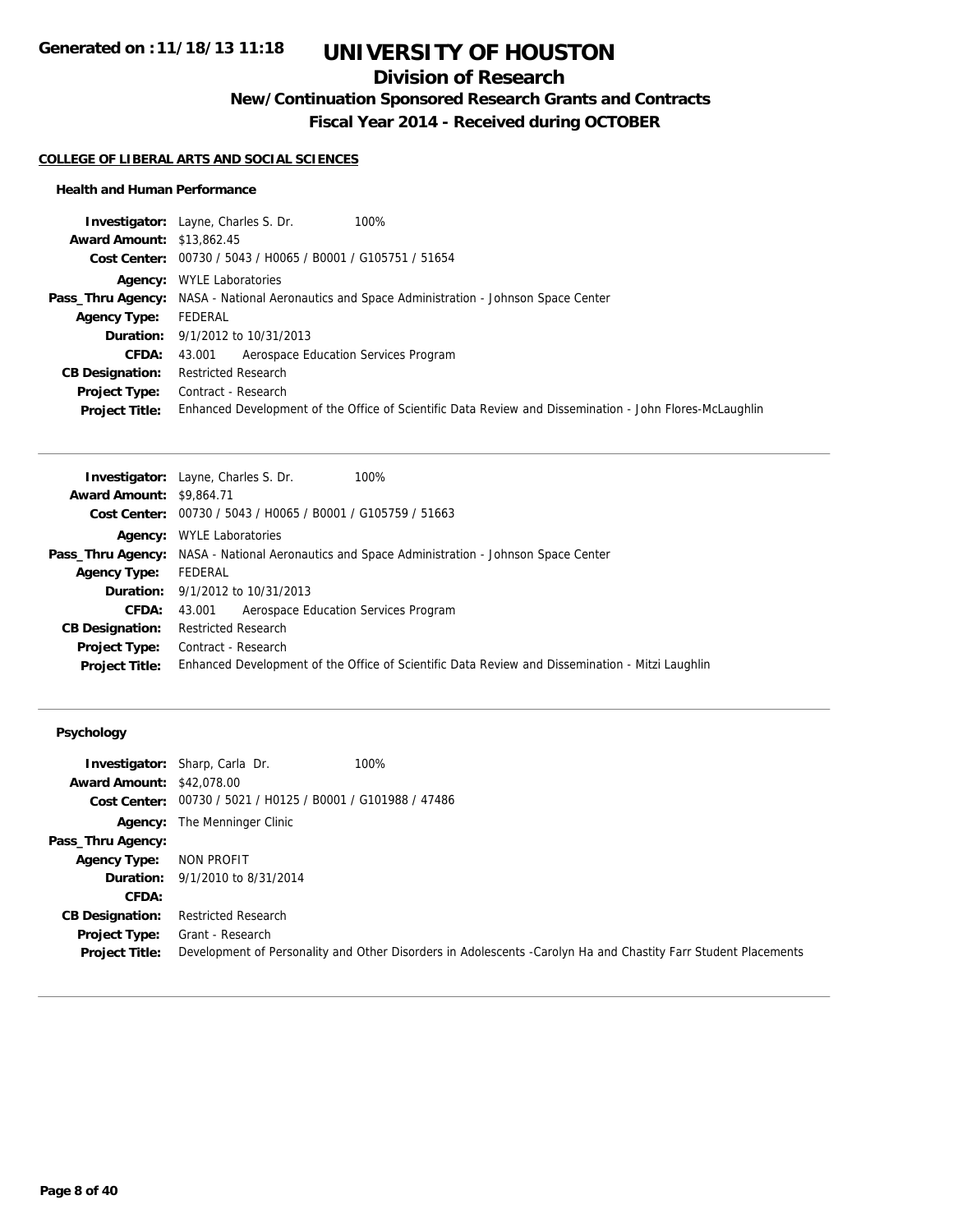### **Division of Research**

**New/Continuation Sponsored Research Grants and Contracts**

**Fiscal Year 2014 - Received during OCTOBER**

#### **COLLEGE OF LIBERAL ARTS AND SOCIAL SCIENCES**

#### **Psychology**

| <b>Investigator:</b> Fletcher, Jack Dr. |                                                             |  |  | 20%                                                         |
|-----------------------------------------|-------------------------------------------------------------|--|--|-------------------------------------------------------------|
| <b>Award Amount: \$60,000.00</b>        |                                                             |  |  |                                                             |
|                                         | Cost Center: 00730 / 5014 / H0288 / B0001 / G107349 / 53863 |  |  |                                                             |
|                                         | <b>Agency:</b> Texas Education Agency                       |  |  |                                                             |
|                                         | <b>Pass_Thru Agency:</b> U.S. Department of Education       |  |  |                                                             |
| Agency Type: FEDERAL                    |                                                             |  |  |                                                             |
| <b>Duration:</b> 9/1/2013 to 8/31/2014  |                                                             |  |  |                                                             |
| CFDA:                                   | 84.027                                                      |  |  | Special Education Grants to States                          |
| <b>CB Designation:</b>                  | <b>Restricted Research</b>                                  |  |  |                                                             |
| <b>Project Type:</b>                    | Grant - Research                                            |  |  |                                                             |
| <b>Project Title:</b>                   |                                                             |  |  | Texas Center for Learning Disabilities Intervention Project |
|                                         |                                                             |  |  |                                                             |

|                               | <b>Investigator:</b> Barth, Amy Dr.<br>20%                                     |  |  |
|-------------------------------|--------------------------------------------------------------------------------|--|--|
| <b>Award Amount: \$919.99</b> |                                                                                |  |  |
|                               | Cost Center: 00730 / 5013 / H0288 / B0001 / G103426 / 50169                    |  |  |
| Agency:                       | National Institute of Child Health and Human Development                       |  |  |
| Pass_Thru Agency:             |                                                                                |  |  |
| <b>Agency Type:</b>           | FEDERAL                                                                        |  |  |
|                               | <b>Duration:</b> 1/2/2012 to 8/31/2013                                         |  |  |
| CFDA:                         | Center for Research for Mothers and Children<br>93.865                         |  |  |
| <b>CB Designation:</b>        | <b>Restricted Research</b>                                                     |  |  |
| <b>Project Type:</b>          | Grant - Research                                                               |  |  |
| <b>Project Title:</b>         | Language, Cognitive, and Neuropsychological Processes in Reading Comprehension |  |  |
|                               |                                                                                |  |  |

| <b>Award Amount:</b>    | <b>Investigator:</b> Massman, Paul Dr.<br>\$37,480.00       | 100%                                                        |
|-------------------------|-------------------------------------------------------------|-------------------------------------------------------------|
|                         | Cost Center: 00730 / 5021 / H0125 / B0100 / G107304 / 53909 |                                                             |
| Agency:                 | TIRR Memorial Hermann                                       |                                                             |
| Pass_Thru Agency:       |                                                             |                                                             |
| Agency Type: NON PROFIT |                                                             |                                                             |
|                         | <b>Duration:</b> $9/1/2013$ to $8/31/2014$                  |                                                             |
| CFDA:                   |                                                             |                                                             |
| <b>CB Designation:</b>  | Non Restricted Research                                     |                                                             |
| <b>Project Type:</b>    | Grant - Research                                            |                                                             |
| <b>Project Title:</b>   |                                                             | Clinical Neuropsychology Training-TIRR Mem Hermann-Struchen |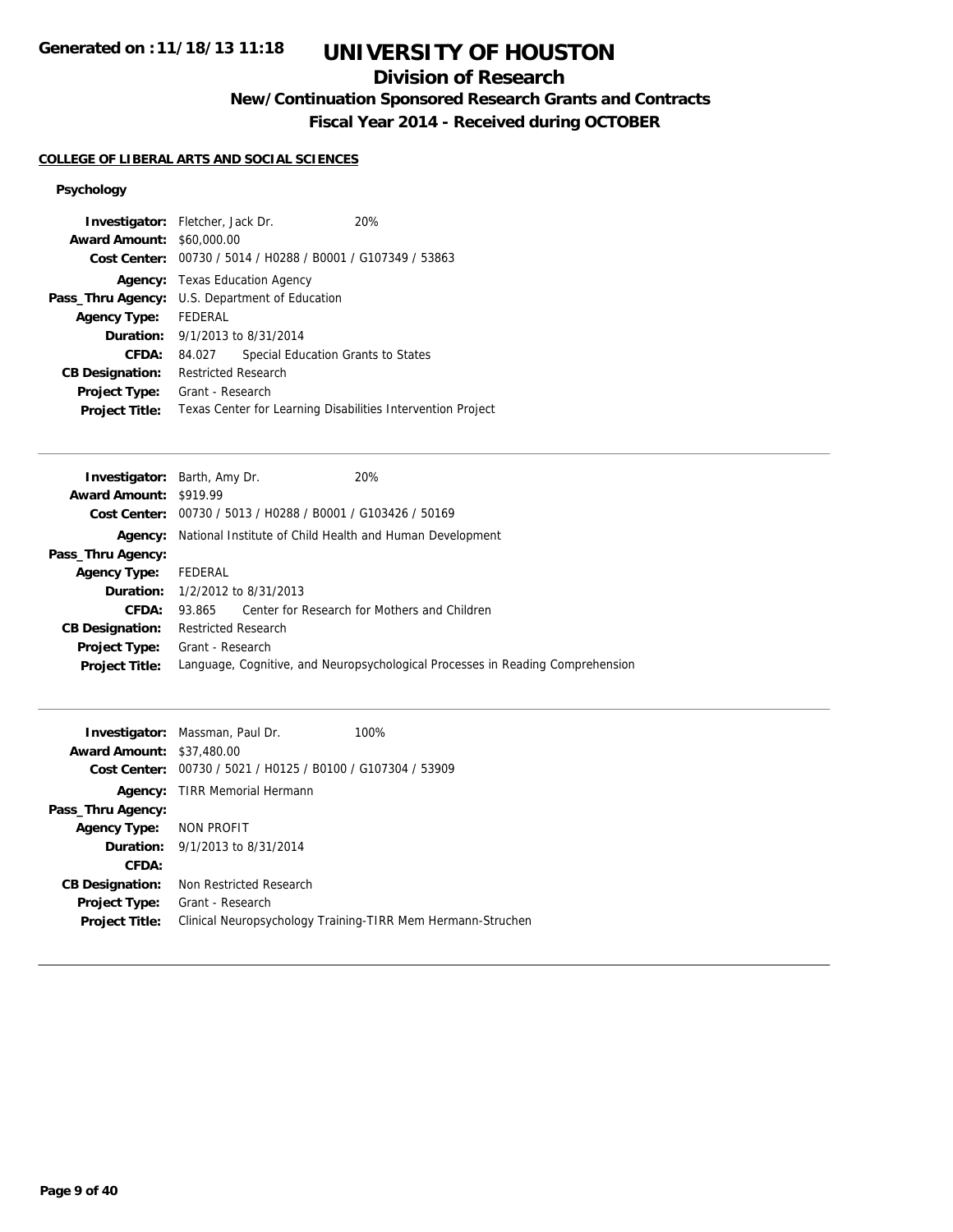## **Division of Research**

**New/Continuation Sponsored Research Grants and Contracts**

**Fiscal Year 2014 - Received during OCTOBER**

#### **COLLEGE OF LIBERAL ARTS AND SOCIAL SCIENCES**

#### **Psychology**

|                                   | <b>Investigator:</b> Leasure, J. Leigh Dr.<br>100%                                                                                             |
|-----------------------------------|------------------------------------------------------------------------------------------------------------------------------------------------|
| <b>Award Amount: \$211,504.00</b> |                                                                                                                                                |
| <b>Cost Center:</b>               | 00730 / 5013 / H0125 / B0001 / G105134 / 54082                                                                                                 |
|                                   | Agency: National Institute on Alcohol Abuse and Alcoholism                                                                                     |
| Pass_Thru Agency:                 |                                                                                                                                                |
| <b>Agency Type:</b>               | FEDERAL                                                                                                                                        |
| Duration:                         | 9/1/2013 to 8/31/2014                                                                                                                          |
| <b>CFDA:</b>                      | Alcohol Research Programs<br>93.273                                                                                                            |
| <b>CB Designation:</b>            | <b>Restricted Research</b>                                                                                                                     |
| Project Type:                     | Grant - Research                                                                                                                               |
| <b>Project Title:</b>             | Brain Damage and Exercise Neurorestoration After Repeated Binge Alcohol Exposure                                                               |
|                                   |                                                                                                                                                |
|                                   | 100%<br>Investigator: Massman, Paul Dr.                                                                                                        |
| <b>Award Amount:</b>              | \$19,559.00                                                                                                                                    |
|                                   | Cost Center: 00730 / 5013 / H0125 / B0100 / G107320 / 53910                                                                                    |
|                                   |                                                                                                                                                |
| Agency:                           | Michael E. DeBakey Veterans Affairs Medical Center                                                                                             |
| Pass_Thru Agency:                 |                                                                                                                                                |
| <b>Agency Type:</b>               | <b>FEDERAL</b>                                                                                                                                 |
| Duration:                         | 9/1/2013 to 8/31/2014                                                                                                                          |
| CFDA:                             | Veterans State Hospital Care<br>64.016                                                                                                         |
| <b>CB Designation:</b>            | Non Restricted Research                                                                                                                        |
| Project Type:                     | Grant - Research                                                                                                                               |
| <b>Project Title:</b>             | Clinical Neuropsychology Training-Michael E. DeBakey, VA Epilepsy Ctr. of Excellence (ECE), Neurology Care<br>Line-Collins: Student J. Grabyan |
|                                   | Investigator: Barr, Christopher Dr.<br>20%                                                                                                     |
|                                   |                                                                                                                                                |

|                                 | $\mathbf{H}$ is $\mathbf{H}$ is $\mathbf{H}$ is $\mathbf{H}$ is $\mathbf{H}$ is $\mathbf{H}$ is $\mathbf{H}$ is $\mathbf{H}$ is $\mathbf{H}$ is $\mathbf{H}$ is $\mathbf{H}$ is $\mathbf{H}$ is $\mathbf{H}$ is $\mathbf{H}$ is $\mathbf{H}$ is $\mathbf{H}$ is $\mathbf{H}$ is $\mathbf{H}$ is $\mathbf{$<br>ZU 70. |
|---------------------------------|----------------------------------------------------------------------------------------------------------------------------------------------------------------------------------------------------------------------------------------------------------------------------------------------------------------------|
| <b>Award Amount: \$5,446.20</b> |                                                                                                                                                                                                                                                                                                                      |
|                                 | Cost Center: 00730 / 5013 / H0288 / B0001 / G104249 / 51746                                                                                                                                                                                                                                                          |
|                                 | <b>Agency:</b> Georgia State University                                                                                                                                                                                                                                                                              |
|                                 | <b>Pass_Thru Agency:</b> Institute of Educational Sciences                                                                                                                                                                                                                                                           |
| <b>Agency Type:</b>             | FEDERAL                                                                                                                                                                                                                                                                                                              |
|                                 | <b>Duration:</b> 9/17/2012 to 8/31/2014                                                                                                                                                                                                                                                                              |
| <b>CFDA:</b>                    | National Institute on Student Achievement, Curriculum and Assessment<br>84.305                                                                                                                                                                                                                                       |
| <b>CB Designation:</b>          | Restricted Research                                                                                                                                                                                                                                                                                                  |
| <b>Project Type:</b>            | Grant - Research                                                                                                                                                                                                                                                                                                     |
| <b>Project Title:</b>           | Developing instructional approaches suited to the cognitive and motivational needs of struggling adult readers                                                                                                                                                                                                       |
|                                 |                                                                                                                                                                                                                                                                                                                      |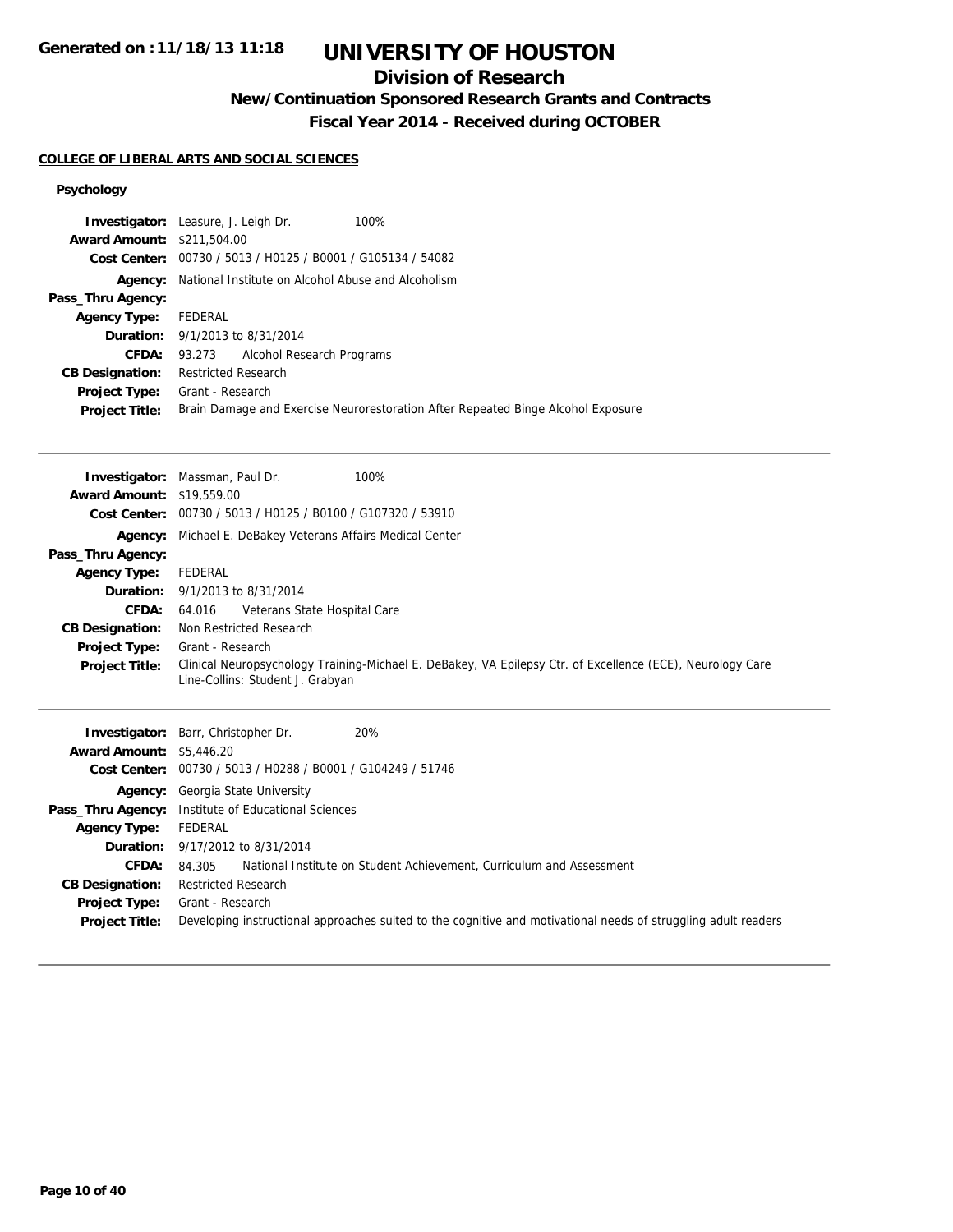### **Division of Research**

### **New/Continuation Sponsored Research Grants and Contracts**

**Fiscal Year 2014 - Received during OCTOBER**

#### **COLLEGE OF LIBERAL ARTS AND SOCIAL SCIENCES**

## **Psychology**

|                                  | <b>Investigator:</b> Massman, Paul Dr.<br>100%              |                                                                                                                    |  |
|----------------------------------|-------------------------------------------------------------|--------------------------------------------------------------------------------------------------------------------|--|
| <b>Award Amount: \$37,480.00</b> |                                                             |                                                                                                                    |  |
|                                  | Cost Center: 00730 / 5021 / H0125 / B0100 / G107357 / 53927 |                                                                                                                    |  |
|                                  | <b>Agency:</b> Texas Children's Hospital                    |                                                                                                                    |  |
| Pass_Thru Agency:                |                                                             |                                                                                                                    |  |
| <b>Agency Type:</b>              | NON PROFIT                                                  |                                                                                                                    |  |
|                                  | <b>Duration:</b> 9/1/2013 to 8/31/2014                      |                                                                                                                    |  |
| CFDA:                            |                                                             |                                                                                                                    |  |
| <b>CB Designation:</b>           | Non Restricted Research                                     |                                                                                                                    |  |
| <b>Project Type:</b>             | Grant - Research                                            |                                                                                                                    |  |
| <b>Project Title:</b>            | Gerst                                                       | Clinical Neuropsychology Training-BCM/TCH Blue Bird Circle Clinic-Chapieski: Graduate Students John Elias & Elyssa |  |

|                                  | 100%<br><b>Investigator:</b> Neighbors, Clayton Dr.                                                       |
|----------------------------------|-----------------------------------------------------------------------------------------------------------|
| <b>Award Amount: \$64,200.00</b> |                                                                                                           |
|                                  | Cost Center: 00730 / 5013 / H0125 / B0001 / G101165 / 46008                                               |
|                                  | <b>Agency:</b> University of Washington                                                                   |
|                                  | <b>Pass_Thru Agency:</b> U.S. Army Medical Research and Material Command                                  |
| <b>Agency Type:</b>              | FEDERAL                                                                                                   |
|                                  | <b>Duration:</b> 9/1/2009 to 9/30/2014                                                                    |
| <b>CFDA:</b>                     | Military Medical Research and Development<br>12.420                                                       |
| <b>CB Designation:</b>           | <b>Restricted Research</b>                                                                                |
| Project Type:                    | Grant - Research                                                                                          |
| <b>Project Title:</b>            | Motivating Treatment Seeking and Behavior Change by Untreated Military Personnel Abusing Alcohol or Drugs |
|                                  |                                                                                                           |

#### **COLLEGE OF NATURAL SCIENCES AND MATHEMATICS**

#### **Biology/Biochemistry**

|                                  | 17%<br><b>Investigator:</b> Briggs, James M. Dr.                           |
|----------------------------------|----------------------------------------------------------------------------|
| <b>Award Amount: \$12,750.00</b> |                                                                            |
|                                  | Cost Center: 00730 / 5015 / H0107 / B0001 / G101701 / 47739                |
|                                  | <b>Agency:</b> University of Texas Medical Branch at Galveston             |
|                                  | <b>Pass_Thru Agency:</b> National Institute on Drug Abuse                  |
| <b>Agency Type:</b>              | FEDERAL                                                                    |
|                                  | <b>Duration:</b> 9/30/2010 to 8/31/2014                                    |
| <b>CFDA:</b>                     | Drug Abuse Research Programs<br>93.279                                     |
| <b>CB Designation:</b>           | <b>Restricted Research</b>                                                 |
| <b>Project Type:</b>             | Grant - Research                                                           |
| <b>Project Title:</b>            | The 5-HT2cR Protein Complex: Mining a New Therapeutic Target for Addiction |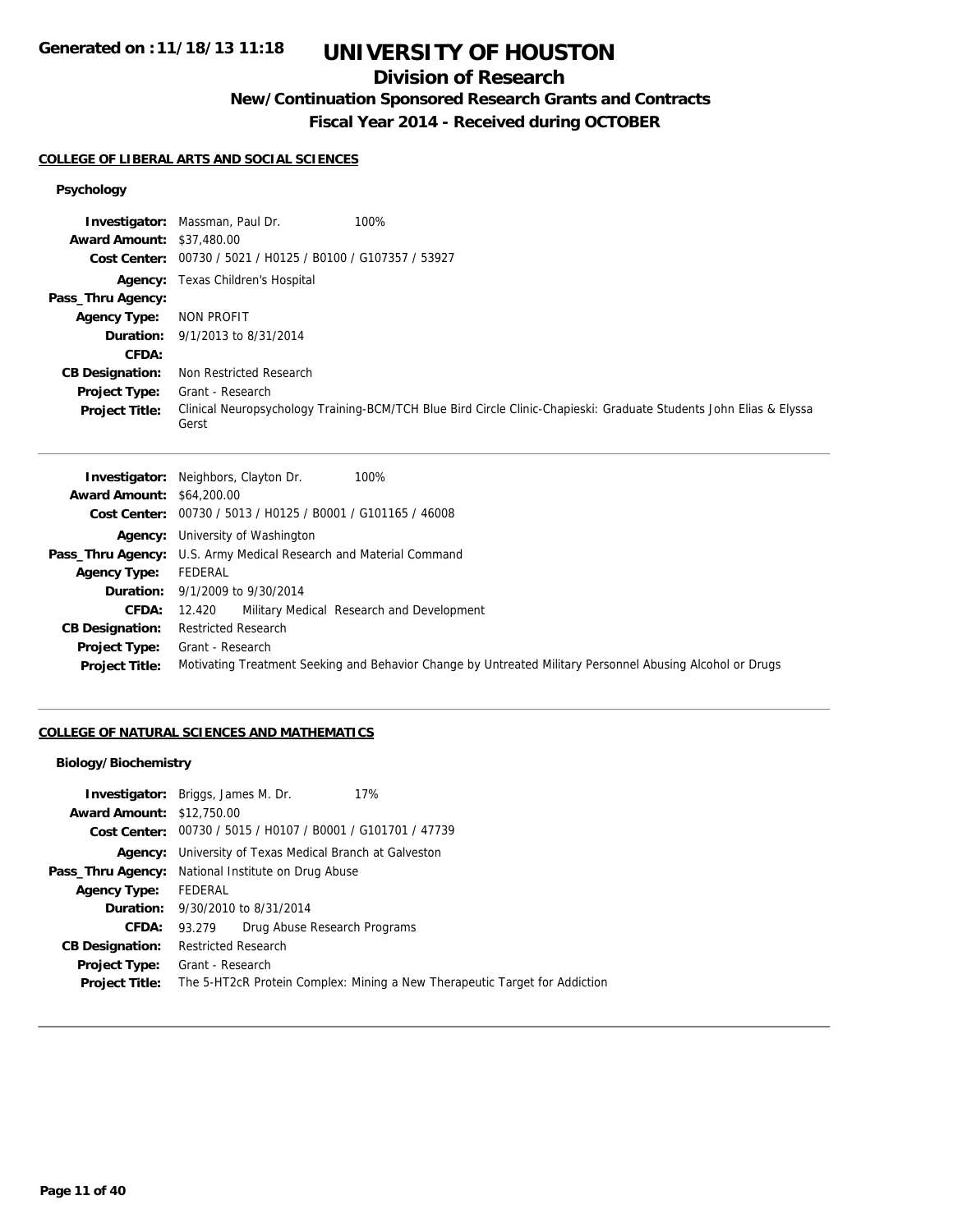## **Division of Research**

**New/Continuation Sponsored Research Grants and Contracts**

**Fiscal Year 2014 - Received during OCTOBER**

#### **COLLEGE OF NATURAL SCIENCES AND MATHEMATICS**

#### **Biology/Biochemistry**

| <b>Investigator:</b> Khurana, Seema Dr. |                            |                                                | 100%                                                                          |
|-----------------------------------------|----------------------------|------------------------------------------------|-------------------------------------------------------------------------------|
| <b>Award Amount: \$327,338.00</b>       |                            |                                                |                                                                               |
| Cost Center:                            |                            | 00730 / 5013 / H0104 / B0001 / G106636 / 54180 |                                                                               |
| Agency:                                 |                            | National Institutes of Health                  |                                                                               |
| Pass_Thru Agency:                       |                            |                                                |                                                                               |
| <b>Agency Type:</b>                     | FEDERAL                    |                                                |                                                                               |
|                                         |                            | <b>Duration:</b> 9/18/2013 to 5/31/2018        |                                                                               |
| CFDA:                                   | 93.847                     |                                                | Diabetes, Endocrinology and Metabolism Research                               |
| <b>CB Designation:</b>                  | <b>Restricted Research</b> |                                                |                                                                               |
| <b>Project Type:</b> Grant - Research   |                            |                                                |                                                                               |
| <b>Project Title:</b>                   |                            |                                                | Epithelial mesenchymal transition in gastrointestinal homeostasis and disease |
|                                         |                            |                                                |                                                                               |

|                                  | <b>Investigator:</b> Colbert-Delcour, Anne Dr.<br>100%                |
|----------------------------------|-----------------------------------------------------------------------|
| <b>Award Amount: \$50,000.00</b> |                                                                       |
|                                  | Cost Center: 00730 / 5013 / H0104 / B0001 / G103305 / 49920           |
| Agency:                          | Research Foundation of the State University of New York               |
| Pass_Thru Agency:                | National Institute of General Medical Sciences                        |
| <b>Agency Type:</b>              | FEDERAL                                                               |
|                                  | <b>Duration:</b> 9/30/2011 to 8/31/2014                               |
| CFDA:                            | Pharmacology, Physiology, and Biological Chemistry Research<br>93.859 |
| <b>CB Designation:</b>           | <b>Restricted Research</b>                                            |
| Project Type:                    | Grant - Research                                                      |
| <b>Project Title:</b>            | Mechanism of the Usher in Assembly and Secretion of Pili              |
|                                  |                                                                       |

#### **Chemistry**

| <b>Investigator:</b> Gilbertson, Scott Dr.                |                            |                                                                | 83%                                                                        |
|-----------------------------------------------------------|----------------------------|----------------------------------------------------------------|----------------------------------------------------------------------------|
| <b>Award Amount: \$62,250.00</b>                          |                            |                                                                |                                                                            |
|                                                           |                            | Cost Center: 00730 / 5015 / H0107 / B0001 / G101701 / 47739    |                                                                            |
|                                                           |                            | <b>Agency:</b> University of Texas Medical Branch at Galveston |                                                                            |
| <b>Pass_Thru Agency:</b> National Institute on Drug Abuse |                            |                                                                |                                                                            |
| <b>Agency Type:</b>                                       | <b>FEDERAL</b>             |                                                                |                                                                            |
|                                                           |                            | <b>Duration:</b> 9/30/2010 to 8/31/2014                        |                                                                            |
| CFDA:                                                     | 93.279                     | Drug Abuse Research Programs                                   |                                                                            |
| <b>CB Designation:</b>                                    | <b>Restricted Research</b> |                                                                |                                                                            |
| Project Type:                                             | Grant - Research           |                                                                |                                                                            |
| <b>Project Title:</b>                                     |                            |                                                                | The 5-HT2cR Protein Complex: Mining a New Therapeutic Target for Addiction |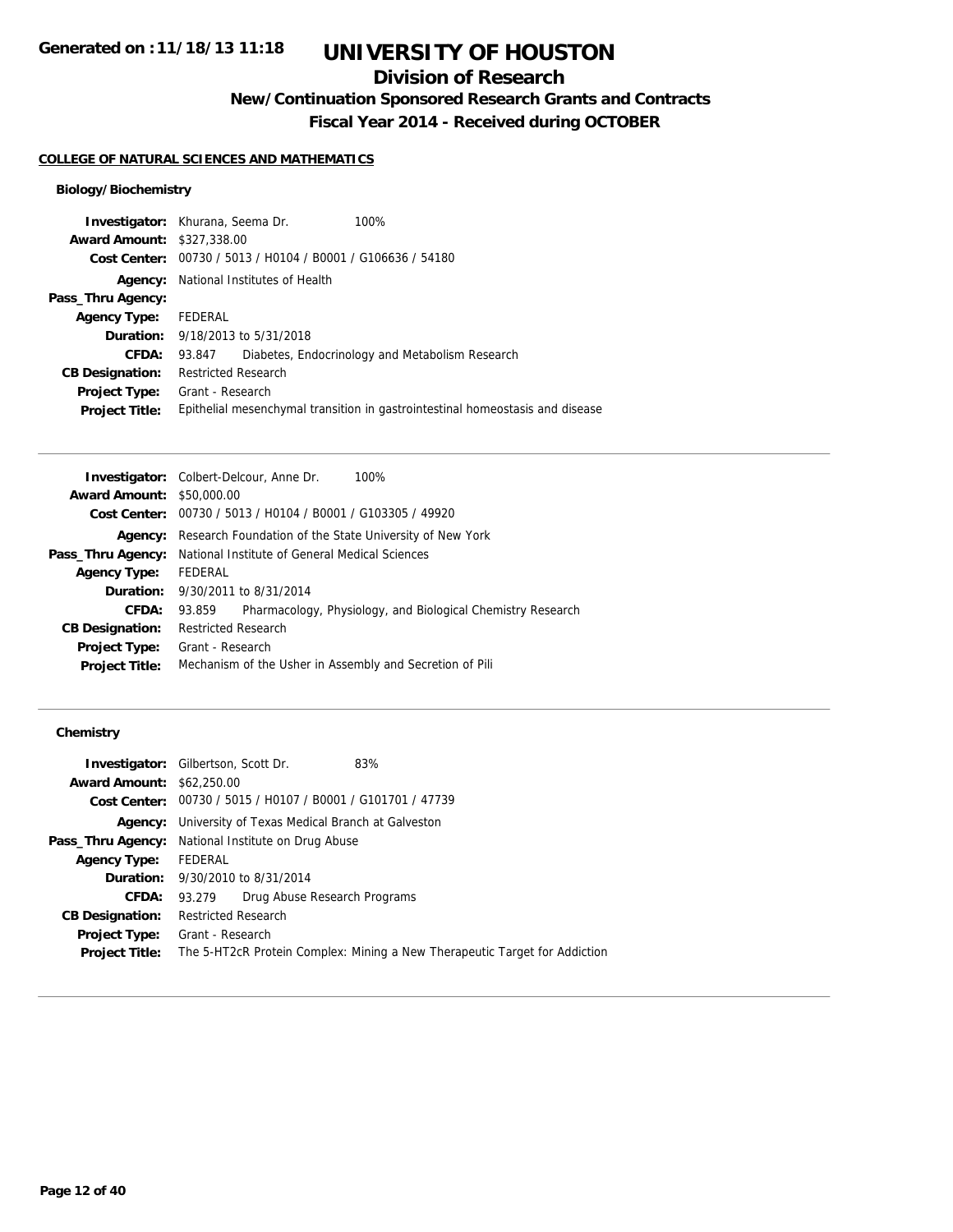### **Division of Research**

**New/Continuation Sponsored Research Grants and Contracts**

**Fiscal Year 2014 - Received during OCTOBER**

#### **COLLEGE OF NATURAL SCIENCES AND MATHEMATICS**

#### **Computer Science**

**Investigator:** Vilalta, Ricardo Dr. 60% **Award Amount:** \$90,000.00 **Cost Center:** 00730 / 5022 / H0288 / B0001 / C106149 / 54079 **Agency:** Repsol Services Company **Pass\_Thru Agency: Agency Type:** PROFIT **Duration:** 5/1/2013 to 4/30/2014 **CFDA: CB Designation:** Restricted Research **Project Type:** Grant - Research **Project Title:** Data Mining Techniques Applied to Seismic Data

#### **Earth & Atmospheric Sciences**

|                                   | <b>Investigator:</b> Mann, Paul Dr.                         | 100% |
|-----------------------------------|-------------------------------------------------------------|------|
| <b>Award Amount: \$120,000.00</b> |                                                             |      |
|                                   | Cost Center: 00730 / 5022 / H0109 / B0001 / C106782 / 52937 |      |
|                                   | <b>Agency:</b> Various Private Profit Agencies              |      |
| Pass_Thru Agency:                 |                                                             |      |
| <b>Agency Type:</b>               | PROFIT                                                      |      |
|                                   | <b>Duration:</b> 9/1/2012 to 8/31/2014                      |      |
| CFDA:                             |                                                             |      |
| <b>CB Designation:</b>            | <b>Restricted Research</b>                                  |      |
| <b>Project Type:</b>              | Contract - Research                                         |      |
| <b>Project Title:</b>             | Caribbean Basins, Tectonics, and Hydrocarbons - Phase III   |      |
|                                   |                                                             |      |

|                                  | 33%<br><b>Investigator:</b> Lefer, Barry Dr.                                                                                                                                                |
|----------------------------------|---------------------------------------------------------------------------------------------------------------------------------------------------------------------------------------------|
| <b>Award Amount: \$16,500.00</b> |                                                                                                                                                                                             |
|                                  | Cost Center: 00730 / 5013 / H0112 / B0001 / G106783 / 54063                                                                                                                                 |
|                                  | Agency: NASA - National Aeronautics and Space Administration - Headquarters (Wash., D.C.)                                                                                                   |
| Pass_Thru Agency:                |                                                                                                                                                                                             |
| <b>Agency Type:</b>              | FEDERAL                                                                                                                                                                                     |
|                                  | <b>Duration:</b> 9/18/2013 to 9/17/2015                                                                                                                                                     |
| <b>CFDA:</b>                     | Aerospace Education Services Program<br>43.001                                                                                                                                              |
| <b>CB Designation:</b>           | <b>Restricted Research</b>                                                                                                                                                                  |
| <b>Project Type:</b>             | Grant - Research                                                                                                                                                                            |
| <b>Project Title:</b>            | An Undergraduate Student Instrumentation Project to Develop New<br>Instrument Technology to Study the Auroral Ionosphere and<br>Stratospheric Ozone Layer Using Ultralight Balloon Payloads |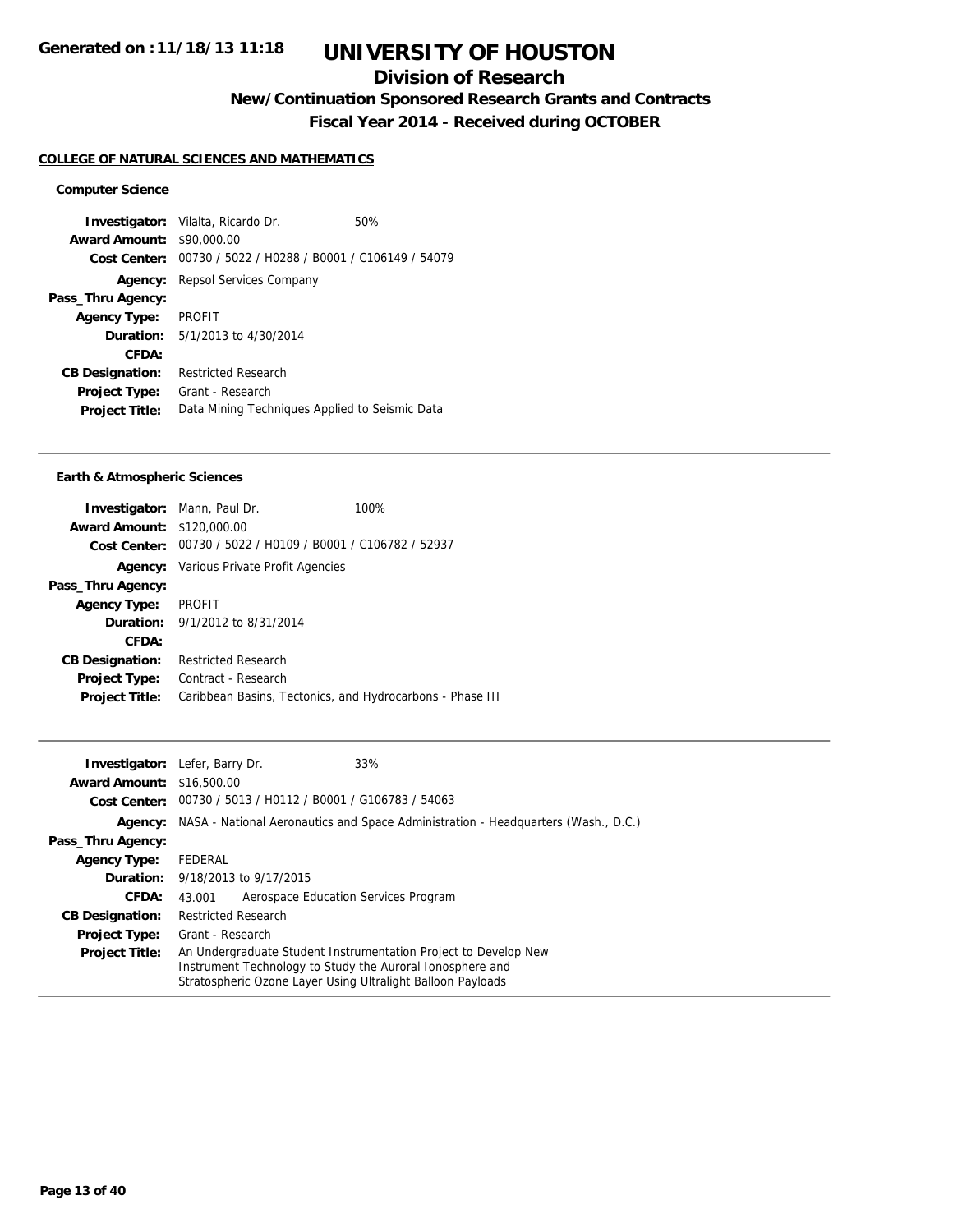## **Division of Research**

**New/Continuation Sponsored Research Grants and Contracts**

**Fiscal Year 2014 - Received during OCTOBER**

#### **COLLEGE OF NATURAL SCIENCES AND MATHEMATICS**

#### **Earth & Atmospheric Sciences**

**Investigator:** Bhattacharya, Janok Dr. 50% **Award Amount:** \$14,639.38 **Cost Center:** 00730 / 5022 / H0109 / B0001 / C106692 / 52849 **Agency:** Various Private Profit Agencies **Pass\_Thru Agency: Agency Type:** PROFIT **Duration:** 1/1/2013 to 12/31/2015 **CFDA: CB Designation:** Restricted Research **Project Type:** Contract - Research Project Title: Quantitative Sedimentology Research Consortium

|                                  | <b>Investigator:</b> Khan, Shuhab Dr.                       | 50% |
|----------------------------------|-------------------------------------------------------------|-----|
| <b>Award Amount: \$14,639.38</b> |                                                             |     |
|                                  | Cost Center: 00730 / 5022 / H0109 / B0001 / C106692 / 52849 |     |
|                                  | <b>Agency:</b> Various Private Profit Agencies              |     |
| Pass_Thru Agency:                |                                                             |     |
| <b>Agency Type:</b>              | <b>PROFIT</b>                                               |     |
|                                  | <b>Duration:</b> $1/1/2013$ to $12/31/2015$                 |     |
| <b>CFDA:</b>                     |                                                             |     |
| <b>CB Designation:</b>           | <b>Restricted Research</b>                                  |     |
| <b>Project Type:</b>             | Contract - Research                                         |     |
| <b>Project Title:</b>            | Quantitative Sedimentology Research Consortium              |     |
|                                  |                                                             |     |

#### **Mathematics**

|                                   | 50%<br><b>Investigator:</b> Quaini, Annalisa Dr.                                                                               |
|-----------------------------------|--------------------------------------------------------------------------------------------------------------------------------|
| <b>Award Amount: \$120,308.50</b> |                                                                                                                                |
|                                   | Cost Center: 00730 / 5013 / H0110 / B0001 / G105931 / 53979                                                                    |
| Agency:                           | National Science Foundation                                                                                                    |
| Pass_Thru Agency:                 |                                                                                                                                |
| <b>Agency Type:</b>               | FEDERAL                                                                                                                        |
|                                   | <b>Duration:</b> 10/1/2013 to 9/30/2016                                                                                        |
| <b>CFDA:</b>                      | Mathematical and Physical Sciences<br>47.049                                                                                   |
| <b>CB Designation:</b>            | <b>Restricted Research</b>                                                                                                     |
| <b>Project Type:</b>              | Grant - Research                                                                                                               |
| <b>Project Title:</b>             | Collaborative Research: Advancing the diagnosis and quantification of mitral valve regurgitation with mathematical<br>modeling |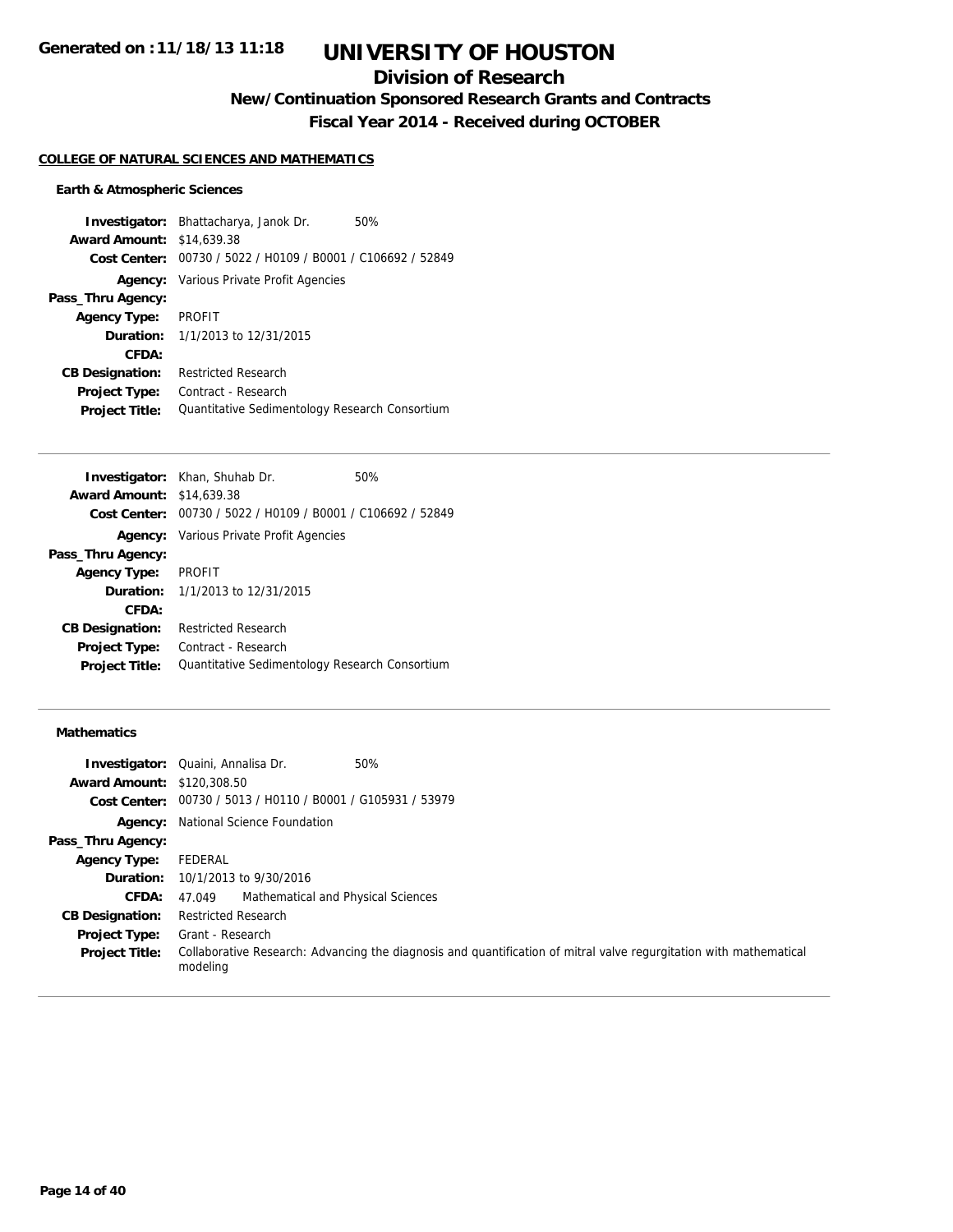## **Division of Research**

## **New/Continuation Sponsored Research Grants and Contracts**

**Fiscal Year 2014 - Received during OCTOBER**

#### **COLLEGE OF NATURAL SCIENCES AND MATHEMATICS**

#### **Mathematics**

|                                   | <b>Investigator:</b> Canic, Suncica Dr.<br>50%                                                                                 |
|-----------------------------------|--------------------------------------------------------------------------------------------------------------------------------|
| <b>Award Amount: \$120,308.50</b> |                                                                                                                                |
|                                   | Cost Center: 00730 / 5013 / H0110 / B0001 / G105931 / 53979                                                                    |
|                                   | <b>Agency:</b> National Science Foundation                                                                                     |
| Pass_Thru Agency:                 |                                                                                                                                |
| <b>Agency Type:</b>               | FEDERAL                                                                                                                        |
|                                   | <b>Duration:</b> 10/1/2013 to 9/30/2016                                                                                        |
| <b>CFDA:</b>                      | Mathematical and Physical Sciences<br>47.049                                                                                   |
| <b>CB Designation:</b>            | <b>Restricted Research</b>                                                                                                     |
| <b>Project Type:</b>              | Grant - Research                                                                                                               |
| <b>Project Title:</b>             | Collaborative Research: Advancing the diagnosis and quantification of mitral valve regurgitation with mathematical<br>modeling |

|                                  | <b>Investigator:</b> Nicol, Matthew Dr.<br>100%                      |  |
|----------------------------------|----------------------------------------------------------------------|--|
| <b>Award Amount: \$80,556.00</b> |                                                                      |  |
|                                  | <b>Cost Center:</b> $00730 / 5013 / 40110 / 80001 / 6105461 / 51556$ |  |
| Agency:                          | Methodist Hospital Research Institute                                |  |
|                                  | <b>Pass_Thru Agency:</b> National Institutes of Health               |  |
| <b>Agency Type:</b>              | FEDERAL                                                              |  |
|                                  | <b>Duration:</b> 9/1/2012 to 8/31/2014                               |  |
| CFDA:                            | Oral Diseases and Disorders Research<br>93 121                       |  |
| <b>CB Designation:</b>           | <b>Restricted Research</b>                                           |  |
| <b>Project Type:</b>             | Grant - Research                                                     |  |
| <b>Project Title:</b>            | A Novel Imaging Informatics Platform for Craniomaxillofacial Surgery |  |
|                                  |                                                                      |  |

|                              | <b>Investigator:</b> Segura, Perri Dr.                      | 50% |
|------------------------------|-------------------------------------------------------------|-----|
| <b>Award Amount: \$12.15</b> |                                                             |     |
|                              | Cost Center: 00730 / 5021 / H0110 / B0001 / G101267 / 46069 |     |
|                              | <b>Agency:</b> Bernard Harris Foundation                    |     |
| Pass_Thru Agency:            |                                                             |     |
| Agency Type: FOUNDATION      |                                                             |     |
|                              | <b>Duration:</b> 1/29/2010 to 1/29/2011                     |     |
| CFDA:                        |                                                             |     |
| <b>CB Designation:</b>       | Non Restricted Research                                     |     |
| <b>Project Type:</b>         | Grant - Research                                            |     |
| <b>Project Title:</b>        | Harris Camp 2010                                            |     |
|                              |                                                             |     |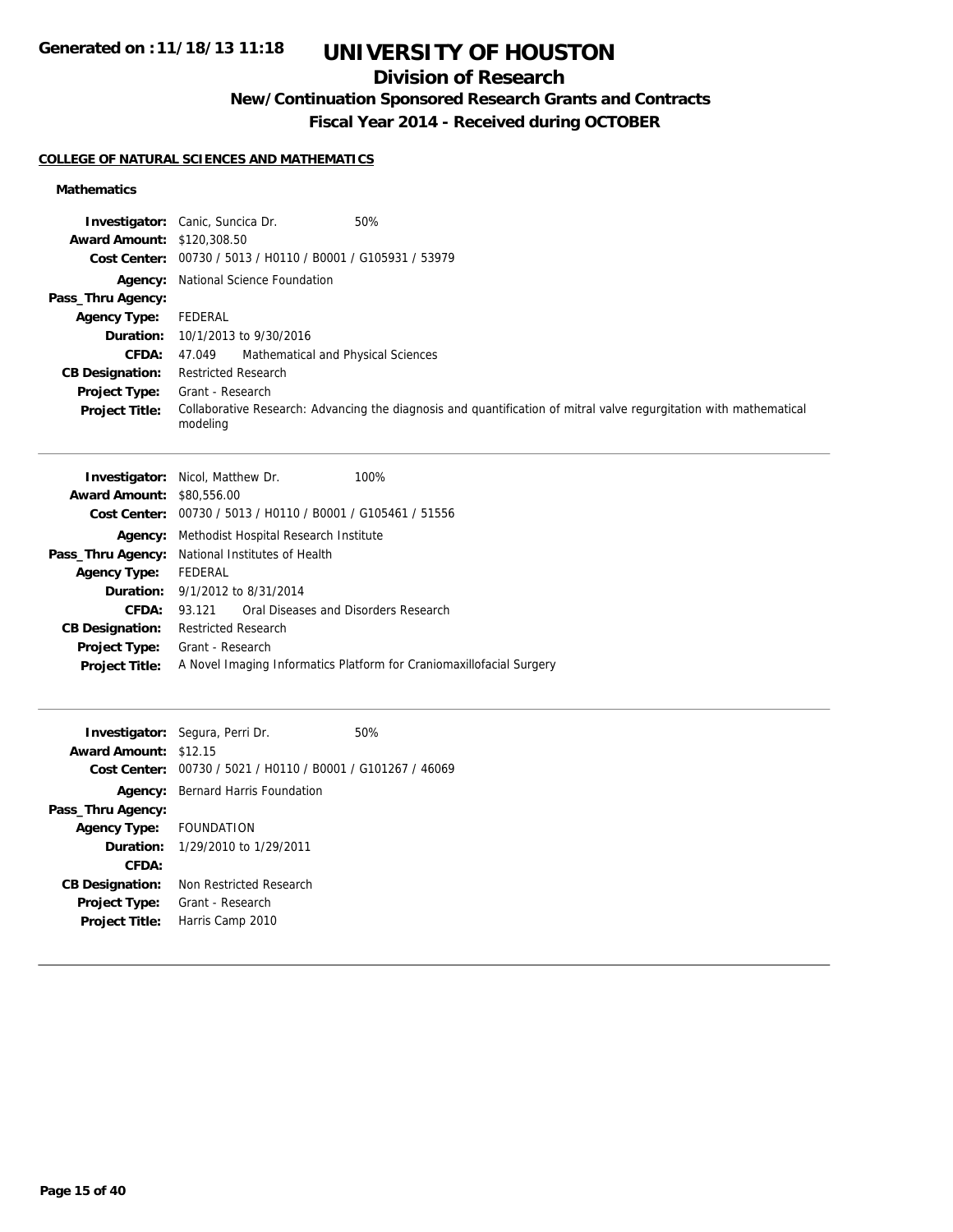### **Division of Research**

**New/Continuation Sponsored Research Grants and Contracts**

**Fiscal Year 2014 - Received during OCTOBER**

#### **COLLEGE OF NATURAL SCIENCES AND MATHEMATICS**

#### **Mathematics**

**Investigator:** Evans, Paige Dr. 60% **Award Amount:** \$12.15 **Cost Center:** 00730 / 5021 / H0110 / B0001 / G101267 / 46069 **Agency:** Bernard Harris Foundation **Pass\_Thru Agency: Agency Type:** FOUNDATION **Duration:** 1/29/2010 to 1/29/2011 **CFDA: CB Designation:** Non Restricted Research **Project Type:** Grant - Research **Project Title:** Harris Camp 2010

|                                  | <b>Investigator:</b> Bodmann, Bernhard Dr.<br>100%                                                |  |  |
|----------------------------------|---------------------------------------------------------------------------------------------------|--|--|
| <b>Award Amount: \$49,714.50</b> |                                                                                                   |  |  |
|                                  | Cost Center: 00730 / 5013 / H0110 / B0001 / G101641 / 49392                                       |  |  |
|                                  | <b>Agency:</b> University of Missouri                                                             |  |  |
|                                  | <b>Pass_Thru Agency:</b> U.S. Department of Defense - Air Force Defense Research Sciences Program |  |  |
| <b>Agency Type:</b>              | FEDERAL                                                                                           |  |  |
|                                  | <b>Duration:</b> 8/15/2011 to 8/14/2014                                                           |  |  |
| CFDA:                            | 12,800 Air Force Defense Research Sciences Program                                                |  |  |
| <b>CB Designation:</b>           | <b>Restricted Research</b>                                                                        |  |  |
| <b>Project Type:</b>             | Grant - Research                                                                                  |  |  |
| <b>Project Title:</b>            | Frames for Compressive Sensing                                                                    |  |  |
|                                  |                                                                                                   |  |  |

#### **Physics**

| <b>Investigator:</b> Ignatiev, Alex Dr.            |                  |                                                             | 50%                                                                 |
|----------------------------------------------------|------------------|-------------------------------------------------------------|---------------------------------------------------------------------|
| <b>Award Amount: \$22,500.00</b>                   |                  |                                                             |                                                                     |
|                                                    |                  | Cost Center: 00730 / 5013 / H0453 / B0100 / C107311 / 54228 |                                                                     |
| Agency:                                            |                  | Acree Technologies, Inc                                     |                                                                     |
| <b>Pass_Thru Agency:</b> U.S. Department of Energy |                  |                                                             |                                                                     |
| <b>Agency Type:</b>                                | <b>FEDERAL</b>   |                                                             |                                                                     |
| <b>Duration:</b> 6/10/2013 to 3/9/2014             |                  |                                                             |                                                                     |
| CFDA:                                              | 81.049           |                                                             | Office of Energy Research Financial Assistance Program              |
| <b>CB Designation:</b>                             |                  | Non Restricted Research                                     |                                                                     |
| <b>Project Type:</b>                               | Grant - Research |                                                             |                                                                     |
| <b>Project Title:</b>                              |                  |                                                             | Ceria Barrier Layer Analysis and Testing for Solid Oxide Fuel Cells |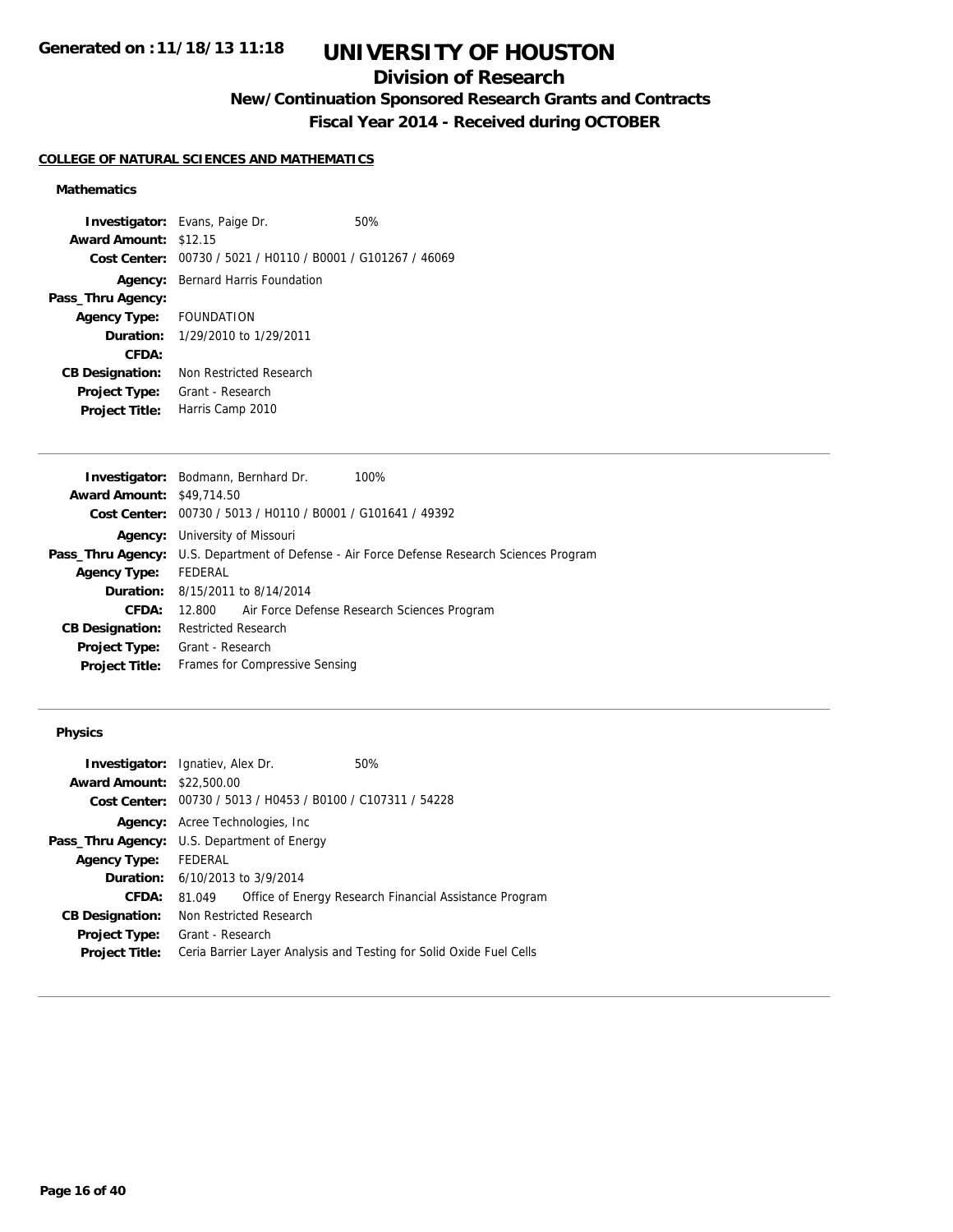## **Division of Research**

**New/Continuation Sponsored Research Grants and Contracts**

**Fiscal Year 2014 - Received during OCTOBER**

#### **COLLEGE OF NATURAL SCIENCES AND MATHEMATICS**

#### **Physics**

|                                   | <b>Investigator:</b> Ignatiev, Alex Dr.                     | 50%                                                                                               |
|-----------------------------------|-------------------------------------------------------------|---------------------------------------------------------------------------------------------------|
| <b>Award Amount: \$124,984.50</b> |                                                             |                                                                                                   |
|                                   | Cost Center: 00730 / 5013 / H0453 / B0001 / G105565 / 52355 |                                                                                                   |
|                                   |                                                             | <b>Agency:</b> NASA - National Aeronautics and Space Administration - Goddard Space Flight Center |
| Pass_Thru Agency:                 |                                                             |                                                                                                   |
| <b>Agency Type:</b>               | FEDERAL                                                     |                                                                                                   |
|                                   | <b>Duration:</b> 1/1/2013 to 12/31/2014                     |                                                                                                   |
| CFDA:                             | Cross Agency Support<br>43.009                              |                                                                                                   |
| <b>CB Designation:</b>            | <b>Restricted Research</b>                                  |                                                                                                   |
| Project Type:                     | Grant - Research                                            |                                                                                                   |
| <b>Project Title:</b>             |                                                             | High Hydrogen Content Nanostructured Polymer Radiation Protection System                          |
|                                   |                                                             |                                                                                                   |

| <b>Award Amount: \$86,336,00</b>                                                                       |  |  |
|--------------------------------------------------------------------------------------------------------|--|--|
| <b>Cost Center:</b> $00730 / 5043 / 40112 / 80001 / 6106940 / 54078$                                   |  |  |
| <b>Agency:</b> Spectral Energies, LLC                                                                  |  |  |
| <b>Pass_Thru Agency:</b> U.S. Air Force Office of Scientific Research                                  |  |  |
| FEDERAL<br><b>Agency Type:</b>                                                                         |  |  |
| <b>Duration:</b> $9/9/2013$ to $9/7/2015$                                                              |  |  |
| CFDA:<br>Air Force Defense Research Sciences Program<br>12.800                                         |  |  |
| <b>Restricted Research</b><br><b>CB Designation:</b>                                                   |  |  |
| Contract - Research<br><b>Project Type:</b>                                                            |  |  |
| SBIR: Spatiotemporal Dynamical System Analysis Tools for Very Large Data Sets<br><b>Project Title:</b> |  |  |

|                                 | 33%<br><b>Investigator:</b> Bering, Edgar A. Dr.                                                                                                                                   |  |
|---------------------------------|------------------------------------------------------------------------------------------------------------------------------------------------------------------------------------|--|
| <b>Award Amount: \$4,950.00</b> |                                                                                                                                                                                    |  |
|                                 | Cost Center: 00730 / 5015 / H0073 / C0001 / G106786 / 54166                                                                                                                        |  |
|                                 | <b>Agency:</b> University of Texas at Austin                                                                                                                                       |  |
|                                 | <b>Pass_Thru Agency:</b> NASA - National Aeronautics and Space Administration - Goddard Space Flight Center                                                                        |  |
| <b>Agency Type:</b>             | FEDERAL                                                                                                                                                                            |  |
|                                 | <b>Duration:</b> $9/1/2013$ to $4/1/2015$                                                                                                                                          |  |
| <b>CFDA:</b>                    | Aerospace Education Services Program<br>43.001                                                                                                                                     |  |
| <b>CB Designation:</b>          | Non Research                                                                                                                                                                       |  |
| Project Type:                   | Grant - Public Service                                                                                                                                                             |  |
| <b>Project Title:</b>           | The Mars Rover Model Celebration: Enhancing Formal and Informal STEM Education in Grades 3-8 and Improving<br>Teacher Training Using the Excitement of NASA's Latest Mars Missions |  |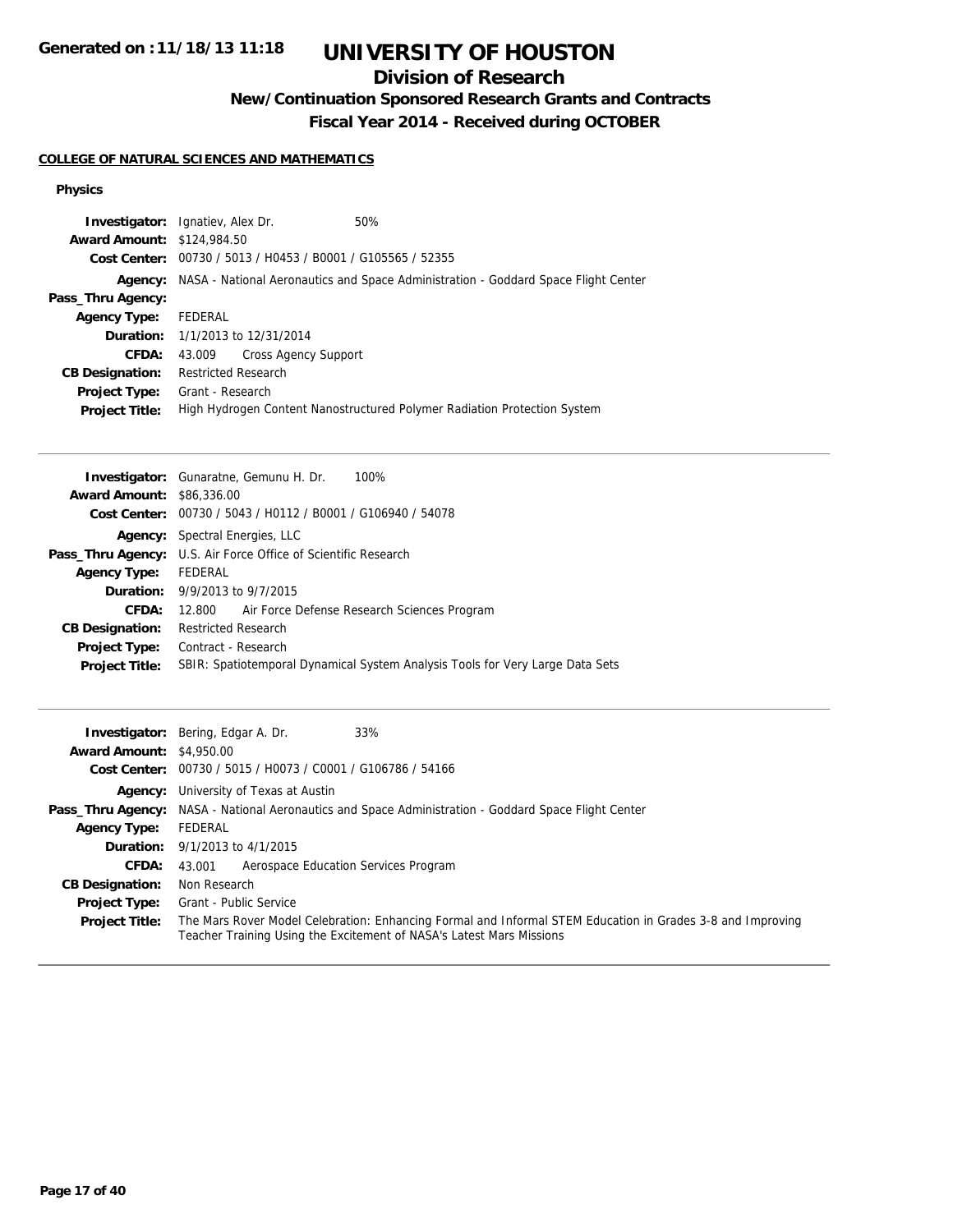### **Division of Research**

**New/Continuation Sponsored Research Grants and Contracts**

**Fiscal Year 2014 - Received during OCTOBER**

#### **COLLEGE OF NATURAL SCIENCES AND MATHEMATICS**

#### **Physics**

| <b>Investigator:</b> Pinsky, Lawrence S. Dr.<br>50%                                                          |
|--------------------------------------------------------------------------------------------------------------|
| <b>Award Amount: \$49,483.80</b>                                                                             |
| Cost Center: 00730 / 5043 / H0112 / B0001 / G104670 / 50110                                                  |
| <b>Agency:</b> Wyle Science Technology and Engineering Group                                                 |
| <b>Pass_Thru Agency:</b> NASA - National Aeronautics and Space Administration - Marshall Space Flight Center |
| FEDERAL                                                                                                      |
| <b>Duration:</b> 11/28/2011 to 10/31/2013                                                                    |
| National Aeronautics and Space Administration<br>43.000                                                      |
| <b>Restricted Research</b>                                                                                   |
| Contract - Research                                                                                          |
| Medipix 3 Collaboration and support for on orbit technology development and demonstration                    |
|                                                                                                              |

|                                  | <b>Investigator:</b> Freundlich, Alexandre Dr.<br>20%                |
|----------------------------------|----------------------------------------------------------------------|
| <b>Award Amount: \$10,000.00</b> |                                                                      |
|                                  | <b>Cost Center:</b> $00730 / 5013 / 40453 / 80001 / 6099644 / 49437$ |
|                                  | <b>Agency:</b> Arizona State University                              |
|                                  | Pass_Thru Agency: National Science Foundation                        |
| <b>Agency Type:</b>              | FEDERAL                                                              |
|                                  | <b>Duration:</b> 8/15/2011 to 7/31/2014                              |
| CFDA:                            | <b>Engineering Grants</b><br>47.041                                  |
| <b>CB Designation:</b>           | <b>Restricted Research</b>                                           |
| <b>Project Type:</b>             | Grant - Research                                                     |
| <b>Project Title:</b>            | ERC for Quantum Energy and Sustainable Solar Technologies            |

|                                  | 34%<br><b>Investigator:</b> Bering, Edgar A. Dr.                                                                                                                                            |
|----------------------------------|---------------------------------------------------------------------------------------------------------------------------------------------------------------------------------------------|
| <b>Award Amount: \$17,000.00</b> |                                                                                                                                                                                             |
|                                  | Cost Center: 00730 / 5013 / H0112 / B0001 / G106783 / 54063                                                                                                                                 |
|                                  | <b>Agency:</b> NASA - National Aeronautics and Space Administration - Headquarters (Wash., D.C.)                                                                                            |
| Pass_Thru Agency:                |                                                                                                                                                                                             |
| <b>Agency Type:</b>              | FEDERAL                                                                                                                                                                                     |
|                                  | <b>Duration:</b> 9/18/2013 to 9/17/2015                                                                                                                                                     |
| <b>CFDA:</b>                     | Aerospace Education Services Program<br>43.001                                                                                                                                              |
| <b>CB Designation:</b>           | <b>Restricted Research</b>                                                                                                                                                                  |
| <b>Project Type:</b>             | Grant - Research                                                                                                                                                                            |
| <b>Project Title:</b>            | An Undergraduate Student Instrumentation Project to Develop New<br>Instrument Technology to Study the Auroral Ionosphere and<br>Stratospheric Ozone Layer Using Ultralight Balloon Payloads |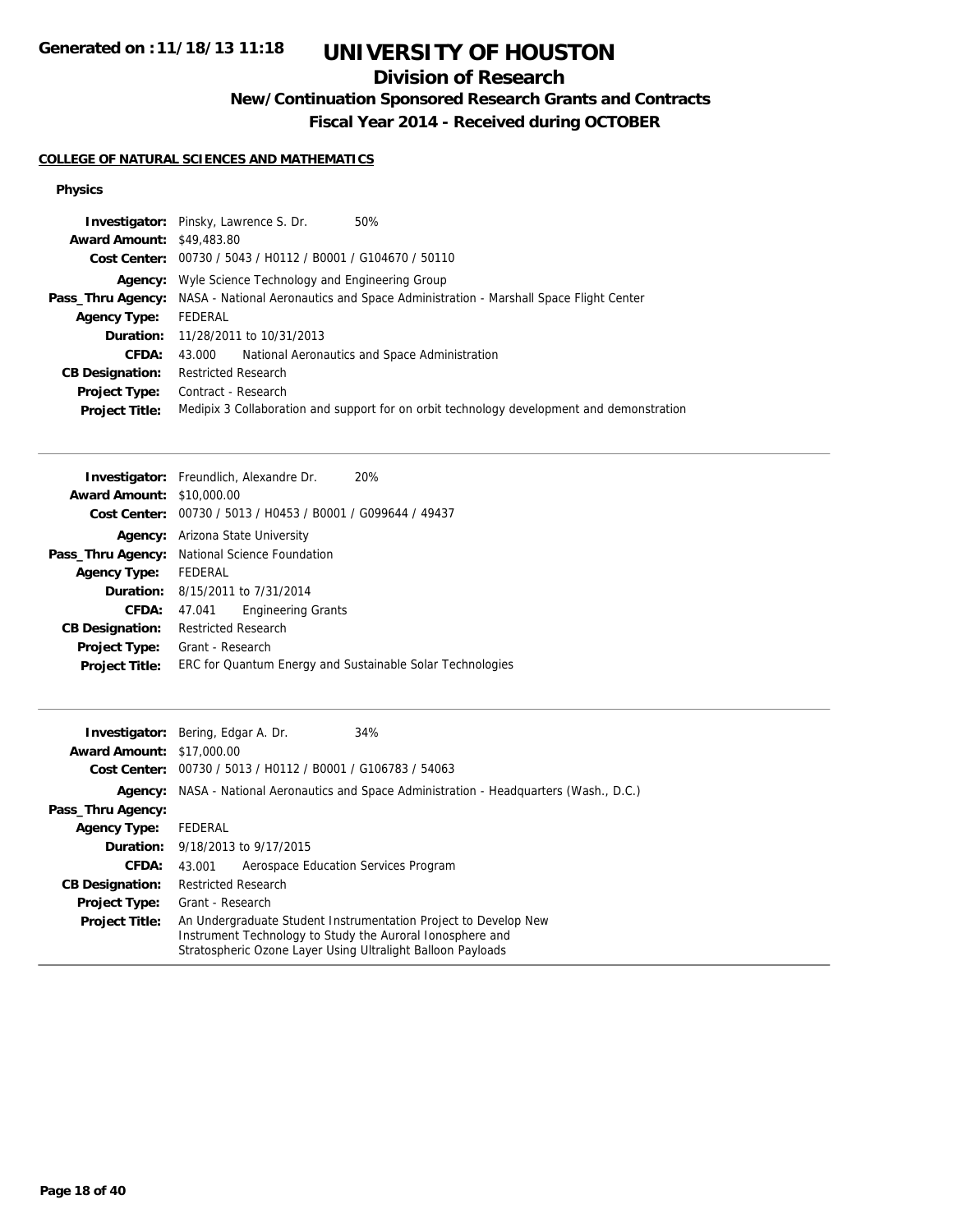### **Division of Research**

**New/Continuation Sponsored Research Grants and Contracts**

**Fiscal Year 2014 - Received during OCTOBER**

#### **COLLEGE OF OPTOMETRY**

#### **Optometry, Community**

| <b>Investigator:</b> Joshi, Anand Dr.  |                                       | 100%                                                        |                                                         |
|----------------------------------------|---------------------------------------|-------------------------------------------------------------|---------------------------------------------------------|
| <b>Award Amount: \$58,442.00</b>       |                                       |                                                             |                                                         |
|                                        |                                       | Cost Center: 00730 / 5013 / H0114 / B0001 / G106169 / 53920 |                                                         |
|                                        | Agency: National Institutes of Health |                                                             |                                                         |
| Pass_Thru Agency:                      |                                       |                                                             |                                                         |
| Agency Type: FEDERAL                   |                                       |                                                             |                                                         |
| <b>Duration:</b> 9/1/2013 to 8/31/2014 |                                       |                                                             |                                                         |
| CFDA:                                  | 93.867 Vision Research                |                                                             |                                                         |
| <b>CB Designation:</b>                 | <b>Restricted Research</b>            |                                                             |                                                         |
| <b>Project Type:</b>                   | Grant - Research                      |                                                             |                                                         |
| <b>Project Title:</b>                  |                                       |                                                             | Accomodation influences in strabismus (Dr. Anand Joshi) |

|                                   | <b>Investigator:</b> Patel, Nimesh Dr.                      | 100% |
|-----------------------------------|-------------------------------------------------------------|------|
| <b>Award Amount: \$210.141.00</b> |                                                             |      |
|                                   | Cost Center: 00730 / 5013 / H0114 / B0001 / G102515 / 49291 |      |
|                                   | <b>Agency:</b> National Eye Institute                       |      |
| Pass_Thru Agency:                 |                                                             |      |
| Agency Type: FEDERAL              |                                                             |      |
|                                   | <b>Duration:</b> $9/1/2011$ to $8/31/2016$                  |      |
| CFDA:                             | Vision Research<br>93.867                                   |      |
| <b>CB Designation:</b>            | Restricted Research                                         |      |
| <b>Project Type:</b>              | Grant - Research                                            |      |
| <b>Project Title:</b>             | Retinal Nerve Fiber Layer Area in Aging and Glaucoma        |      |
|                                   |                                                             |      |

|                                  | 100%<br><b>Investigator:</b> Bergmanson, Jan P. G. Dr.                  |
|----------------------------------|-------------------------------------------------------------------------|
| <b>Award Amount: \$24,000.00</b> |                                                                         |
| Cost Center:                     | 00730 / 5022 / H0114 / B0001 / G099822 / 45027                          |
| Agency:                          | CooperVision, Inc.                                                      |
| Pass_Thru Agency:                |                                                                         |
| <b>Agency Type:</b>              | <b>PROFIT</b>                                                           |
|                                  | <b>Duration:</b> 8/3/2009 to 8/31/2014                                  |
| CFDA:                            |                                                                         |
| <b>CB Designation:</b>           | <b>Restricted Research</b>                                              |
| <b>Project Type:</b>             | Contract - Research                                                     |
| <b>Project Title:</b>            | Clinical Evaluation of Silicone Hydrogel (SiHy) Contact Lenses CV-09-23 |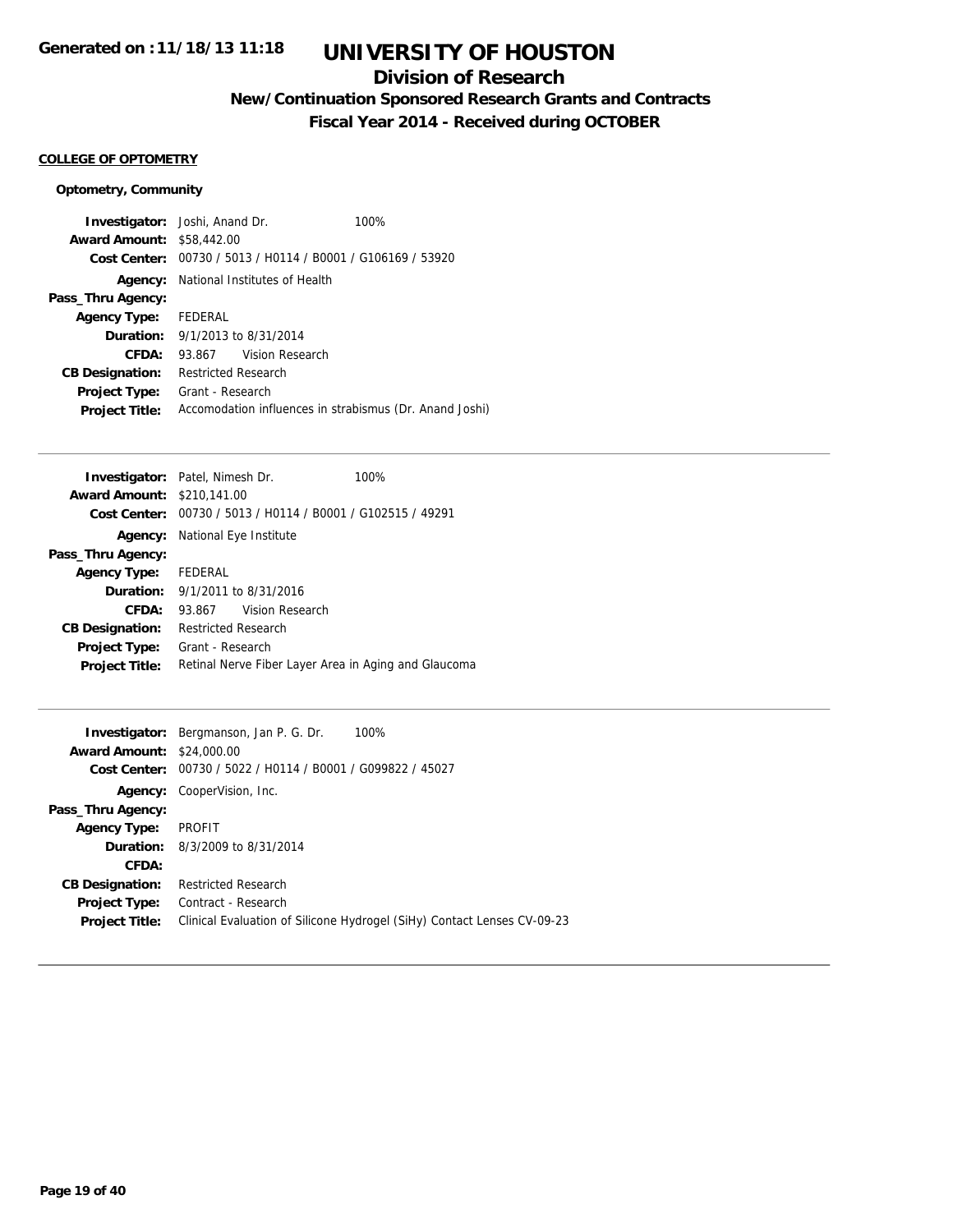## **Division of Research**

## **New/Continuation Sponsored Research Grants and Contracts**

**Fiscal Year 2014 - Received during OCTOBER**

#### **COLLEGE OF OPTOMETRY**

#### **Optometry, Community**

|                                   | <b>Investigator:</b> Nichols, Jason Dr.                     | 100%                                                                                                         |
|-----------------------------------|-------------------------------------------------------------|--------------------------------------------------------------------------------------------------------------|
| <b>Award Amount: \$21,206.00</b>  |                                                             |                                                                                                              |
|                                   | Cost Center: 00730 / 5022 / H0114 / B0001 / G107438 / 54102 |                                                                                                              |
|                                   | <b>Agency:</b> Vistakon, Inc.                               |                                                                                                              |
| Pass_Thru Agency:                 |                                                             |                                                                                                              |
| <b>Agency Type:</b>               | <b>PROFIT</b>                                               |                                                                                                              |
|                                   | <b>Duration:</b> 10/1/2013 to 8/31/2014                     |                                                                                                              |
| CFDA:                             |                                                             |                                                                                                              |
| <b>CB Designation:</b>            | <b>Restricted Research</b>                                  |                                                                                                              |
| <b>Project Type:</b>              | Grant - Research                                            |                                                                                                              |
| <b>Project Title:</b>             | polyvinylpyrrolidone (PVP) in an Asian Population           | JJVCI CR-5477 A Non-Dispensing Fit Evaluation of etafilcon A Investigational Limbal Ring Contact Lenses with |
|                                   |                                                             |                                                                                                              |
|                                   | <b>Investigator:</b> Bergmanson, Jan P. G. Dr.              | 100%                                                                                                         |
| <b>Award Amount: \$106,121.00</b> |                                                             |                                                                                                              |

| $A$ wai u Allivulit. $\theta$ 100.121.00 |                                                             |
|------------------------------------------|-------------------------------------------------------------|
|                                          | Cost Center: 00730 / 5022 / H0114 / B0001 / C107389 / 54145 |
|                                          | <b>Agency:</b> Essilor International                        |
| Pass_Thru Agency:                        |                                                             |
| <b>Agency Type:</b>                      | <b>PROFIT</b>                                               |
|                                          | <b>Duration:</b> 9/18/2013 to 5/31/2014                     |
| CFDA:                                    |                                                             |
| <b>CB Designation:</b>                   | <b>Restricted Research</b>                                  |
| <b>Project Type:</b>                     | Grant - Research                                            |
| <b>Project Title:</b>                    | Ultraviolet Radiation and Eye Protection Factor             |
|                                          |                                                             |

|                        | 100%<br><b>Investigator:</b> Bergmanson, Jan P. G. Dr.         |
|------------------------|----------------------------------------------------------------|
| <b>Award Amount:</b>   | \$107,500.00                                                   |
| Cost Center:           | 00730 / 5022 / H0114 / B0001 / C107388 / 54165                 |
| Agency:                | Clearlab US, Inc.                                              |
| Pass_Thru Agency:      |                                                                |
| <b>Agency Type:</b>    | <b>PROFIT</b>                                                  |
|                        | <b>Duration:</b> $9/1/2013$ to $3/1/2014$                      |
| CFDA:                  |                                                                |
| <b>CB Designation:</b> | <b>Restricted Research</b>                                     |
| <b>Project Type:</b>   | Contract - Research                                            |
| <b>Project Title:</b>  | Clinical Evaluation of Silicone Hydrogel (SiHy) Contact Lenses |
|                        |                                                                |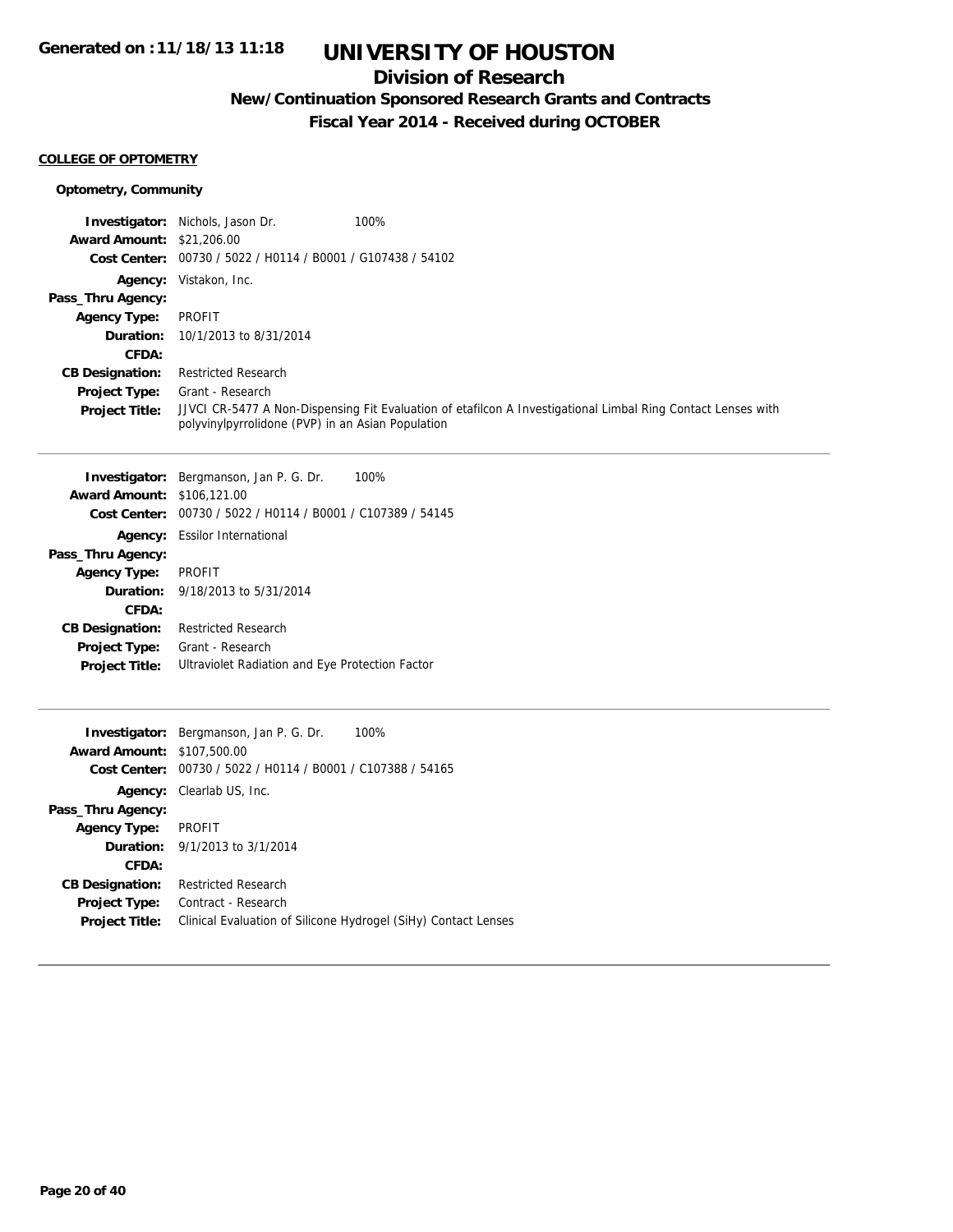### **Division of Research**

**New/Continuation Sponsored Research Grants and Contracts**

**Fiscal Year 2014 - Received during OCTOBER**

#### **COLLEGE OF OPTOMETRY**

#### **Optometry, Community**

**Investigator:** Smith III, Earl L. Dr. 100% **Award Amount:** \$91,630.00 **Cost Center:** 00730 / 5021 / H0114 / B0001 / G090297 / 35093 **Agency:** Brien Holden Vision Institute **Pass\_Thru Agency: Agency Type:** UNIVERSITY **Duration:** 6/1/2004 to 6/30/2015 **CFDA: CB Designation:** Restricted Research **Project Type:** Special Research Agreement - Research **Project Title:** Optical Intervention

|                                  | <b>Investigator:</b> Roberts, Tawna Dr.                     | 100%                                                                              |
|----------------------------------|-------------------------------------------------------------|-----------------------------------------------------------------------------------|
| <b>Award Amount: \$91,528.00</b> |                                                             |                                                                                   |
|                                  | Cost Center: 00730 / 5013 / H0114 / B0001 / G107143 / 54176 |                                                                                   |
| Agency:                          | National Eye Institute                                      |                                                                                   |
| Pass_Thru Agency:                |                                                             |                                                                                   |
| <b>Agency Type:</b>              | FEDERAL                                                     |                                                                                   |
|                                  | <b>Duration:</b> 9/1/2013 to 8/31/2017                      |                                                                                   |
| CFDA:                            | 93.867 Vision Research                                      |                                                                                   |
| <b>CB Designation:</b>           | Restricted Research                                         |                                                                                   |
| <b>Project Type:</b>             | Grant - Research                                            |                                                                                   |
| <b>Project Title:</b>            |                                                             | The Roles of the Afferent and Efferent Visual Systems in Guiding Human Visual Dev |
|                                  |                                                             |                                                                                   |

#### **COLLEGE OF PHARMACY**

#### **Clinical Sciences and Administration**

|                                  | <b>Investigator:</b> Shah, Dhara Dr.                        | 80% |
|----------------------------------|-------------------------------------------------------------|-----|
| <b>Award Amount: \$72,300.00</b> |                                                             |     |
|                                  | Cost Center: 00730 / 5022 / H0118 / B0001 / C106758 / 54190 |     |
|                                  | <b>Agency:</b> Optimer Pharmaceuticals, Inc.                |     |
| Pass_Thru Agency:                |                                                             |     |
| <b>Agency Type:</b>              | <b>PROFIT</b>                                               |     |
|                                  | <b>Duration:</b> 9/16/2013 to 12/4/2014                     |     |
| CFDA:                            |                                                             |     |
| <b>CB Designation:</b>           | <b>Restricted Research</b>                                  |     |
| <b>Project Type:</b>             | Grant - Research                                            |     |
| <b>Project Title:</b>            | A nationwide analysis of fidaxomicin use                    |     |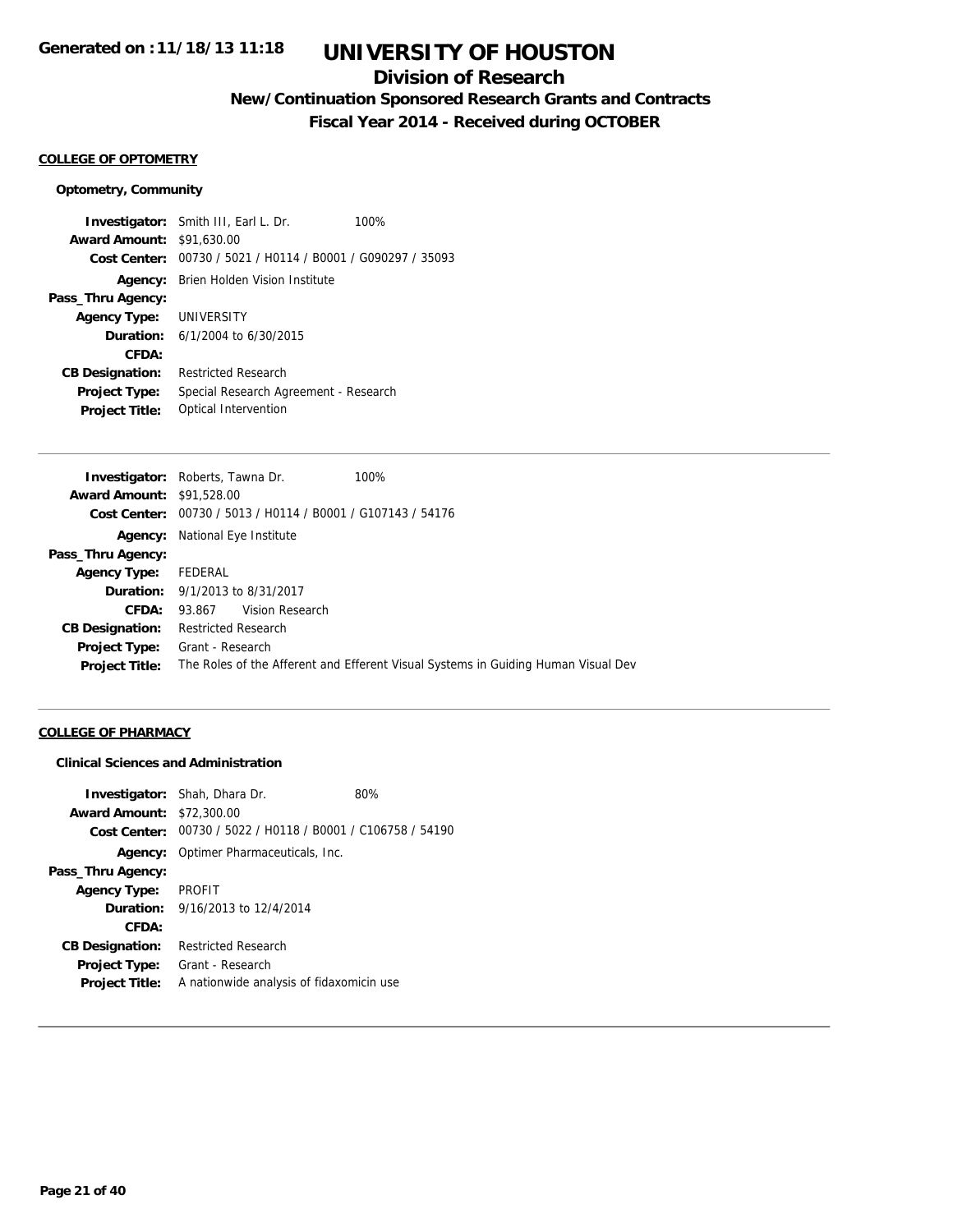### **Division of Research**

**New/Continuation Sponsored Research Grants and Contracts**

**Fiscal Year 2014 - Received during OCTOBER**

#### **COLLEGE OF PHARMACY**

#### **Clinical Sciences and Administration**

**Investigator:** Garey, Kevin Dr. 20% **Award Amount:** \$18,075.00 **Cost Center:** 00730 / 5022 / H0118 / B0001 / C106758 / 54190 **Agency:** Optimer Pharmaceuticals, Inc. **Pass\_Thru Agency: Agency Type:** PROFIT **Duration:** 9/16/2013 to 12/4/2014 **CFDA: CB Designation:** Restricted Research **Project Type:** Grant - Research **Project Title:** A nationwide analysis of fidaxomicin use

#### **Pharmacological and Pharmaceutical Sciences**

| <b>Investigator:</b> Cuny, Gregory Dr. |                            |                                         | 100%                                                             |
|----------------------------------------|----------------------------|-----------------------------------------|------------------------------------------------------------------|
| <b>Award Amount: \$64,356,00</b>       |                            |                                         |                                                                  |
|                                        |                            |                                         | Cost Center: 00730 / 5013 / H0117 / B0001 / G106037 / 52094      |
| Agency:                                |                            | Massachusetts General Hospital - East   |                                                                  |
| Pass_Thru Agency:                      |                            |                                         | National Institute of Diabetes and Digestive and Kidney Diseases |
| <b>Agency Type:</b>                    | FEDERAL                    |                                         |                                                                  |
|                                        |                            | <b>Duration:</b> 9/22/2012 to 8/31/2014 |                                                                  |
| CFDA:                                  | 93.847                     |                                         | Diabetes, Endocrinology and Metabolism Research                  |
| <b>CB Designation:</b>                 | <b>Restricted Research</b> |                                         |                                                                  |
| <b>Project Type:</b>                   | Grant - Research           |                                         |                                                                  |
| <b>Project Title:</b>                  |                            |                                         | Identification of novel integrin antagonists                     |
|                                        |                            |                                         |                                                                  |

|                                  | <b>Investigator:</b> Tejada-Simon, Maria Dr.<br>100%                     |
|----------------------------------|--------------------------------------------------------------------------|
| <b>Award Amount: \$88,961.00</b> |                                                                          |
|                                  | Cost Center: 00730 / 5021 / H0117 / B0001 / G103169 / 48891              |
|                                  | <b>Agency:</b> FRAXA Research Foundation                                 |
| Pass_Thru Agency:                |                                                                          |
| Agency Type: FOUNDATION          |                                                                          |
|                                  | <b>Duration:</b> 8/1/2011 to 7/31/2014                                   |
| CFDA:                            |                                                                          |
| <b>CB Designation:</b>           | <b>Restricted Research</b>                                               |
| Project Type:                    | Grant - Research                                                         |
| <b>Project Title:</b>            | Small Rho GTPases, a potential therapeutic target for Fragile X syndrome |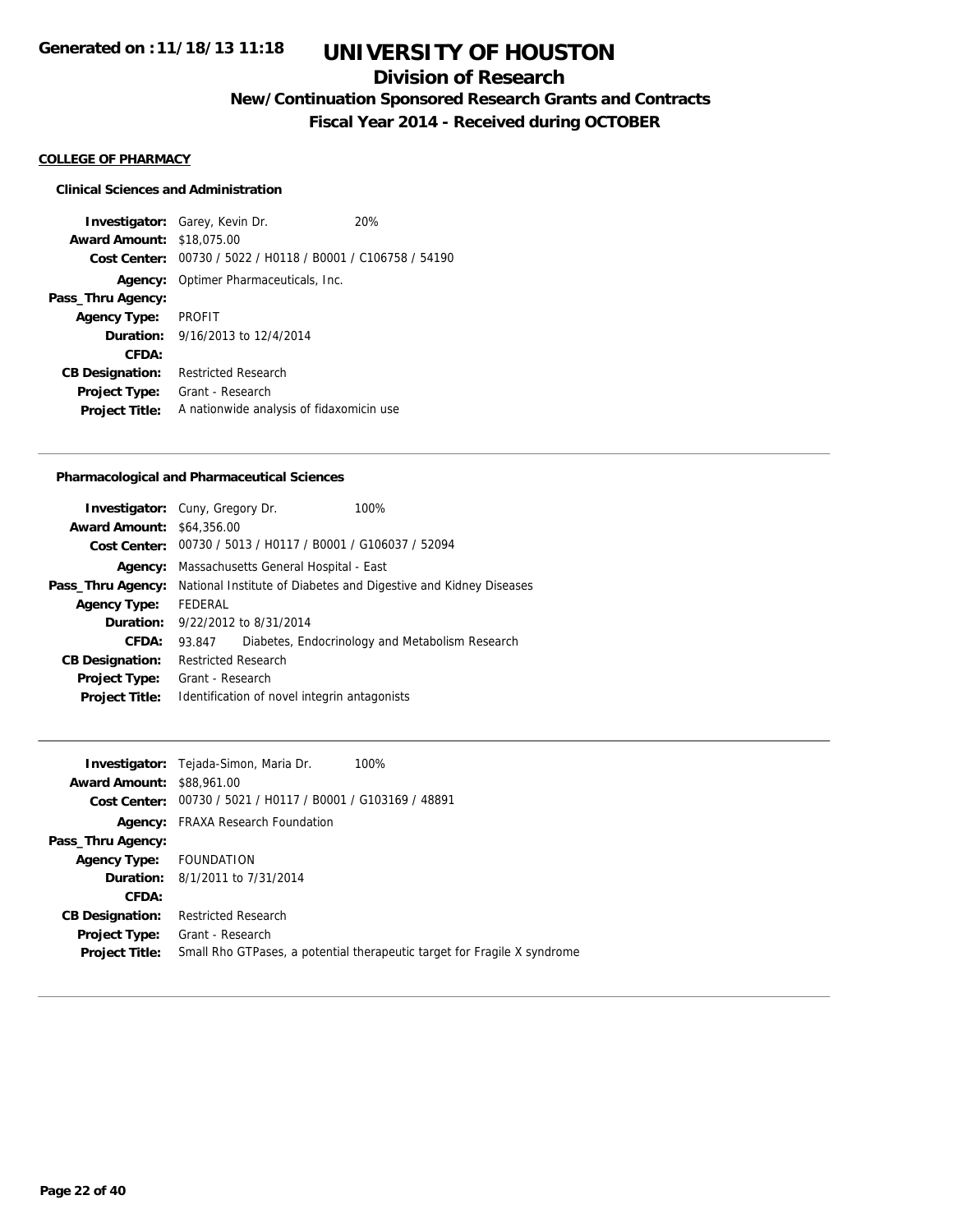### **Division of Research**

**New/Continuation Sponsored Research Grants and Contracts**

**Fiscal Year 2014 - Received during OCTOBER**

#### **COLLEGE OF TECHNOLOGY**

#### **Engineering Technology**

| <b>Investigator:</b> Gurkan, Deniz Dr. |                                         | 100%                                                                           |
|----------------------------------------|-----------------------------------------|--------------------------------------------------------------------------------|
| <b>Award Amount: \$900,000.00</b>      |                                         |                                                                                |
|                                        |                                         | Cost Center: 00730 / 5013 / H0139 / B0001 / G106735 / 53977                    |
| Agency:                                | National Science Foundation             |                                                                                |
| Pass_Thru Agency:                      |                                         |                                                                                |
| <b>Agency Type:</b>                    | FEDERAL                                 |                                                                                |
|                                        | <b>Duration:</b> 9/15/2013 to 8/31/2015 |                                                                                |
| CFDA:                                  | 47.040                                  | Computer and Information Science and Engineering                               |
| <b>CB Designation:</b>                 | <b>Restricted Research</b>              |                                                                                |
| Project Type:                          | Grant - Research                        |                                                                                |
| <b>Project Title:</b>                  |                                         | CC-NIE Integration: Houston, We have Troubleshooting for the 100 Gbps Network! |
|                                        |                                         |                                                                                |

#### **CULLEN COLLEGE OF ENGINEERING**

#### **Biomedical Engineering**

|                                  | 100%<br><b>Investigator:</b> Akay, Metin Dr.                |                                                                                            |
|----------------------------------|-------------------------------------------------------------|--------------------------------------------------------------------------------------------|
| <b>Award Amount: \$10,000.00</b> |                                                             |                                                                                            |
|                                  | Cost Center: 00730 / 5013 / H0071 / B0100 / G105874 / 53936 |                                                                                            |
|                                  | <b>Agency:</b> National Science Foundation                  |                                                                                            |
| Pass_Thru Agency:                |                                                             |                                                                                            |
| <b>Agency Type:</b>              | FEDERAL                                                     |                                                                                            |
|                                  | <b>Duration:</b> 9/1/2013 to 8/31/2014                      |                                                                                            |
| <b>CFDA:</b>                     | <b>Engineering Grants</b><br>47.041                         |                                                                                            |
| <b>CB Designation:</b>           | Non Restricted Research                                     |                                                                                            |
|                                  | <b>Project Type:</b> Grant - Research                       |                                                                                            |
| <b>Project Title:</b>            |                                                             | 6th International IEEE EMBS Conference on Neural Engineering, Nov 3-6, 2013, San Diego, CA |

|                                   | $100\%$<br><b>Investigator:</b> Gifford, Howard                            |
|-----------------------------------|----------------------------------------------------------------------------|
| <b>Award Amount: \$361,799.00</b> |                                                                            |
|                                   | Cost Center: 00730 / 5013 / H0071 / B0001 / G105040 / 50466                |
|                                   | <b>Agency:</b> National Institute of Biomedical Imaging and Bioengineering |
| Pass_Thru Agency:                 |                                                                            |
| <b>Agency Type:</b>               | FEDERAL                                                                    |
|                                   | <b>Duration:</b> 11/1/2011 to 8/31/2014                                    |
| <b>CFDA:</b>                      | Biomedical Imaging Research<br>93.286                                      |
| <b>CB Designation:</b>            | <b>Restricted Research</b>                                                 |
| <b>Project Type:</b>              | Grant - Research                                                           |
| <b>Project Title:</b>             | Reliable Human-Model Observers for Emission Tomography                     |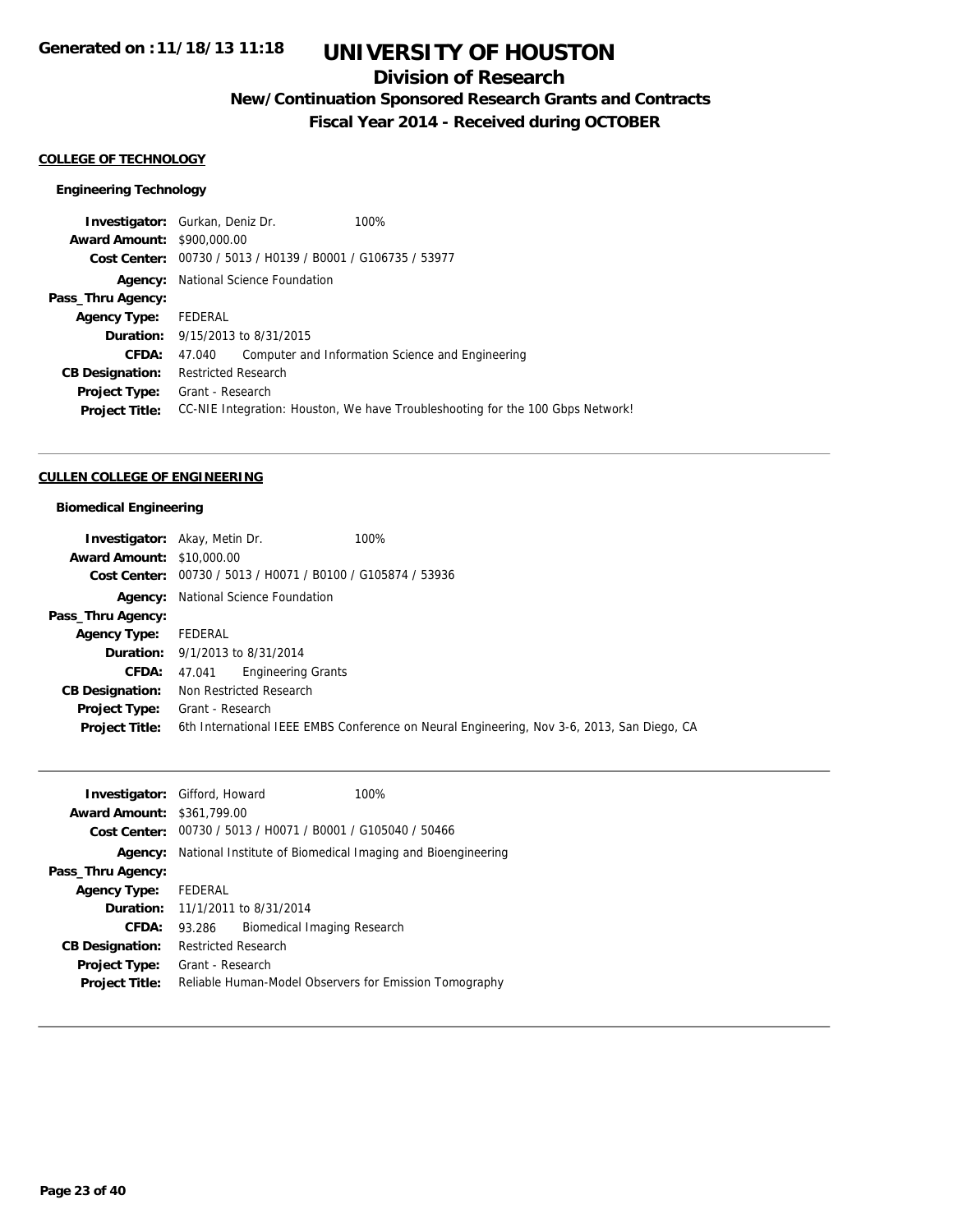### **Division of Research**

**New/Continuation Sponsored Research Grants and Contracts**

**Fiscal Year 2014 - Received during OCTOBER**

#### **CULLEN COLLEGE OF ENGINEERING**

#### **Biomedical Engineering**

| <b>Investigator:</b> Larin, Kirill Dr. |                                                             | 100%                                                               |
|----------------------------------------|-------------------------------------------------------------|--------------------------------------------------------------------|
| <b>Award Amount: \$90,000.00</b>       |                                                             |                                                                    |
|                                        | Cost Center: 00730 / 5013 / H0071 / B0001 / G106400 / 54093 |                                                                    |
| Agency:                                | Baylor College of Medicine                                  |                                                                    |
| Pass_Thru Agency:                      | National Human Genome Research Institute                    |                                                                    |
| <b>Agency Type:</b>                    | FEDERAL                                                     |                                                                    |
|                                        | <b>Duration:</b> 8/1/2013 to 7/31/2014                      |                                                                    |
| CFDA:                                  | Trans-NIH Research Support<br>93.310                        |                                                                    |
| <b>CB Designation:</b>                 | <b>Restricted Research</b>                                  |                                                                    |
| <b>Project Type:</b>                   | Grant - Research                                            |                                                                    |
| <b>Project Title:</b>                  |                                                             | A consortium for broad based disease phenotyping of knockout mice. |
|                                        |                                                             |                                                                    |

#### **Center for Innovative Grouting Materials and Tech**

|                                  | <b>Investigator:</b> Vipulanandan, Cumaraswamy D <sub>160</sub> %                                          |
|----------------------------------|------------------------------------------------------------------------------------------------------------|
| <b>Award Amount: \$18,000.00</b> |                                                                                                            |
|                                  | Cost Center: 00730 / 5018 / H0069 / B0001 / G106856 / 54230                                                |
|                                  | <b>Agency:</b> Lamar University                                                                            |
|                                  | Pass_Thru Agency: Lamar University (THWRC)                                                                 |
| <b>Agency Type:</b>              | <b>STATE</b>                                                                                               |
|                                  | <b>Duration:</b> 9/1/2013 to 7/15/2015                                                                     |
| CFDA:                            |                                                                                                            |
| <b>CB Designation:</b>           | <b>Restricted Research</b>                                                                                 |
| Project Type:                    | Grant - Research                                                                                           |
| <b>Project Title:</b>            | Accelerated Treatment and Recycling of Hydraulic Fracturing Wastewater Using the Microbial Fuel Cell (MFC) |

#### **Chemical Engineering**

| <b>Investigator:</b> Rimer, Jeffrey Dr.                             | 100%                                                                     |
|---------------------------------------------------------------------|--------------------------------------------------------------------------|
| <b>Award Amount:</b><br>\$30,000.00                                 |                                                                          |
| 00730 / 5021 / H0067 / B0001 / G106050 / 53777<br>Cost Center:      |                                                                          |
| <b>Agency:</b> United States - Israel Binational Science Foundation |                                                                          |
|                                                                     |                                                                          |
| Agency Type: FOUNDATION                                             |                                                                          |
| <b>Duration:</b> 9/1/2013 to 8/31/2014                              |                                                                          |
|                                                                     |                                                                          |
| <b>Restricted Research</b>                                          |                                                                          |
| Grant - Research                                                    |                                                                          |
|                                                                     | Tailoring Zeolite Crystallization Using De Novo Peptoid Growth Modifiers |
|                                                                     |                                                                          |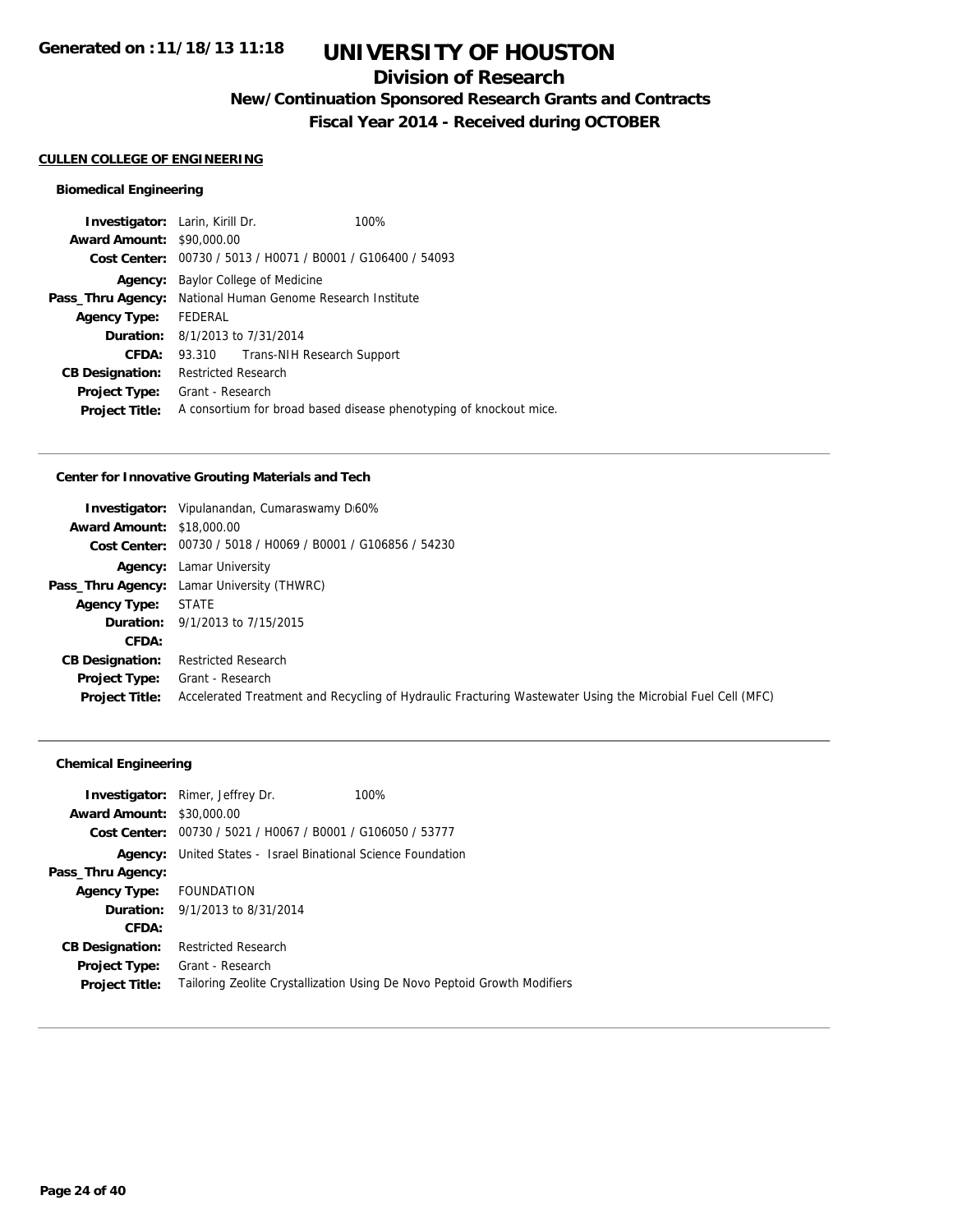### **Division of Research**

**New/Continuation Sponsored Research Grants and Contracts**

**Fiscal Year 2014 - Received during OCTOBER**

#### **CULLEN COLLEGE OF ENGINEERING**

#### **Chemical Engineering**

|                                   | 50%<br><b>Investigator:</b> Economou, Demetre J. Dr.                                          |
|-----------------------------------|-----------------------------------------------------------------------------------------------|
| <b>Award Amount: \$120,000.00</b> |                                                                                               |
|                                   | Cost Center: 00730 / 5013 / H0067 / B0001 / G098399 / 45821                                   |
|                                   | <b>Agency:</b> University of Michigan                                                         |
|                                   | <b>Pass_Thru Agency:</b> U.S. Department of Energy - Office of Science                        |
| <b>Agency Type:</b>               | FEDERAL                                                                                       |
|                                   | <b>Duration:</b> 8/15/2009 to 8/14/2014                                                       |
| <b>CFDA:</b>                      | Office of Energy Research Financial Assistance Program<br>81.049                              |
| <b>CB Designation:</b>            | <b>Restricted Research</b>                                                                    |
| <b>Project Type:</b>              | Grant - Research                                                                              |
| <b>Project Title:</b>             | PLASMA SCIENCE CENTER: Predictive Control of Plasma Kinetics: Multi-Phase and Bounded Systems |

| <b>Investigator:</b> Vekilov, Peter Dr. |                                                         |                             | 100%                                                        |
|-----------------------------------------|---------------------------------------------------------|-----------------------------|-------------------------------------------------------------|
| <b>Award Amount: \$37,289.00</b>        |                                                         |                             |                                                             |
|                                         |                                                         |                             | Cost Center: 00730 / 5013 / H0067 / B0001 / G107424 / 54076 |
| Agency:                                 | <b>Rice University</b>                                  |                             |                                                             |
| Pass_Thru Agency:                       | NIH/Division of Research Grants                         |                             |                                                             |
| <b>Agency Type:</b>                     | FFDFRAL                                                 |                             |                                                             |
|                                         | <b>Duration:</b> $7/1/2013$ to $6/30/2014$              |                             |                                                             |
| CFDA:                                   | 93.286                                                  | Biomedical Imaging Research |                                                             |
| <b>CB Designation:</b>                  | Restricted Research                                     |                             |                                                             |
| <b>Project Type:</b>                    | Grant - Research                                        |                             |                                                             |
| <b>Project Title:</b>                   | Nanobiology interdisciplinary graduate training program |                             |                                                             |

| <b>Award Amount: \$70,000.00</b><br>Cost Center: | 50%<br><b>Investigator:</b> Harold, Michael Dr.<br>00730 / 5022 / H0067 / B0001 / C107395 / 54101                       |
|--------------------------------------------------|-------------------------------------------------------------------------------------------------------------------------|
|                                                  | <b>Agency:</b> Total E&P USA, Inc.                                                                                      |
| Pass_Thru Agency:                                |                                                                                                                         |
| <b>Agency Type:</b>                              | PROFIT                                                                                                                  |
| <b>Duration:</b>                                 | 9/1/2013 to 5/30/2014                                                                                                   |
| CFDA:                                            |                                                                                                                         |
| <b>CB Designation:</b>                           | <b>Restricted Research</b>                                                                                              |
| Project Type:                                    | Contract - Research                                                                                                     |
| <b>Project Title:</b>                            | Preparation and Evaluation of Conventional and Nano Mixed Metal Oxides (MMO) for Oxidative Coupling of Methane<br>(OCM) |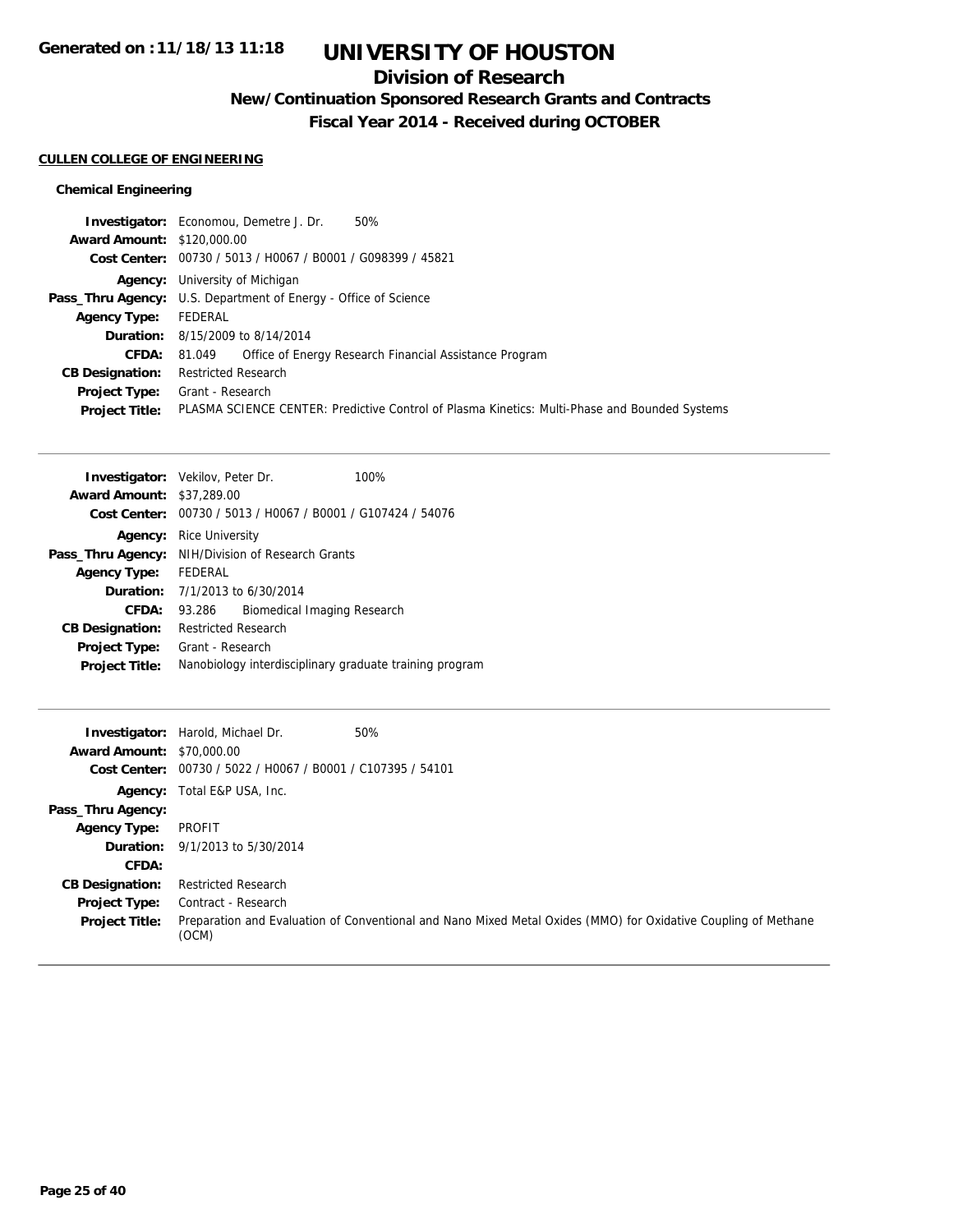### **Division of Research**

**New/Continuation Sponsored Research Grants and Contracts**

**Fiscal Year 2014 - Received during OCTOBER**

#### **CULLEN COLLEGE OF ENGINEERING**

#### **Chemical Engineering**

|                                  | <b>Investigator:</b> Rimer, Jeffrey Dr.                     | 50%                                                                                                            |
|----------------------------------|-------------------------------------------------------------|----------------------------------------------------------------------------------------------------------------|
| <b>Award Amount: \$70,000.00</b> |                                                             |                                                                                                                |
|                                  | Cost Center: 00730 / 5022 / H0067 / B0001 / C107395 / 54101 |                                                                                                                |
|                                  | <b>Agency:</b> Total E&P USA, Inc.                          |                                                                                                                |
| Pass_Thru Agency:                |                                                             |                                                                                                                |
| <b>Agency Type:</b>              | PROFIT                                                      |                                                                                                                |
|                                  | <b>Duration:</b> 9/1/2013 to 5/30/2014                      |                                                                                                                |
| CFDA:                            |                                                             |                                                                                                                |
| <b>CB Designation:</b>           | <b>Restricted Research</b>                                  |                                                                                                                |
| Project Type:                    | Contract - Research                                         |                                                                                                                |
| <b>Project Title:</b>            | (OCM)                                                       | Preparation and Evaluation of Conventional and Nano Mixed Metal Oxides (MMO) for Oxidative Coupling of Methane |

|                                   | 50%<br><b>Investigator:</b> Donnelly, Vincent Dr.                                             |
|-----------------------------------|-----------------------------------------------------------------------------------------------|
| <b>Award Amount: \$120,000.00</b> |                                                                                               |
|                                   | Cost Center: 00730 / 5013 / H0067 / B0001 / G098399 / 45821                                   |
|                                   | <b>Agency:</b> University of Michigan                                                         |
|                                   | <b>Pass_Thru Agency:</b> U.S. Department of Energy - Office of Science                        |
| <b>Agency Type:</b>               | FEDERAL                                                                                       |
|                                   | <b>Duration:</b> 8/15/2009 to 8/14/2014                                                       |
| <b>CFDA:</b>                      | Office of Energy Research Financial Assistance Program<br>81.049                              |
| <b>CB Designation:</b>            | <b>Restricted Research</b>                                                                    |
| <b>Project Type:</b>              | Grant - Research                                                                              |
| <b>Project Title:</b>             | PLASMA SCIENCE CENTER: Predictive Control of Plasma Kinetics: Multi-Phase and Bounded Systems |
|                                   |                                                                                               |

| <b>Investigator:</b> Shrestha, Ramesh Dr. |                                                                   |  | 60%                                                         |
|-------------------------------------------|-------------------------------------------------------------------|--|-------------------------------------------------------------|
| <b>Award Amount: \$450,000.00</b>         |                                                                   |  |                                                             |
|                                           |                                                                   |  | Cost Center: 00730 / 5013 / H0068 / B0001 / G107326 / 54158 |
|                                           | <b>Agency:</b> University of California - Berkeley                |  |                                                             |
|                                           | Pass_Thru Agency: U.S. Department of Agriculture                  |  |                                                             |
| <b>Agency Type:</b>                       | FEDERAL                                                           |  |                                                             |
|                                           | <b>Duration:</b> 8/14/2013 to 7/31/2014                           |  |                                                             |
| CFDA:                                     | Agricultural Research - Basic and Applied Research<br>10.001      |  |                                                             |
| <b>CB Designation:</b>                    | <b>Restricted Research</b>                                        |  |                                                             |
| <b>Project Type:</b>                      | Grant - Research                                                  |  |                                                             |
| <b>Project Title:</b>                     | Full Waveform and Discrete LiDAR Mapping of Tahoe National Forest |  |                                                             |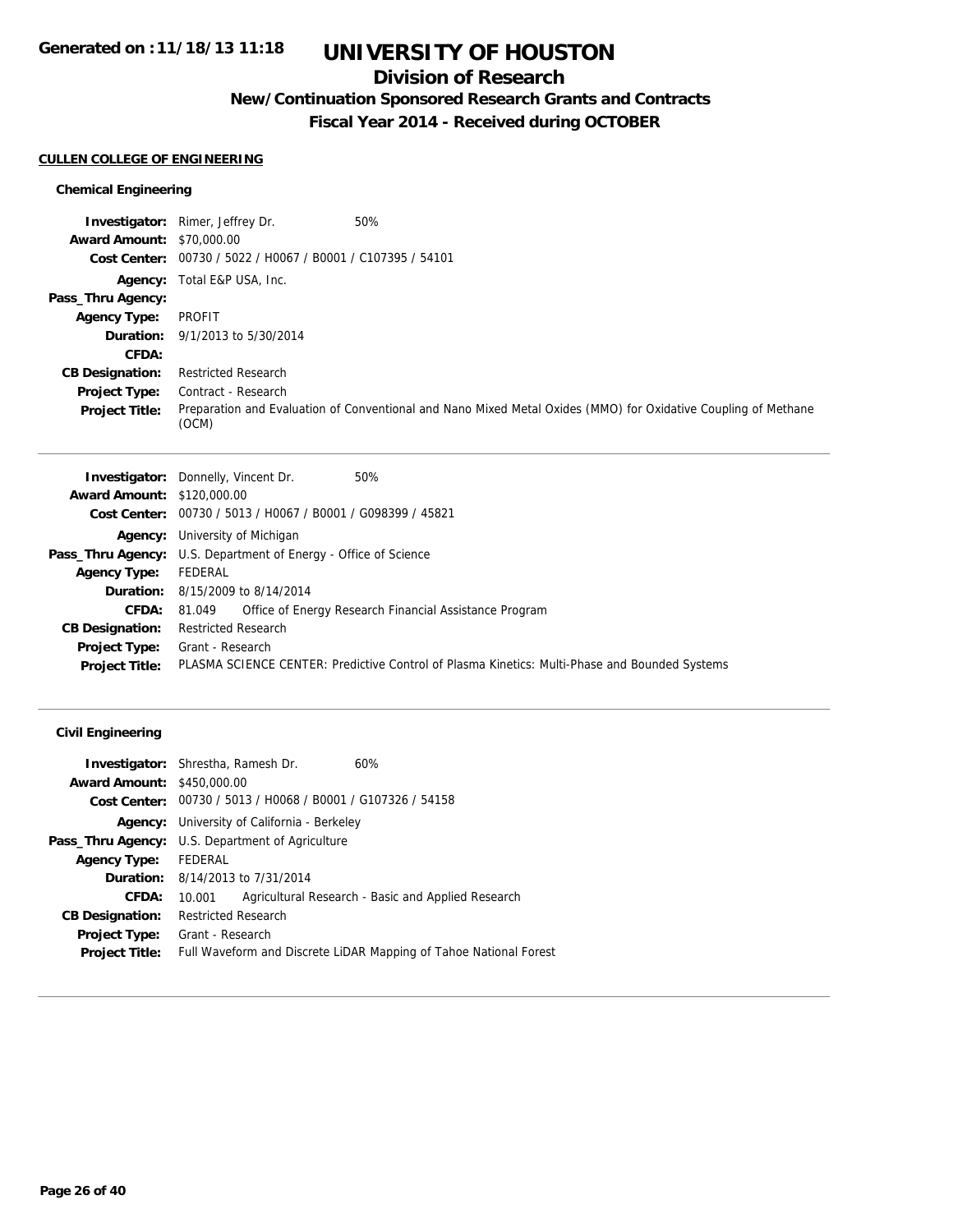### **Division of Research**

**New/Continuation Sponsored Research Grants and Contracts**

**Fiscal Year 2014 - Received during OCTOBER**

#### **CULLEN COLLEGE OF ENGINEERING**

| <b>Award Amount: \$150,000.00</b><br>Cost Center: 00730 / 5013 / H0068 / B0001 / G107326 / 54158<br><b>Agency:</b> University of California - Berkeley<br><b>Pass_Thru Agency:</b> U.S. Department of Agriculture<br>FEDERAL<br><b>Agency Type:</b><br><b>Duration:</b> 8/14/2013 to 7/31/2014<br>Agricultural Research - Basic and Applied Research<br>CFDA:<br>10.001<br><b>Restricted Research</b><br><b>CB Designation:</b><br>Grant - Research<br><b>Project Type:</b> |                       | <b>Investigator:</b> Carter, William Dr. | 20% |  |
|-----------------------------------------------------------------------------------------------------------------------------------------------------------------------------------------------------------------------------------------------------------------------------------------------------------------------------------------------------------------------------------------------------------------------------------------------------------------------------|-----------------------|------------------------------------------|-----|--|
|                                                                                                                                                                                                                                                                                                                                                                                                                                                                             |                       |                                          |     |  |
|                                                                                                                                                                                                                                                                                                                                                                                                                                                                             |                       |                                          |     |  |
|                                                                                                                                                                                                                                                                                                                                                                                                                                                                             |                       |                                          |     |  |
|                                                                                                                                                                                                                                                                                                                                                                                                                                                                             |                       |                                          |     |  |
|                                                                                                                                                                                                                                                                                                                                                                                                                                                                             |                       |                                          |     |  |
|                                                                                                                                                                                                                                                                                                                                                                                                                                                                             |                       |                                          |     |  |
|                                                                                                                                                                                                                                                                                                                                                                                                                                                                             |                       |                                          |     |  |
|                                                                                                                                                                                                                                                                                                                                                                                                                                                                             |                       |                                          |     |  |
|                                                                                                                                                                                                                                                                                                                                                                                                                                                                             |                       |                                          |     |  |
| Full Waveform and Discrete LiDAR Mapping of Tahoe National Forest                                                                                                                                                                                                                                                                                                                                                                                                           | <b>Project Title:</b> |                                          |     |  |

| <b>Investigator:</b> Glennie, Craig Dr. |                                                         |                                                             | 20%                                                               |
|-----------------------------------------|---------------------------------------------------------|-------------------------------------------------------------|-------------------------------------------------------------------|
| <b>Award Amount: \$150,000.00</b>       |                                                         |                                                             |                                                                   |
|                                         |                                                         | Cost Center: 00730 / 5013 / H0068 / B0001 / G107326 / 54158 |                                                                   |
|                                         | <b>Agency:</b> University of California - Berkeley      |                                                             |                                                                   |
|                                         | <b>Pass_Thru Agency:</b> U.S. Department of Agriculture |                                                             |                                                                   |
| <b>Agency Type:</b>                     | FEDERAL                                                 |                                                             |                                                                   |
|                                         |                                                         | <b>Duration:</b> 8/14/2013 to 7/31/2014                     |                                                                   |
| <b>CFDA:</b>                            | 10.001                                                  |                                                             | Agricultural Research - Basic and Applied Research                |
| <b>CB Designation:</b>                  | <b>Restricted Research</b>                              |                                                             |                                                                   |
| <b>Project Type:</b>                    | Grant - Research                                        |                                                             |                                                                   |
| <b>Project Title:</b>                   |                                                         |                                                             | Full Waveform and Discrete LiDAR Mapping of Tahoe National Forest |
|                                         |                                                         |                                                             |                                                                   |

|                                  | 100%<br><b>Investigator:</b> Rifai, Hanadi Dr.                                      |
|----------------------------------|-------------------------------------------------------------------------------------|
| <b>Award Amount: \$50,000.00</b> |                                                                                     |
|                                  | Cost Center: 00730 / 5014 / H0068 / B0001 / G107216 / 53935                         |
|                                  | <b>Agency:</b> Texas Commission on Environmental Quality                            |
|                                  | Pass_Thru Agency: U.S. Environmental Protection Agency                              |
| <b>Agency Type:</b>              | FEDERAL                                                                             |
|                                  | <b>Duration:</b> $9/1/2013$ to $8/31/2014$                                          |
| <b>CFDA:</b>                     | Water Polution Control - State and Interstate Program Support<br>66.419             |
| <b>CB Designation:</b>           | <b>Restricted Research</b>                                                          |
| <b>Project Type:</b>             | Grant - Research                                                                    |
| <b>Project Title:</b>            | Support for Total Maximum Daily Loads (TMDLs) for Indicator Bacteria in Jarbo Bayou |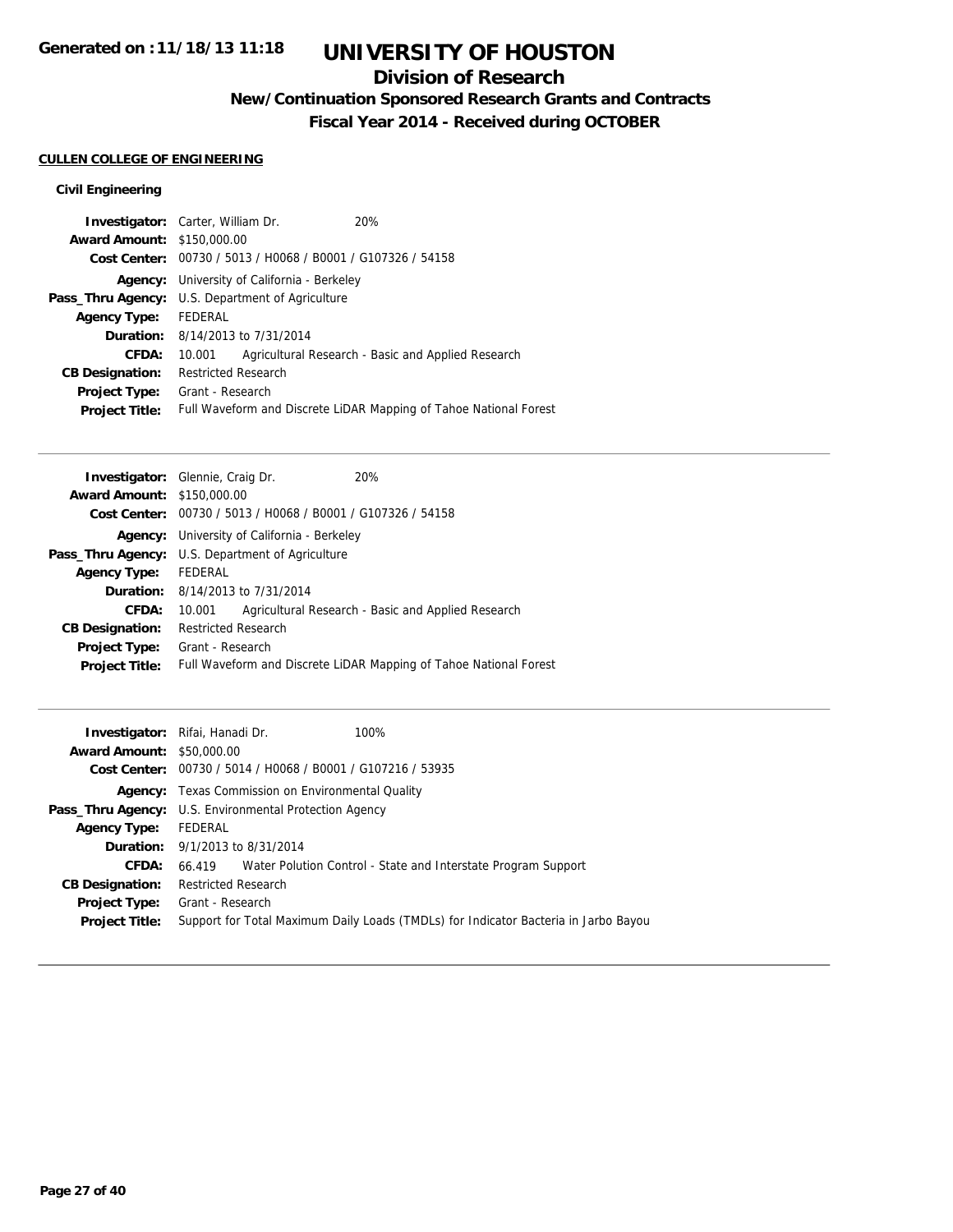### **Division of Research**

**New/Continuation Sponsored Research Grants and Contracts**

**Fiscal Year 2014 - Received during OCTOBER**

#### **CULLEN COLLEGE OF ENGINEERING**

| <b>Investigator:</b> Rifai, Hanadi Dr. |                                        |                                                             | $100\%$                                                                |
|----------------------------------------|----------------------------------------|-------------------------------------------------------------|------------------------------------------------------------------------|
| <b>Award Amount: \$15,000.00</b>       |                                        |                                                             |                                                                        |
|                                        |                                        | Cost Center: 00730 / 5014 / H0068 / B0001 / G107211 / 53934 |                                                                        |
| Agency:                                |                                        | Texas Commission on Environmental Quality                   |                                                                        |
| Pass_Thru Agency:                      |                                        | U.S. Environmental Protection Agency                        |                                                                        |
| <b>Agency Type:</b>                    | FEDERAL                                |                                                             |                                                                        |
|                                        | <b>Duration:</b> 9/1/2013 to 8/31/2014 |                                                             |                                                                        |
| CFDA:                                  |                                        |                                                             | 66.419 Water Polution Control - State and Interstate Program Support   |
| <b>CB Designation:</b>                 | <b>Restricted Research</b>             |                                                             |                                                                        |
| <b>Project Type:</b>                   | Grant - Research                       |                                                             |                                                                        |
| <b>Project Title:</b>                  |                                        |                                                             | Support for TMDLs for Indicator Bacteria in the Armand Bayou Watershed |

|                                  | <b>Investigator:</b> Rifai, Hanadi Dr.                        | 100%                                                                    |
|----------------------------------|---------------------------------------------------------------|-------------------------------------------------------------------------|
| <b>Award Amount: \$53,000.00</b> |                                                               |                                                                         |
|                                  | Cost Center: 00730 / 5014 / H0068 / B0001 / G107210 / 53930   |                                                                         |
| Agency:                          | Texas Commission on Environmental Quality                     |                                                                         |
|                                  | <b>Pass_Thru Agency:</b> U.S. Environmental Protection Agency |                                                                         |
| <b>Agency Type:</b>              | FEDERAL                                                       |                                                                         |
|                                  | <b>Duration:</b> 9/1/2013 to 8/31/2014                        |                                                                         |
| CFDA:                            |                                                               | 66.419 Water Polution Control - State and Interstate Program Support    |
| <b>CB Designation:</b>           | <b>Restricted Research</b>                                    |                                                                         |
| <b>Project Type:</b>             | Grant - Research                                              |                                                                         |
| <b>Project Title:</b>            | <b>Rolling Fork Creek</b>                                     | Support for Total Maximum Daily Loads (TMDLs) for Indicator Bacteria in |

|                                  | 100%<br>Investigator: Rifai, Hanadi Dr.                                                                                                    |  |
|----------------------------------|--------------------------------------------------------------------------------------------------------------------------------------------|--|
| <b>Award Amount: \$95,000.00</b> |                                                                                                                                            |  |
|                                  | Cost Center: 00730 / 5014 / H0068 / B0001 / G107209 / 53929                                                                                |  |
|                                  | <b>Agency:</b> Texas Commission on Environmental Quality                                                                                   |  |
|                                  | <b>Pass_Thru Agency:</b> U.S. Environmental Protection Agency                                                                              |  |
| <b>Agency Type:</b>              | FEDERAL                                                                                                                                    |  |
|                                  | <b>Duration:</b> 9/1/2013 to 8/31/2014                                                                                                     |  |
| CFDA:                            | 66.419 Water Polution Control - State and Interstate Program Support                                                                       |  |
| <b>CB Designation:</b>           | <b>Restricted Research</b>                                                                                                                 |  |
| <b>Project Type:</b>             | Grant - Research                                                                                                                           |  |
| <b>Project Title:</b>            | Total Maximum Daily Loads (TMDLs) for Polychlorinated Biphenyls (PCBs) in the<br>Houston Ship Channel (HSC) System and Upper Galveston Bay |  |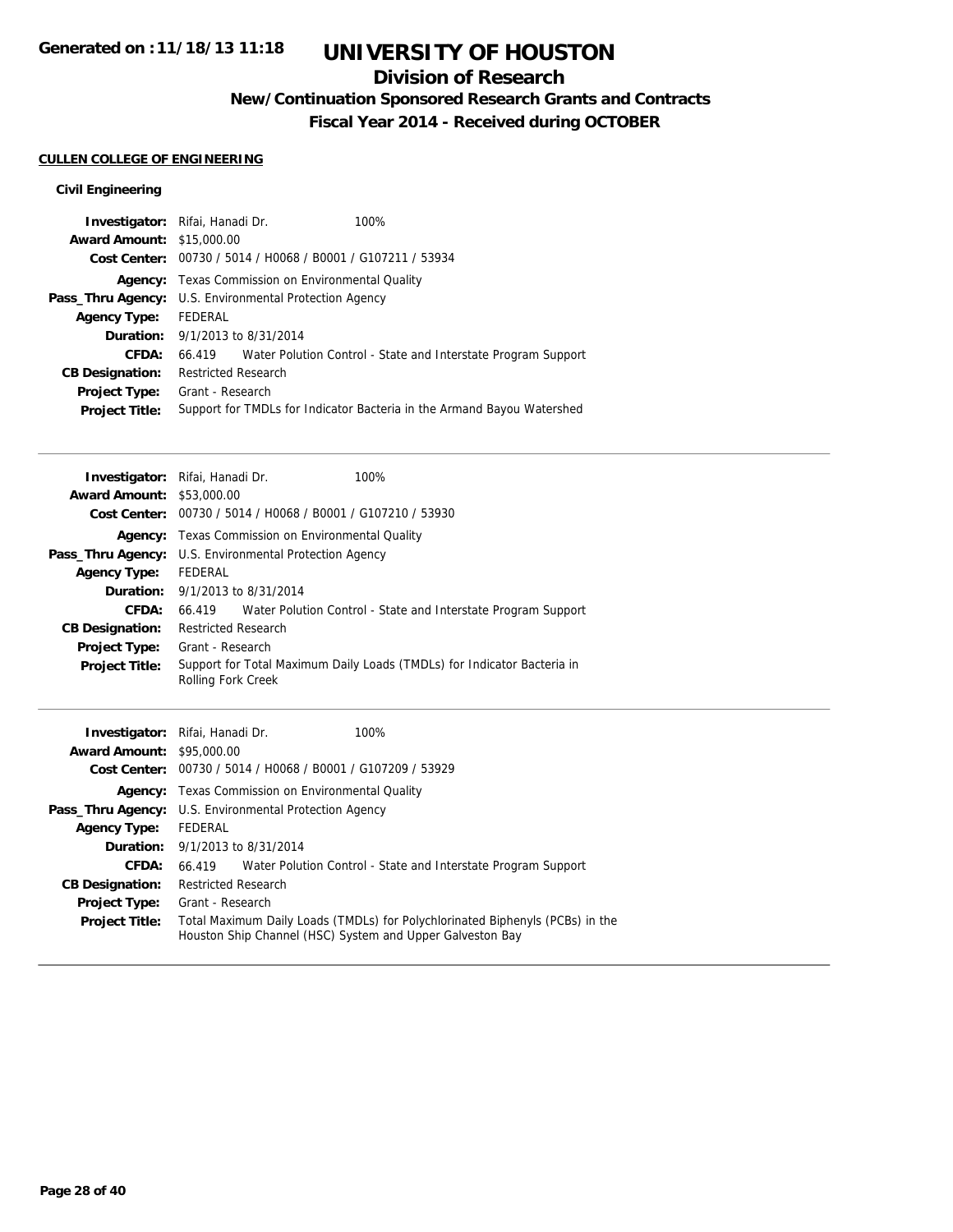### **Division of Research**

## **New/Continuation Sponsored Research Grants and Contracts**

**Fiscal Year 2014 - Received during OCTOBER**

#### **CULLEN COLLEGE OF ENGINEERING**

|                                 | <b>Investigator:</b> Vipulanandan, Cumaraswamy D20%                                                        |
|---------------------------------|------------------------------------------------------------------------------------------------------------|
| <b>Award Amount: \$6,000.00</b> |                                                                                                            |
|                                 | Cost Center: 00730 / 5018 / H0069 / B0001 / G106856 / 54230                                                |
|                                 | <b>Agency:</b> Lamar University                                                                            |
|                                 | <b>Pass_Thru Agency:</b> Lamar University (THWRC)                                                          |
| <b>Agency Type:</b>             | <b>STATE</b>                                                                                               |
|                                 | <b>Duration:</b> 9/1/2013 to 7/15/2015                                                                     |
| <b>CFDA:</b>                    |                                                                                                            |
| <b>CB Designation:</b>          | <b>Restricted Research</b>                                                                                 |
| Project Type:                   | Grant - Research                                                                                           |
| <b>Project Title:</b>           | Accelerated Treatment and Recycling of Hydraulic Fracturing Wastewater Using the Microbial Fuel Cell (MFC) |

|                                   | <b>Investigator:</b> Strom, Kyle Dr.                        | 100% |
|-----------------------------------|-------------------------------------------------------------|------|
| <b>Award Amount: \$166,405.50</b> |                                                             |      |
|                                   | Cost Center: 00730 / 5022 / H0068 / B0001 / C105438 / 54098 |      |
|                                   | <b>Agency:</b> ExxonMobil Upstream Research Co.             |      |
| Pass_Thru Agency:                 |                                                             |      |
| <b>Agency Type:</b>               | <b>PROFIT</b>                                               |      |
|                                   | <b>Duration:</b> $9/1/2013$ to $12/31/2016$                 |      |
| CFDA:                             |                                                             |      |
| <b>CB Designation:</b>            | <b>Restricted Research</b>                                  |      |
| <b>Project Type:</b>              | Grant - Research                                            |      |
| <b>Project Title:</b>             | Hydraulics and Deposit Structure in Distributive Systems    |      |
|                                   |                                                             |      |

| <b>Award Amount: \$174,634,00</b> | <b>Investigator:</b> Gencturk, Bora Dr.<br>100%                                                                        |
|-----------------------------------|------------------------------------------------------------------------------------------------------------------------|
|                                   | Cost Center: 00730 / 5013 / H0068 / B0001 / G106851 / 53737                                                            |
|                                   | <b>Agency:</b> National Science Foundation                                                                             |
| Pass_Thru Agency:                 |                                                                                                                        |
| <b>Agency Type:</b>               | FEDERAL                                                                                                                |
|                                   | <b>Duration:</b> $9/1/2013$ to $8/31/2015$                                                                             |
| <b>CFDA:</b>                      | <b>Engineering Grants</b><br>47.041                                                                                    |
| <b>CB Designation:</b>            | <b>Restricted Research</b>                                                                                             |
| Project Type:                     | Grant - Research                                                                                                       |
| <b>Project Title:</b>             | BRIGE: DAMAGE EVALUATION AND LIFE-CYCLE ASSESSMENT OF REINFORCED HPFRC BEAM-COLUMN JOINTS<br>UNDER MULTI-AXIAL LOADING |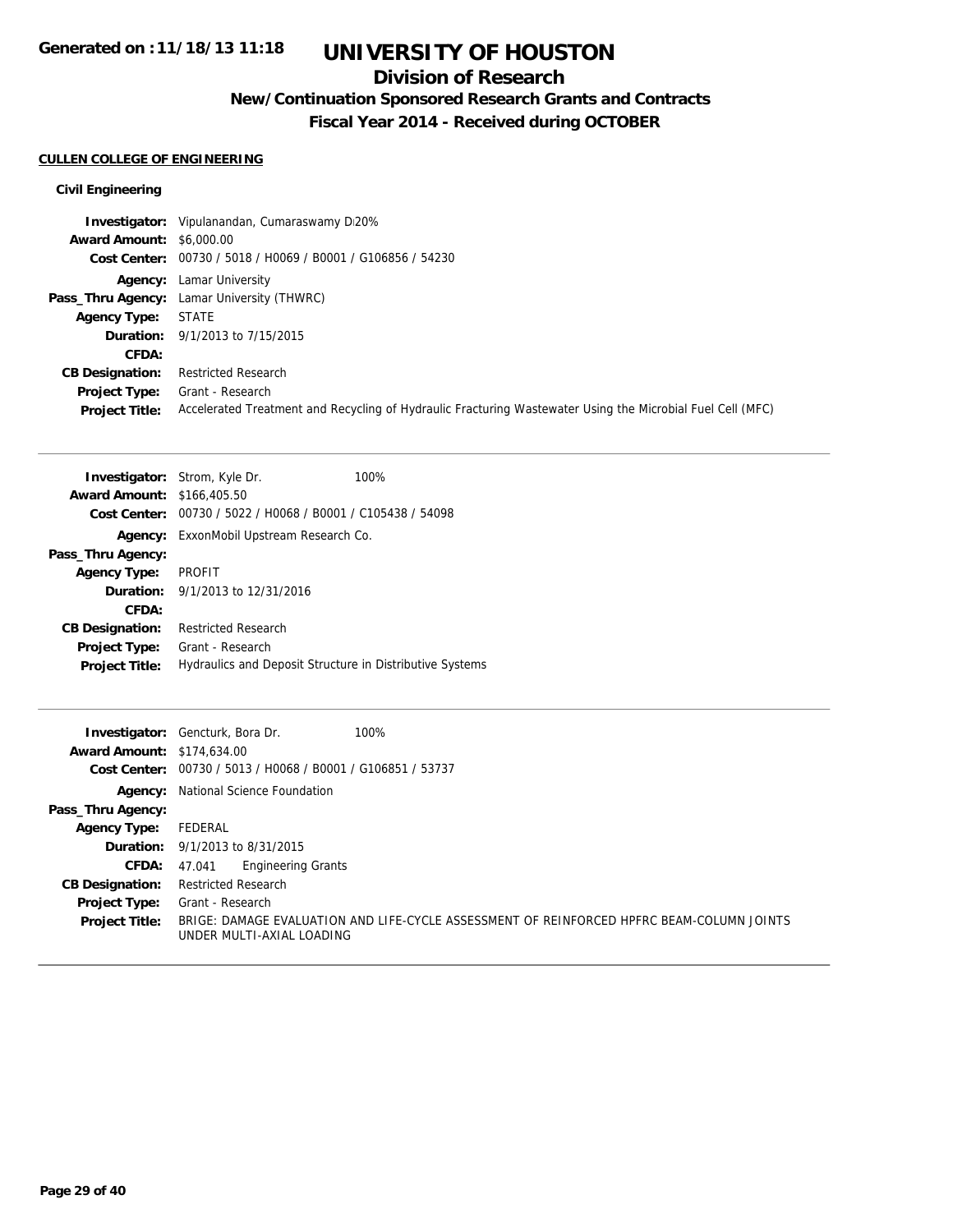### **Division of Research**

**New/Continuation Sponsored Research Grants and Contracts**

**Fiscal Year 2014 - Received during OCTOBER**

#### **CULLEN COLLEGE OF ENGINEERING**

#### **Civil Engineering**

|                                   | <b>Investigator:</b> Strom, Kyle Dr.                        | 100%                                                                         |
|-----------------------------------|-------------------------------------------------------------|------------------------------------------------------------------------------|
| <b>Award Amount: \$242,020.00</b> |                                                             |                                                                              |
|                                   | Cost Center: 00730 / 5022 / H0068 / B0001 / C106732 / 54183 |                                                                              |
|                                   | <b>Agency:</b> ExxonMobil Upstream Research Co.             |                                                                              |
| Pass_Thru Agency:                 |                                                             |                                                                              |
| <b>Agency Type:</b>               | PROFIT                                                      |                                                                              |
|                                   | <b>Duration:</b> 9/1/2013 to 12/31/2016                     |                                                                              |
| CFDA:                             |                                                             |                                                                              |
| <b>CB Designation:</b>            | <b>Restricted Research</b>                                  |                                                                              |
| Project Type:                     | Grant - Research                                            |                                                                              |
| <b>Project Title:</b>             |                                                             | Mud Floc Transformations In Turbulent Flows: Driving Influences And Modeling |
|                                   |                                                             |                                                                              |

| <b>Investigator:</b> Lee, Hyongki Dr.                         | 100%                                                                                                        |
|---------------------------------------------------------------|-------------------------------------------------------------------------------------------------------------|
| <b>Award Amount: \$10,000.00</b>                              |                                                                                                             |
| Cost Center: $00730 / 5013 / 40068 / 80001 / 6106490 / 54168$ |                                                                                                             |
| <b>Agency:</b> Ohio State University                          |                                                                                                             |
|                                                               | <b>Pass_Thru Agency:</b> NASA - National Aeronautics and Space Administration - Goddard Space Flight Center |
| FEDERAL                                                       |                                                                                                             |
| <b>Duration:</b> 9/5/2013 to 3/4/2014                         |                                                                                                             |
| Aerospace Education Services Program<br>43.001                |                                                                                                             |
| <b>Restricted Research</b>                                    |                                                                                                             |
| Grant - Research                                              |                                                                                                             |
|                                                               | Improved Quantification of Global Mountain Glacier Mass Balance Estimate                                    |
|                                                               |                                                                                                             |

#### **Electrical & Computer Engineering**

|                                  | <b>Investigator:</b> Chen, Yuhua Dr.                        | 100%                                                       |
|----------------------------------|-------------------------------------------------------------|------------------------------------------------------------|
| <b>Award Amount: \$30,000.00</b> |                                                             |                                                            |
|                                  | Cost Center: 00730 / 5022 / H0070 / B0001 / C107488 / 54232 |                                                            |
| Agency:                          | <b>Halliburton Company</b>                                  |                                                            |
| Pass_Thru Agency:                |                                                             |                                                            |
| <b>Agency Type:</b>              | PROFIT                                                      |                                                            |
|                                  | <b>Duration:</b> 8/1/2013 to 7/31/2014                      |                                                            |
| CFDA:                            |                                                             |                                                            |
| <b>CB Designation:</b>           | <b>Restricted Research</b>                                  |                                                            |
| <b>Project Type:</b>             | Grant - Research                                            |                                                            |
| <b>Project Title:</b>            |                                                             | High Speed Ethernet Communications with Low End Processors |
|                                  |                                                             |                                                            |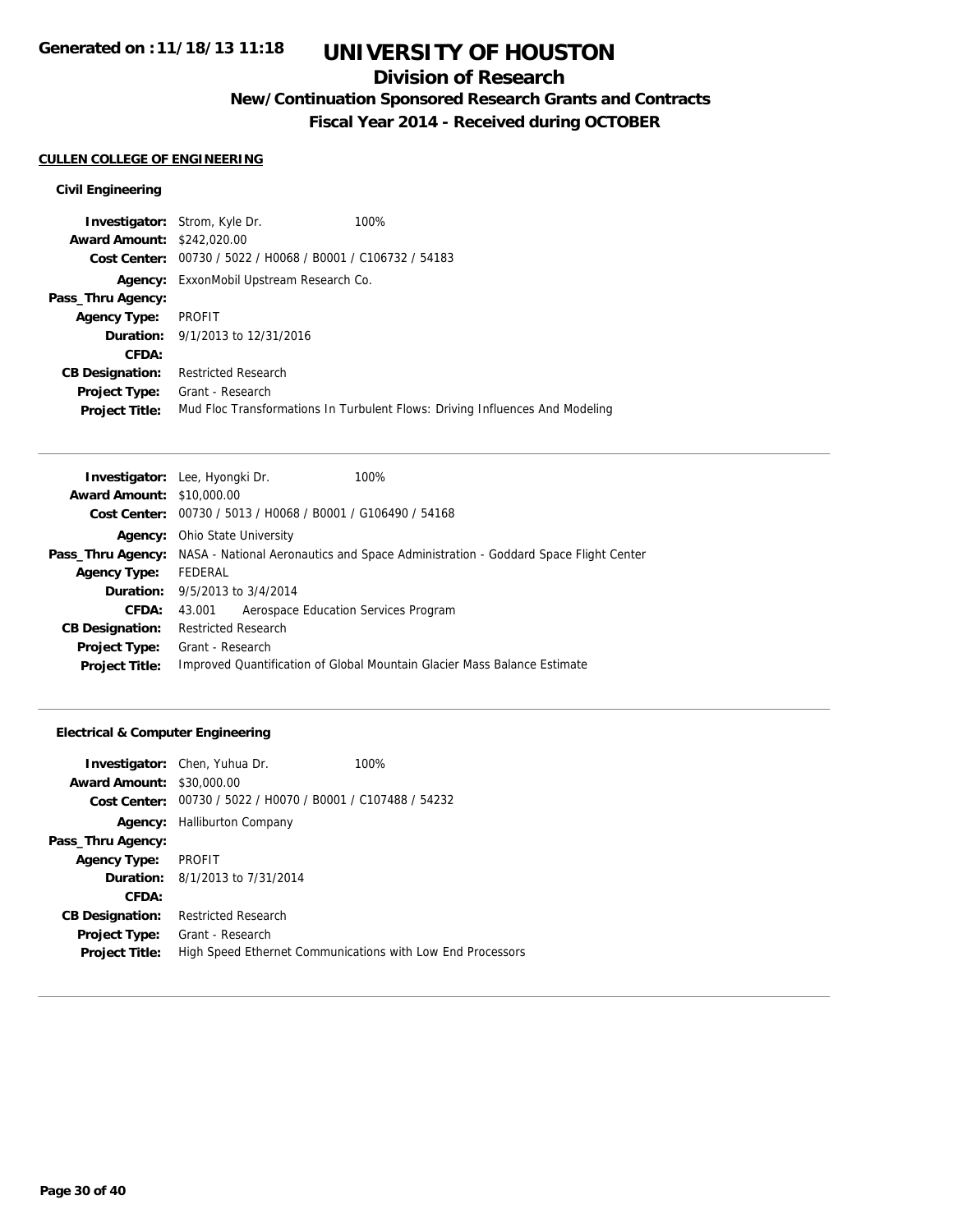### **Division of Research**

**New/Continuation Sponsored Research Grants and Contracts**

**Fiscal Year 2014 - Received during OCTOBER**

#### **CULLEN COLLEGE OF ENGINEERING**

#### **Electrical & Computer Engineering**

|                                     | <b>Investigator:</b> Contreras-Vidal, Jose Dr.<br>100%                                                                                                      |
|-------------------------------------|-------------------------------------------------------------------------------------------------------------------------------------------------------------|
| <b>Award Amount: \$37,500.00</b>    |                                                                                                                                                             |
|                                     | Cost Center: 00730 / 5021 / H0070 / B0001 / G107376 / 54080                                                                                                 |
|                                     | Agency: Methodist Hospital Research Institute                                                                                                               |
| Pass_Thru Agency: Cullen Foundation |                                                                                                                                                             |
| <b>Agency Type:</b>                 | FOUNDATION                                                                                                                                                  |
|                                     | <b>Duration:</b> 8/1/2013 to 8/1/2014                                                                                                                       |
| CFDA:                               |                                                                                                                                                             |
| <b>CB Designation:</b>              | <b>Restricted Research</b>                                                                                                                                  |
| <b>Project Type:</b>                | Co-Op Agreement - Research                                                                                                                                  |
| <b>Project Title:</b>               | REX, an Exoskeleton for the Robotic Restoration and Rehabilitation of Human Gait after Spinal Cord Injury and other<br>Forms of Paraplegia and Quadriplegia |

|                                  | <b>Investigator:</b> Freundlich, Alexandre Dr.<br>20%       |
|----------------------------------|-------------------------------------------------------------|
| <b>Award Amount: \$10,000.00</b> |                                                             |
|                                  | Cost Center: 00730 / 5013 / H0453 / B0001 / G099644 / 49437 |
| Agency:                          | Arizona State University                                    |
|                                  | Pass_Thru Agency: National Science Foundation               |
| <b>Agency Type:</b>              | FEDERAL                                                     |
|                                  | <b>Duration:</b> 8/15/2011 to 7/31/2014                     |
| CFDA:                            | <b>Engineering Grants</b><br>47.041                         |
| <b>CB Designation:</b>           | <b>Restricted Research</b>                                  |
| <b>Project Type:</b>             | Grant - Research                                            |
| <b>Project Title:</b>            | ERC for Quantum Energy and Sustainable Solar Technologies   |
|                                  |                                                             |

|                                  | <b>Investigator:</b> Prasad, Saurabh Dr.<br>100%                                                           |  |  |
|----------------------------------|------------------------------------------------------------------------------------------------------------|--|--|
| <b>Award Amount: \$47,300.00</b> |                                                                                                            |  |  |
|                                  | Cost Center: 00730 / 5013 / H0070 / B0001 / G105579 / 51803                                                |  |  |
|                                  | <b>Agency:</b> Purdue University                                                                           |  |  |
|                                  | <b>Pass_Thru Agency:</b> NASA - National Aeronautics and Space Administration - Headquarters (Wash., D.C.) |  |  |
| <b>Agency Type:</b>              | FEDERAL                                                                                                    |  |  |
|                                  | <b>Duration:</b> 8/1/2012 to 7/31/2014                                                                     |  |  |
| <b>CFDA:</b>                     | Aerospace Education Services Program<br>43.001                                                             |  |  |
| <b>CB Designation:</b>           | <b>Restricted Research</b>                                                                                 |  |  |
| <b>Project Type:</b>             | Grant - Research                                                                                           |  |  |
| <b>Project Title:</b>            | An Advanced Learning Framework for High Dimensional Multi-Sensor Remote Sensing Data                       |  |  |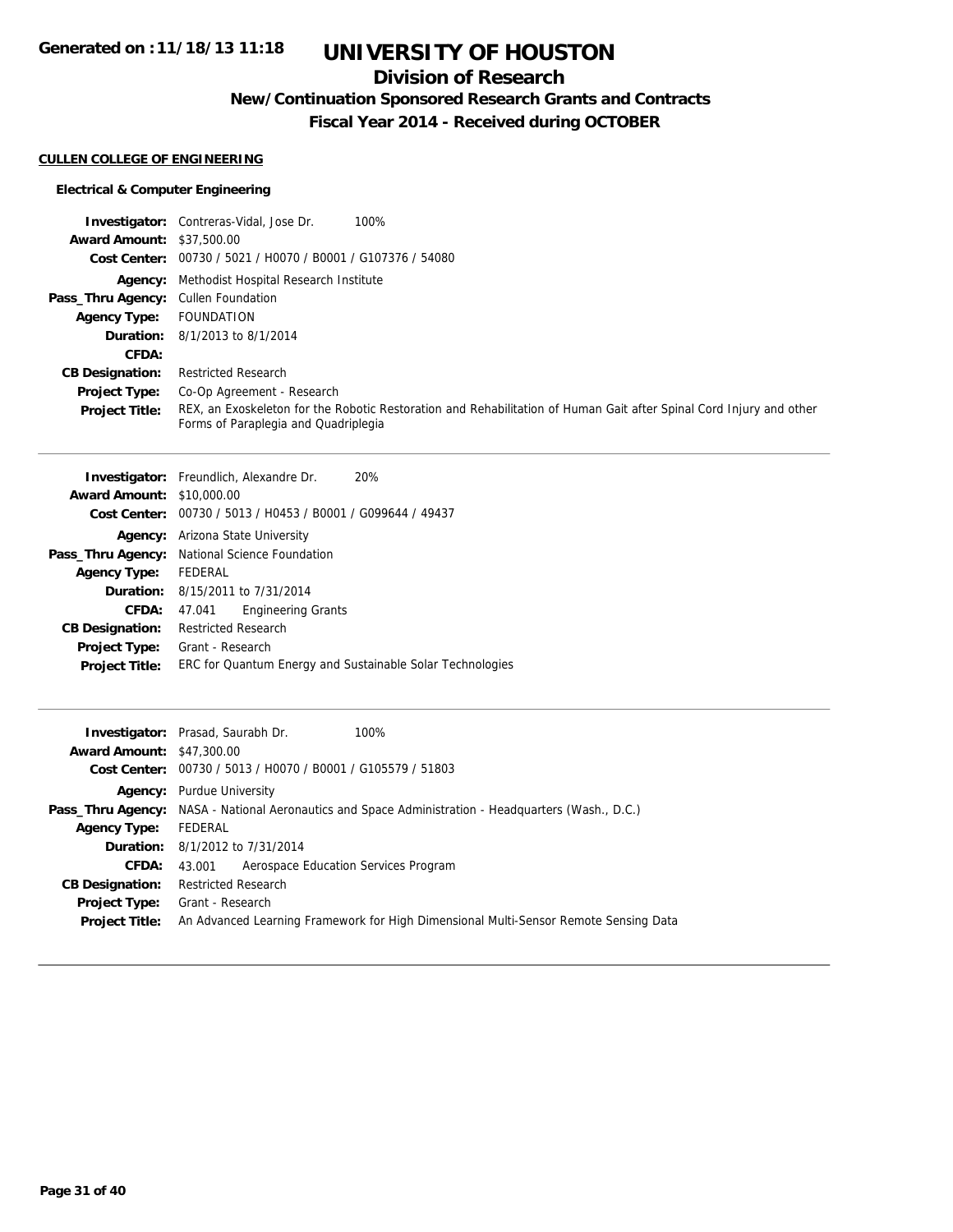### **Division of Research**

**New/Continuation Sponsored Research Grants and Contracts**

**Fiscal Year 2014 - Received during OCTOBER**

#### **CULLEN COLLEGE OF ENGINEERING**

#### **Electrical & Computer Engineering**

|                                  | 100%<br><b>Investigator:</b> Roysam, Badrinath Dr.                                                                                                                |
|----------------------------------|-------------------------------------------------------------------------------------------------------------------------------------------------------------------|
| <b>Award Amount: \$50,000.00</b> |                                                                                                                                                                   |
|                                  | Cost Center: 00730 / 5021 / H0070 / B0001 / C107125 / 54155                                                                                                       |
|                                  | <b>Agency: TIRR Foundation</b>                                                                                                                                    |
| Pass_Thru Agency:                |                                                                                                                                                                   |
| <b>Agency Type:</b>              | <b>FOUNDATION</b>                                                                                                                                                 |
|                                  | <b>Duration:</b> 9/1/2013 to 8/31/2014                                                                                                                            |
| CFDA:                            |                                                                                                                                                                   |
| <b>CB Designation:</b>           | <b>Restricted Research</b>                                                                                                                                        |
| <b>Project Type:</b>             | Grant - Research                                                                                                                                                  |
| <b>Project Title:</b>            | Comprehensive Profiling of Brain Cytoarchitectural Alterations Associated with Combined Lithium and Valproate<br>Treatment for mFPI-associated Memory Impairments |

| <b>Investigator:</b> Contreras-Vidal, Jose Dr.<br>100%                                          |  |  |
|-------------------------------------------------------------------------------------------------|--|--|
| <b>Award Amount: \$182,184.00</b>                                                               |  |  |
| Cost Center: 00730 / 5013 / H0070 / B0001 / G104795 / 50178                                     |  |  |
| <b>Agency:</b> National Science Foundation                                                      |  |  |
|                                                                                                 |  |  |
| FEDERAL                                                                                         |  |  |
| <b>Duration:</b> 11/1/2011 to 5/31/2015                                                         |  |  |
| Computer and Information Science and Engineering (CISE)<br>47.070                               |  |  |
| <b>Restricted Research</b>                                                                      |  |  |
| Grant - Research                                                                                |  |  |
| HCC: Medium: Collaborative Research: Improved Control and Sensory Feedback for Neuroprosthetics |  |  |
|                                                                                                 |  |  |

#### **Industrial Engineering**

| Investigator:                    | 100%<br>Lim, Gino Dr.                                                                                                                              |  |  |
|----------------------------------|----------------------------------------------------------------------------------------------------------------------------------------------------|--|--|
| <b>Award Amount: \$17,115.00</b> |                                                                                                                                                    |  |  |
|                                  | Cost Center: 00730 / 5016 / H0072 / B0100 / G105789 / 52052                                                                                        |  |  |
|                                  | <b>Agency:</b> University of Texas MD Anderson Cancer Center                                                                                       |  |  |
| Pass_Thru Agency:                |                                                                                                                                                    |  |  |
| <b>Agency Type:</b>              | <b>STATE</b>                                                                                                                                       |  |  |
| <b>Duration:</b>                 | 9/1/2012 to 8/31/2014                                                                                                                              |  |  |
| CFDA:                            |                                                                                                                                                    |  |  |
| <b>CB Designation:</b>           | <b>Restricted Research</b>                                                                                                                         |  |  |
| <b>Project Type:</b>             | Grant - Research                                                                                                                                   |  |  |
| <b>Project Title:</b>            | Four- and Five-Dimensional Robustness Quantification and Adaptive 4D Robust Optimization of Intensity-Modulated<br>Proton Therapy for Lung Cancers |  |  |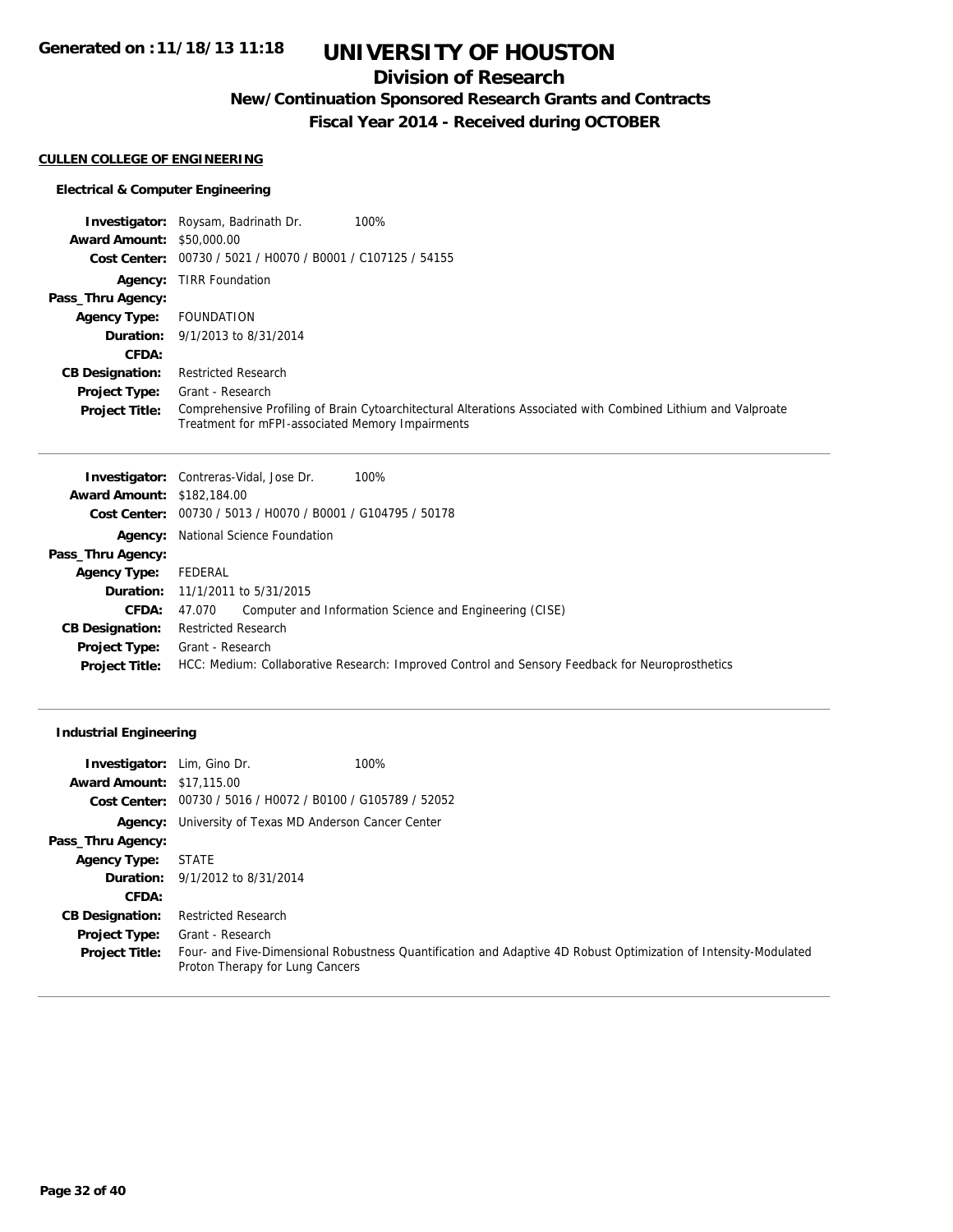### **Division of Research**

**New/Continuation Sponsored Research Grants and Contracts**

**Fiscal Year 2014 - Received during OCTOBER**

#### **CULLEN COLLEGE OF ENGINEERING**

#### **Industrial Engineering**

**Investigator:** Peng, Jiming Dr. 100% **Award Amount:** \$132,655.00 **Cost Center:** 00730 / 5013 / H0072 / B0001 / G107377 / 54094 **Agency:** National Science Foundation **Pass\_Thru Agency: Agency Type:** FEDERAL **Duration:** 8/16/2013 to 8/31/2014 **CFDA:** 47.041 Engineering Grants **CB Designation:** Restricted Research **Project Type:** Grant - Research **Project Title:** Sparse Solutions to Classes of Quadratic Programming Problems: Theoretical Fundamentals, Solving Strategies and Applications

#### **Mechanical Engineering**

|                                  | <b>Investigator:</b> Metcalfe, Ralph W. Dr.                 | 100% |
|----------------------------------|-------------------------------------------------------------|------|
| <b>Award Amount: \$59,029.00</b> |                                                             |      |
|                                  | Cost Center: 00730 / 5022 / H0073 / B0001 / C107474 / 54184 |      |
|                                  | <b>Agency:</b> Kalsi Engineering, Inc.                      |      |
| Pass_Thru Agency:                |                                                             |      |
| Agency Type: PROFIT              |                                                             |      |
|                                  | <b>Duration:</b> $6/1/2013$ to $8/31/2014$                  |      |
| CFDA:                            |                                                             |      |
| <b>CB Designation:</b>           | <b>Restricted Research</b>                                  |      |
| <b>Project Type:</b>             | Grant - Research                                            |      |
| <b>Project Title:</b>            | Research on Flastomeric Seals                               |      |
|                                  |                                                             |      |

|                                  | Investigator: Selvamanickam, Venkat Dr.<br>100%                                                          |  |  |
|----------------------------------|----------------------------------------------------------------------------------------------------------|--|--|
| <b>Award Amount: \$12,000.00</b> |                                                                                                          |  |  |
|                                  | Cost Center: 00730 / 5013 / H0073 / B0001 / G107379 / 54159                                              |  |  |
|                                  | <b>Agency:</b> Superpower, Inc.                                                                          |  |  |
|                                  | <b>Pass_Thru Agency:</b> U.S. Department of Energy - Advanced Research Projects Agency. Energy (ARPA. E) |  |  |
| <b>Agency Type:</b>              | FEDERAL                                                                                                  |  |  |
|                                  | <b>Duration:</b> 8/13/2013 to 8/12/2016                                                                  |  |  |
| CFDA:                            | Advanced Research and Projects Agency - Energy Financial<br>81.135                                       |  |  |
| <b>CB Designation:</b>           | <b>Restricted Research</b>                                                                               |  |  |
| <b>Project Type:</b>             | Co-Op Agreement - Research                                                                               |  |  |
| <b>Project Title:</b>            | SuperPower's Support of Equipment Maintenance                                                            |  |  |
|                                  |                                                                                                          |  |  |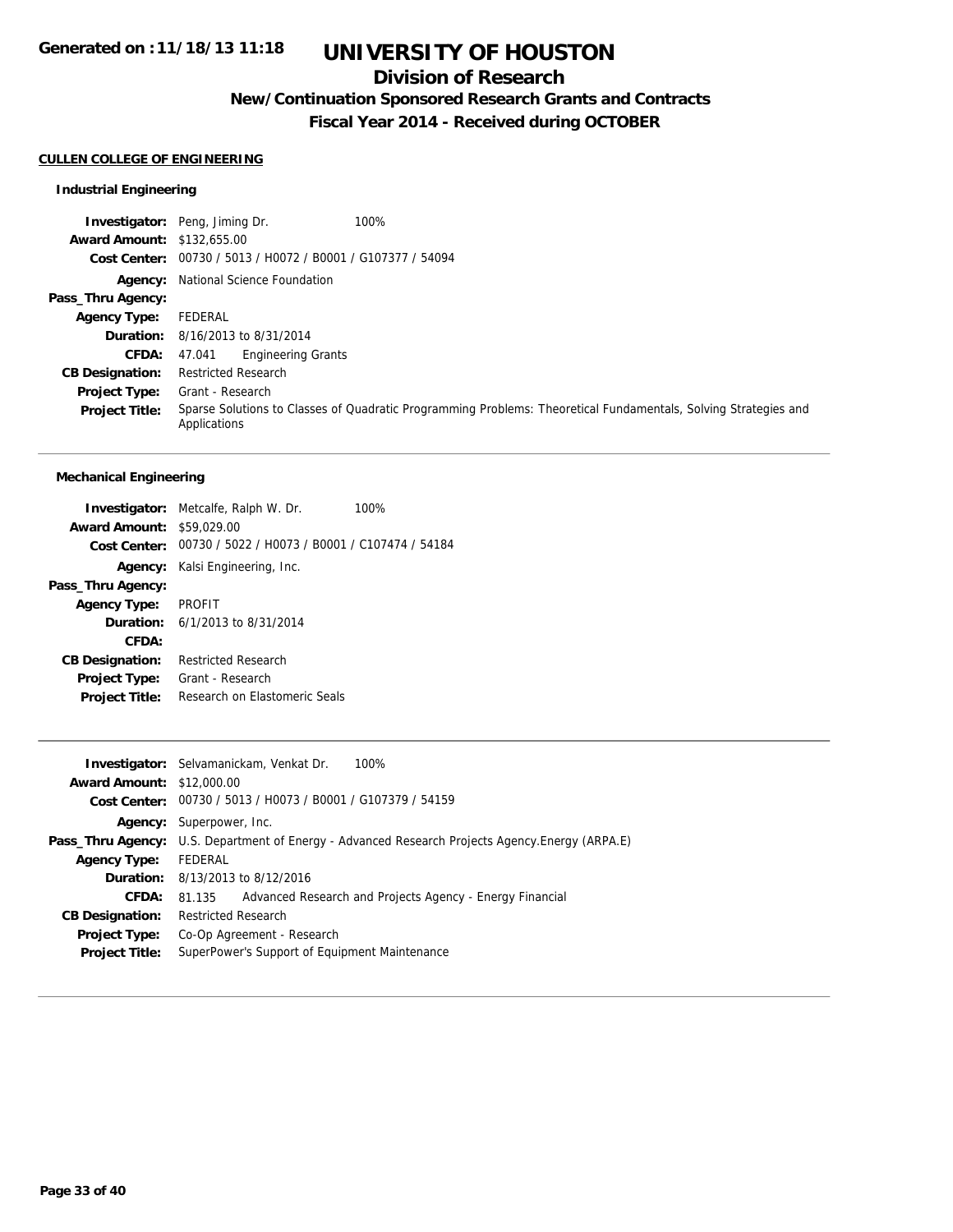## **Division of Research**

**New/Continuation Sponsored Research Grants and Contracts**

**Fiscal Year 2014 - Received during OCTOBER**

#### **CULLEN COLLEGE OF ENGINEERING**

#### **Mechanical Engineering**

| <b>Award Amount: \$5,100.00</b><br>00730 / 5015 / H0073 / C0001 / G106786 / 54166<br><b>Cost Center:</b><br>University of Texas at Austin<br>Agency:<br>Pass_Thru Agency:<br>NASA - National Aeronautics and Space Administration - Goddard Space Flight Center<br><b>Agency Type:</b><br><b>FEDERAL</b><br>Duration:<br>9/1/2013 to 4/1/2015<br><b>CFDA:</b><br>43.001<br>Aerospace Education Services Program<br><b>CB Designation:</b><br>Non Research<br><b>Project Type:</b><br>Grant - Public Service<br>The Mars Rover Model Celebration: Enhancing Formal and Informal STEM Education in Grades 3-8 and Improving<br><b>Project Title:</b><br>Teacher Training Using the Excitement of NASA's Latest Mars Missions<br>33%<br><b>Investigator:</b> Sharma, Pradeep Dr.<br><b>Award Amount: \$4,950.00</b><br>Cost Center: 00730 / 5015 / H0073 / C0001 / G106786 / 54166<br>Agency: University of Texas at Austin<br>Pass_Thru Agency: NASA - National Aeronautics and Space Administration - Goddard Space Flight Center<br><b>Agency Type:</b><br>FEDERAL<br>9/1/2013 to 4/1/2015<br>Duration:<br><b>CFDA:</b><br>Aerospace Education Services Program<br>43.001<br>Non Research<br><b>CB Designation:</b><br><b>Project Type:</b><br>Grant - Public Service<br>The Mars Rover Model Celebration: Enhancing Formal and Informal STEM Education in Grades 3-8 and Improving<br><b>Project Title:</b><br>Teacher Training Using the Excitement of NASA's Latest Mars Missions<br>33%<br>Investigator:<br>Dunbar, Bonnie Dr. |
|------------------------------------------------------------------------------------------------------------------------------------------------------------------------------------------------------------------------------------------------------------------------------------------------------------------------------------------------------------------------------------------------------------------------------------------------------------------------------------------------------------------------------------------------------------------------------------------------------------------------------------------------------------------------------------------------------------------------------------------------------------------------------------------------------------------------------------------------------------------------------------------------------------------------------------------------------------------------------------------------------------------------------------------------------------------------------------------------------------------------------------------------------------------------------------------------------------------------------------------------------------------------------------------------------------------------------------------------------------------------------------------------------------------------------------------------------------------------------------------------------------------------------------|
|                                                                                                                                                                                                                                                                                                                                                                                                                                                                                                                                                                                                                                                                                                                                                                                                                                                                                                                                                                                                                                                                                                                                                                                                                                                                                                                                                                                                                                                                                                                                    |
|                                                                                                                                                                                                                                                                                                                                                                                                                                                                                                                                                                                                                                                                                                                                                                                                                                                                                                                                                                                                                                                                                                                                                                                                                                                                                                                                                                                                                                                                                                                                    |
|                                                                                                                                                                                                                                                                                                                                                                                                                                                                                                                                                                                                                                                                                                                                                                                                                                                                                                                                                                                                                                                                                                                                                                                                                                                                                                                                                                                                                                                                                                                                    |
|                                                                                                                                                                                                                                                                                                                                                                                                                                                                                                                                                                                                                                                                                                                                                                                                                                                                                                                                                                                                                                                                                                                                                                                                                                                                                                                                                                                                                                                                                                                                    |
|                                                                                                                                                                                                                                                                                                                                                                                                                                                                                                                                                                                                                                                                                                                                                                                                                                                                                                                                                                                                                                                                                                                                                                                                                                                                                                                                                                                                                                                                                                                                    |
|                                                                                                                                                                                                                                                                                                                                                                                                                                                                                                                                                                                                                                                                                                                                                                                                                                                                                                                                                                                                                                                                                                                                                                                                                                                                                                                                                                                                                                                                                                                                    |
|                                                                                                                                                                                                                                                                                                                                                                                                                                                                                                                                                                                                                                                                                                                                                                                                                                                                                                                                                                                                                                                                                                                                                                                                                                                                                                                                                                                                                                                                                                                                    |
|                                                                                                                                                                                                                                                                                                                                                                                                                                                                                                                                                                                                                                                                                                                                                                                                                                                                                                                                                                                                                                                                                                                                                                                                                                                                                                                                                                                                                                                                                                                                    |
|                                                                                                                                                                                                                                                                                                                                                                                                                                                                                                                                                                                                                                                                                                                                                                                                                                                                                                                                                                                                                                                                                                                                                                                                                                                                                                                                                                                                                                                                                                                                    |
|                                                                                                                                                                                                                                                                                                                                                                                                                                                                                                                                                                                                                                                                                                                                                                                                                                                                                                                                                                                                                                                                                                                                                                                                                                                                                                                                                                                                                                                                                                                                    |
|                                                                                                                                                                                                                                                                                                                                                                                                                                                                                                                                                                                                                                                                                                                                                                                                                                                                                                                                                                                                                                                                                                                                                                                                                                                                                                                                                                                                                                                                                                                                    |
|                                                                                                                                                                                                                                                                                                                                                                                                                                                                                                                                                                                                                                                                                                                                                                                                                                                                                                                                                                                                                                                                                                                                                                                                                                                                                                                                                                                                                                                                                                                                    |
|                                                                                                                                                                                                                                                                                                                                                                                                                                                                                                                                                                                                                                                                                                                                                                                                                                                                                                                                                                                                                                                                                                                                                                                                                                                                                                                                                                                                                                                                                                                                    |
|                                                                                                                                                                                                                                                                                                                                                                                                                                                                                                                                                                                                                                                                                                                                                                                                                                                                                                                                                                                                                                                                                                                                                                                                                                                                                                                                                                                                                                                                                                                                    |
|                                                                                                                                                                                                                                                                                                                                                                                                                                                                                                                                                                                                                                                                                                                                                                                                                                                                                                                                                                                                                                                                                                                                                                                                                                                                                                                                                                                                                                                                                                                                    |
|                                                                                                                                                                                                                                                                                                                                                                                                                                                                                                                                                                                                                                                                                                                                                                                                                                                                                                                                                                                                                                                                                                                                                                                                                                                                                                                                                                                                                                                                                                                                    |
|                                                                                                                                                                                                                                                                                                                                                                                                                                                                                                                                                                                                                                                                                                                                                                                                                                                                                                                                                                                                                                                                                                                                                                                                                                                                                                                                                                                                                                                                                                                                    |
|                                                                                                                                                                                                                                                                                                                                                                                                                                                                                                                                                                                                                                                                                                                                                                                                                                                                                                                                                                                                                                                                                                                                                                                                                                                                                                                                                                                                                                                                                                                                    |
|                                                                                                                                                                                                                                                                                                                                                                                                                                                                                                                                                                                                                                                                                                                                                                                                                                                                                                                                                                                                                                                                                                                                                                                                                                                                                                                                                                                                                                                                                                                                    |
|                                                                                                                                                                                                                                                                                                                                                                                                                                                                                                                                                                                                                                                                                                                                                                                                                                                                                                                                                                                                                                                                                                                                                                                                                                                                                                                                                                                                                                                                                                                                    |
|                                                                                                                                                                                                                                                                                                                                                                                                                                                                                                                                                                                                                                                                                                                                                                                                                                                                                                                                                                                                                                                                                                                                                                                                                                                                                                                                                                                                                                                                                                                                    |
|                                                                                                                                                                                                                                                                                                                                                                                                                                                                                                                                                                                                                                                                                                                                                                                                                                                                                                                                                                                                                                                                                                                                                                                                                                                                                                                                                                                                                                                                                                                                    |
|                                                                                                                                                                                                                                                                                                                                                                                                                                                                                                                                                                                                                                                                                                                                                                                                                                                                                                                                                                                                                                                                                                                                                                                                                                                                                                                                                                                                                                                                                                                                    |
|                                                                                                                                                                                                                                                                                                                                                                                                                                                                                                                                                                                                                                                                                                                                                                                                                                                                                                                                                                                                                                                                                                                                                                                                                                                                                                                                                                                                                                                                                                                                    |
|                                                                                                                                                                                                                                                                                                                                                                                                                                                                                                                                                                                                                                                                                                                                                                                                                                                                                                                                                                                                                                                                                                                                                                                                                                                                                                                                                                                                                                                                                                                                    |
|                                                                                                                                                                                                                                                                                                                                                                                                                                                                                                                                                                                                                                                                                                                                                                                                                                                                                                                                                                                                                                                                                                                                                                                                                                                                                                                                                                                                                                                                                                                                    |
|                                                                                                                                                                                                                                                                                                                                                                                                                                                                                                                                                                                                                                                                                                                                                                                                                                                                                                                                                                                                                                                                                                                                                                                                                                                                                                                                                                                                                                                                                                                                    |
| <b>Award Amount:</b><br>\$16,500.00                                                                                                                                                                                                                                                                                                                                                                                                                                                                                                                                                                                                                                                                                                                                                                                                                                                                                                                                                                                                                                                                                                                                                                                                                                                                                                                                                                                                                                                                                                |
| 00730 / 5013 / H0112 / B0001 / G106783 / 54063<br><b>Cost Center:</b>                                                                                                                                                                                                                                                                                                                                                                                                                                                                                                                                                                                                                                                                                                                                                                                                                                                                                                                                                                                                                                                                                                                                                                                                                                                                                                                                                                                                                                                              |
| <b>Agency:</b> NASA - National Aeronautics and Space Administration - Headquarters (Wash., D.C.)                                                                                                                                                                                                                                                                                                                                                                                                                                                                                                                                                                                                                                                                                                                                                                                                                                                                                                                                                                                                                                                                                                                                                                                                                                                                                                                                                                                                                                   |
| Pass_Thru Agency:                                                                                                                                                                                                                                                                                                                                                                                                                                                                                                                                                                                                                                                                                                                                                                                                                                                                                                                                                                                                                                                                                                                                                                                                                                                                                                                                                                                                                                                                                                                  |
| <b>Agency Type:</b><br>FEDERAL                                                                                                                                                                                                                                                                                                                                                                                                                                                                                                                                                                                                                                                                                                                                                                                                                                                                                                                                                                                                                                                                                                                                                                                                                                                                                                                                                                                                                                                                                                     |
| Duration:<br>9/18/2013 to 9/17/2015                                                                                                                                                                                                                                                                                                                                                                                                                                                                                                                                                                                                                                                                                                                                                                                                                                                                                                                                                                                                                                                                                                                                                                                                                                                                                                                                                                                                                                                                                                |
| <b>CFDA:</b><br>43.001<br>Aerospace Education Services Program                                                                                                                                                                                                                                                                                                                                                                                                                                                                                                                                                                                                                                                                                                                                                                                                                                                                                                                                                                                                                                                                                                                                                                                                                                                                                                                                                                                                                                                                     |
|                                                                                                                                                                                                                                                                                                                                                                                                                                                                                                                                                                                                                                                                                                                                                                                                                                                                                                                                                                                                                                                                                                                                                                                                                                                                                                                                                                                                                                                                                                                                    |
| <b>Restricted Research</b><br><b>CB Designation:</b>                                                                                                                                                                                                                                                                                                                                                                                                                                                                                                                                                                                                                                                                                                                                                                                                                                                                                                                                                                                                                                                                                                                                                                                                                                                                                                                                                                                                                                                                               |
| <b>Project Type:</b><br>Grant - Research                                                                                                                                                                                                                                                                                                                                                                                                                                                                                                                                                                                                                                                                                                                                                                                                                                                                                                                                                                                                                                                                                                                                                                                                                                                                                                                                                                                                                                                                                           |
| An Undergraduate Student Instrumentation Project to Develop New<br><b>Project Title:</b><br>Instrument Technology to Study the Auroral Ionosphere and                                                                                                                                                                                                                                                                                                                                                                                                                                                                                                                                                                                                                                                                                                                                                                                                                                                                                                                                                                                                                                                                                                                                                                                                                                                                                                                                                                              |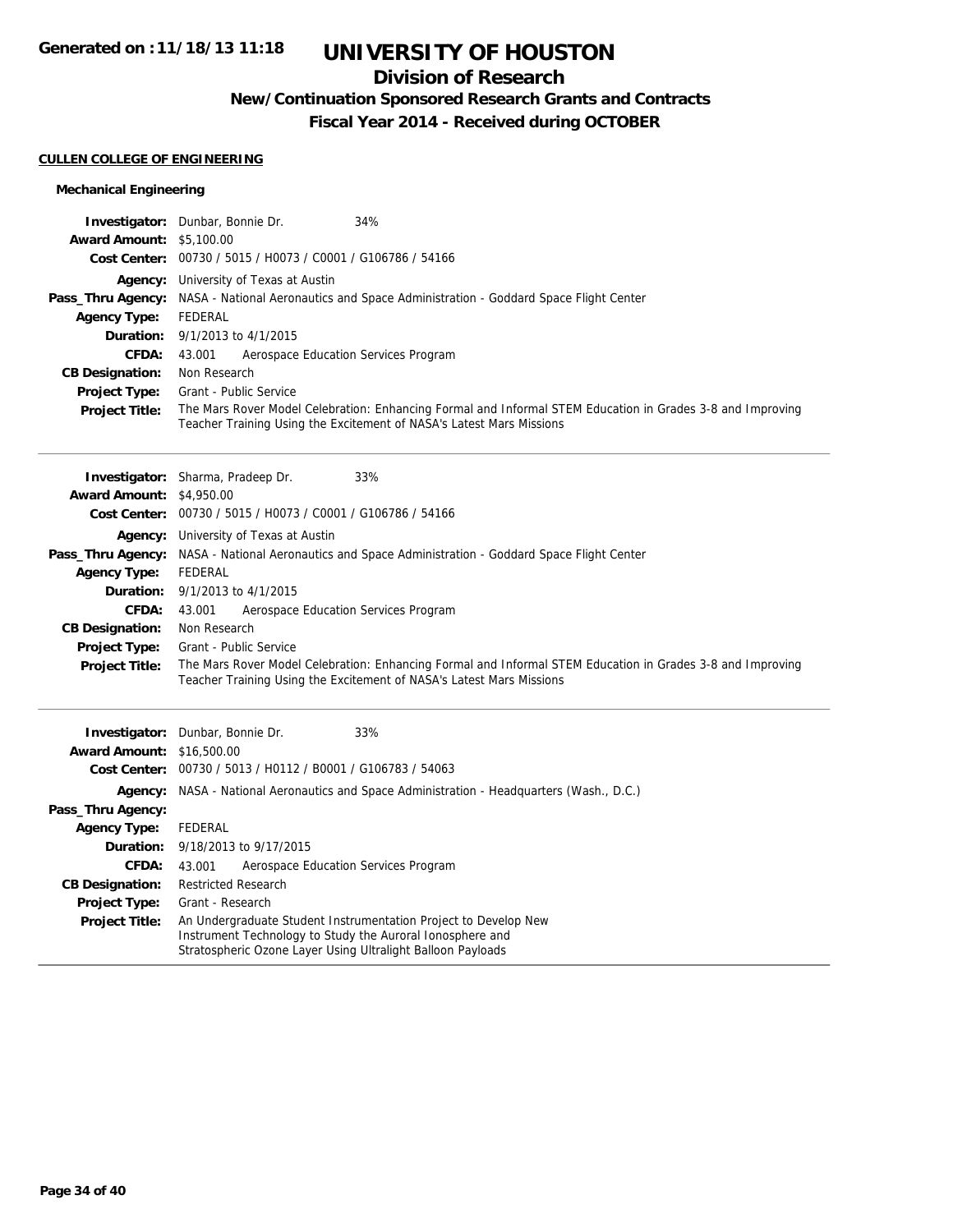## **Division of Research**

**New/Continuation Sponsored Research Grants and Contracts**

**Fiscal Year 2014 - Received during OCTOBER**

#### **CULLEN COLLEGE OF ENGINEERING**

#### **Texas Hurricane Center for Innovative Technology**

**Investigator:** Vipulanandan, Cumaraswamy Di20% **Award Amount:** \$6,000.00 **Cost Center:** 00730 / 5018 / H0069 / B0001 / G106856 / 54230 **Agency:** Lamar University **Pass\_Thru Agency:** Lamar University (THWRC) **Agency Type:** STATE **Duration:** 9/1/2013 to 7/15/2015 **CFDA: CB Designation:** Restricted Research **Project Type:** Grant - Research **Project Title:** Accelerated Treatment and Recycling of Hydraulic Fracturing Wastewater Using the Microbial Fuel Cell (MFC)

#### **DIVISION OF RESEARCH**

#### **Center for Advanced Computing and Data Systems**

|                               | <b>Investigator:</b> Barth, Amy Dr.                                     | 10%                                                                            |  |
|-------------------------------|-------------------------------------------------------------------------|--------------------------------------------------------------------------------|--|
| <b>Award Amount: \$460.00</b> |                                                                         |                                                                                |  |
|                               | Cost Center: 00730 / 5013 / H0288 / B0001 / G103426 / 50169             |                                                                                |  |
|                               | <b>Agency:</b> National Institute of Child Health and Human Development |                                                                                |  |
| Pass_Thru Agency:             |                                                                         |                                                                                |  |
| <b>Agency Type:</b>           | FEDERAL                                                                 |                                                                                |  |
|                               | <b>Duration:</b> 1/2/2012 to 8/31/2013                                  |                                                                                |  |
| CFDA:                         | 93.865 Center for Research for Mothers and Children                     |                                                                                |  |
| <b>CB Designation:</b>        | <b>Restricted Research</b>                                              |                                                                                |  |
| <b>Project Type:</b>          | Grant - Research                                                        |                                                                                |  |
| <b>Project Title:</b>         |                                                                         | Language, Cognitive, and Neuropsychological Processes in Reading Comprehension |  |
|                               |                                                                         |                                                                                |  |

|                                  | 50%<br><b>Investigator:</b> Pinsky, Lawrence S. Dr.                                                          |  |  |
|----------------------------------|--------------------------------------------------------------------------------------------------------------|--|--|
| <b>Award Amount: \$49,483.80</b> |                                                                                                              |  |  |
|                                  | Cost Center: 00730 / 5043 / H0112 / B0001 / G104670 / 50110                                                  |  |  |
|                                  | <b>Agency:</b> Wyle Science Technology and Engineering Group                                                 |  |  |
|                                  | <b>Pass_Thru Agency:</b> NASA - National Aeronautics and Space Administration - Marshall Space Flight Center |  |  |
| <b>Agency Type:</b>              | FEDERAL                                                                                                      |  |  |
|                                  | <b>Duration:</b> 11/28/2011 to 10/31/2013                                                                    |  |  |
| CFDA:                            | 43,000 National Aeronautics and Space Administration                                                         |  |  |
| <b>CB Designation:</b>           | <b>Restricted Research</b>                                                                                   |  |  |
| <b>Project Type:</b>             | Contract - Research                                                                                          |  |  |
| <b>Project Title:</b>            | Medipix 3 Collaboration and support for on orbit technology development and demonstration                    |  |  |
|                                  |                                                                                                              |  |  |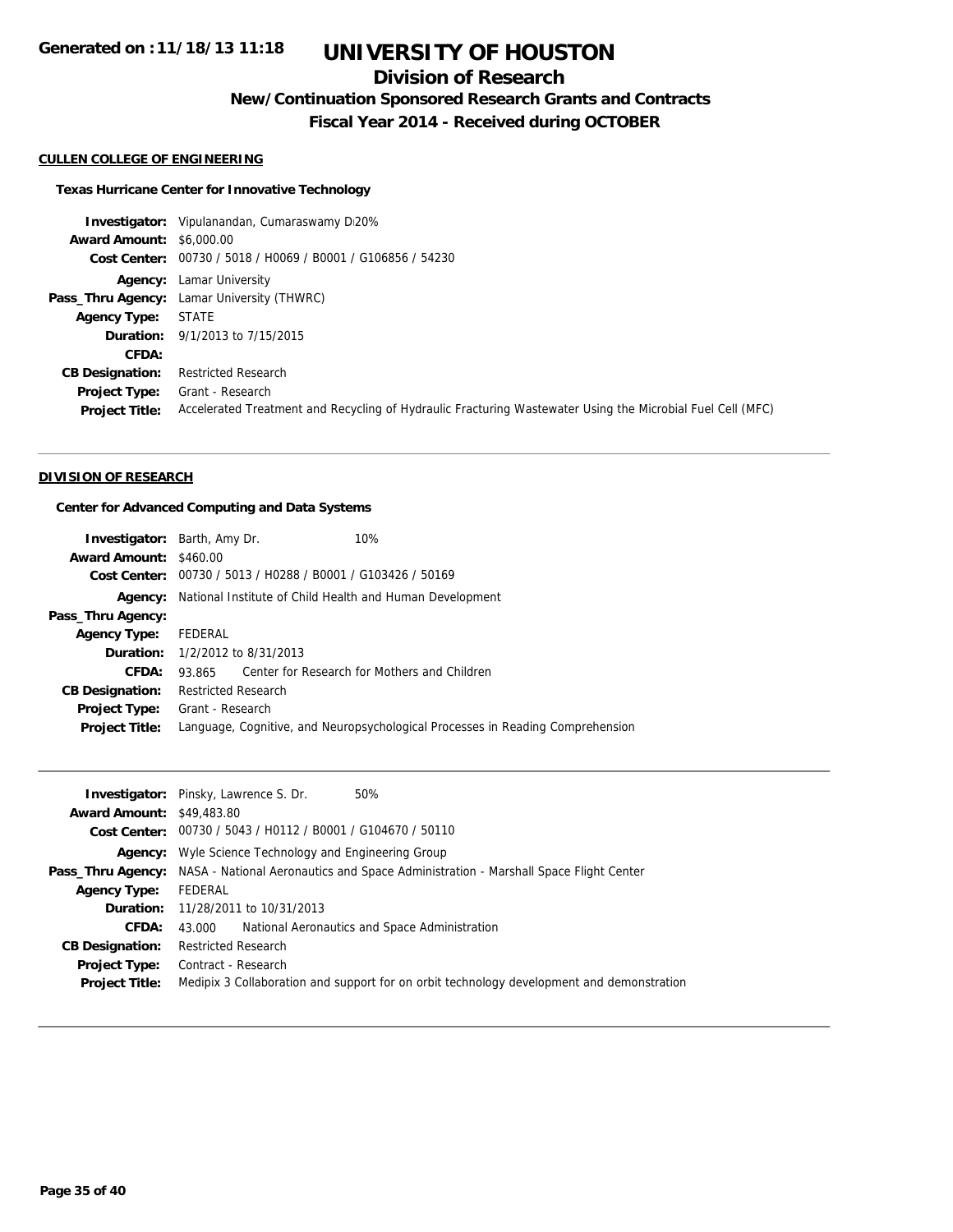### **Division of Research**

**New/Continuation Sponsored Research Grants and Contracts**

**Fiscal Year 2014 - Received during OCTOBER**

#### **DIVISION OF RESEARCH**

### **Center for Advanced Materials**

|                         |  | 50%                                                                                                                                                                                                                                                                                                       |
|-------------------------|--|-----------------------------------------------------------------------------------------------------------------------------------------------------------------------------------------------------------------------------------------------------------------------------------------------------------|
|                         |  |                                                                                                                                                                                                                                                                                                           |
|                         |  |                                                                                                                                                                                                                                                                                                           |
|                         |  |                                                                                                                                                                                                                                                                                                           |
|                         |  |                                                                                                                                                                                                                                                                                                           |
| FEDERAL                 |  |                                                                                                                                                                                                                                                                                                           |
|                         |  |                                                                                                                                                                                                                                                                                                           |
| 81.049                  |  | Office of Energy Research Financial Assistance Program                                                                                                                                                                                                                                                    |
| Non Restricted Research |  |                                                                                                                                                                                                                                                                                                           |
|                         |  |                                                                                                                                                                                                                                                                                                           |
|                         |  | Ceria Barrier Layer Analysis and Testing for Solid Oxide Fuel Cells                                                                                                                                                                                                                                       |
|                         |  | <b>Investigator:</b> Ignatiev, Alex Dr.<br><b>Award Amount: \$22,500.00</b><br>Cost Center: 00730 / 5013 / H0453 / B0100 / C107311 / 54228<br><b>Agency:</b> Acree Technologies, Inc.<br><b>Pass_Thru Agency:</b> U.S. Department of Energy<br><b>Duration:</b> 6/10/2013 to 3/9/2014<br>Grant - Research |

|                                   | <b>Investigator:</b> Ignatiev, Alex Dr.<br>50%                                                    |
|-----------------------------------|---------------------------------------------------------------------------------------------------|
| <b>Award Amount: \$124,984.50</b> |                                                                                                   |
|                                   | Cost Center: 00730 / 5013 / H0453 / B0001 / G105565 / 52355                                       |
|                                   | <b>Agency:</b> NASA - National Aeronautics and Space Administration - Goddard Space Flight Center |
| Pass_Thru Agency:                 |                                                                                                   |
| <b>Agency Type:</b>               | FEDERAL                                                                                           |
|                                   | <b>Duration:</b> 1/1/2013 to 12/31/2014                                                           |
| CFDA:                             | <b>Cross Agency Support</b><br>43.009                                                             |
| <b>CB Designation:</b>            | <b>Restricted Research</b>                                                                        |
| Project Type:                     | Grant - Research                                                                                  |
| <b>Project Title:</b>             | High Hydrogen Content Nanostructured Polymer Radiation Protection System                          |
|                                   |                                                                                                   |

|                                  | <b>Investigator:</b> Freundlich, Alexandre Dr.              | 60% |
|----------------------------------|-------------------------------------------------------------|-----|
| <b>Award Amount: \$30,000.00</b> |                                                             |     |
|                                  | Cost Center: 00730 / 5013 / H0453 / B0001 / G099644 / 49437 |     |
| Agency:                          | Arizona State University                                    |     |
|                                  | Pass_Thru Agency: National Science Foundation               |     |
| Agency Type:                     | FEDERAL                                                     |     |
|                                  | <b>Duration:</b> $8/15/2011$ to $7/31/2014$                 |     |
| CFDA:                            | <b>Engineering Grants</b><br>47.041                         |     |
| <b>CB Designation:</b>           | <b>Restricted Research</b>                                  |     |
| <b>Project Type:</b>             | Grant - Research                                            |     |
| <b>Project Title:</b>            | ERC for Quantum Energy and Sustainable Solar Technologies   |     |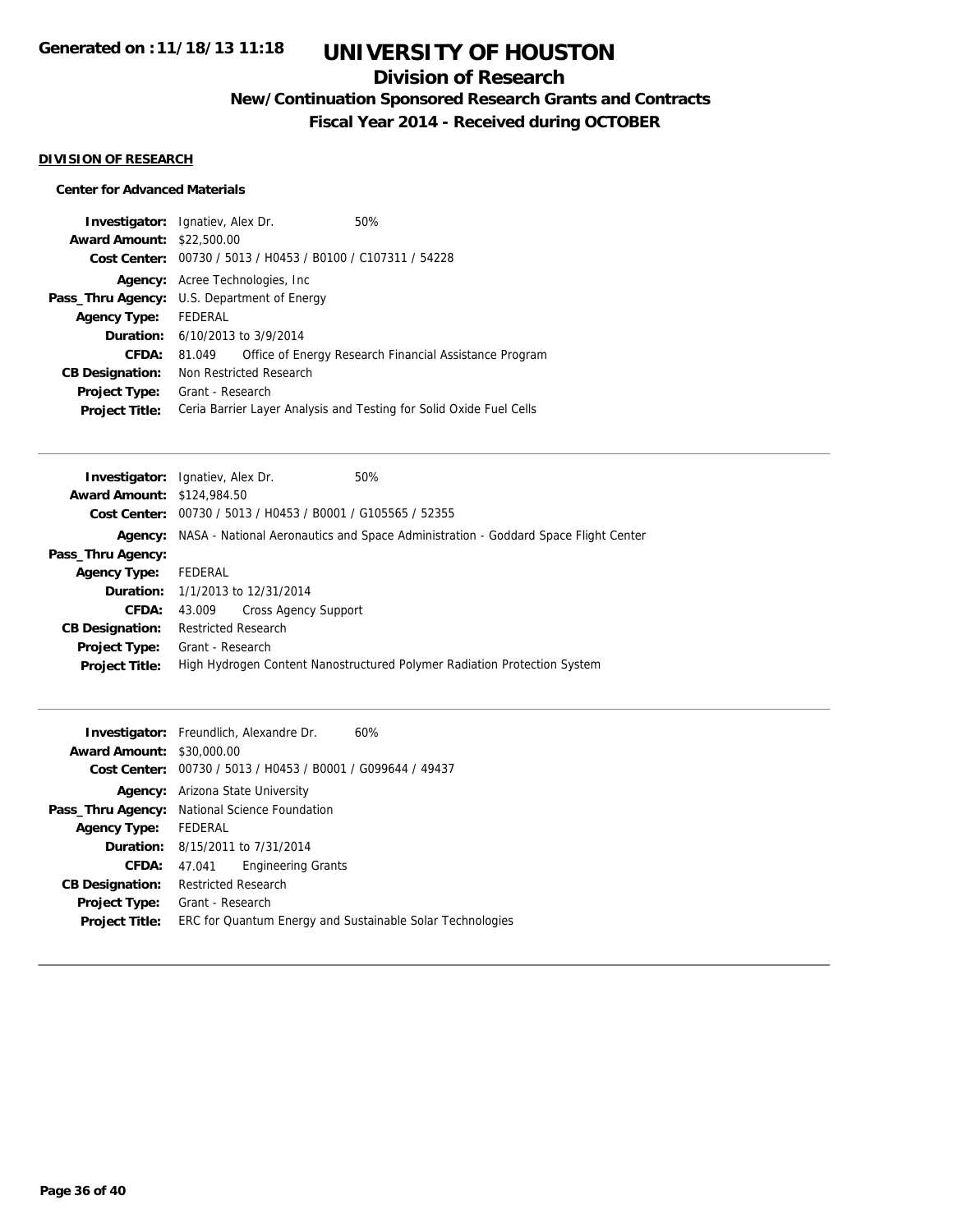## **Division of Research**

**New/Continuation Sponsored Research Grants and Contracts**

**Fiscal Year 2014 - Received during OCTOBER**

#### **DIVISION OF RESEARCH**

#### **Center for Neuromotor & Biomechanics Research**

| Investigator:<br><b>Award Amount:</b><br>Cost Center: .                                                              | Simpson, Richard Dr.<br>80%<br>\$24,000.00<br>00730 / 5013 / H0521 / B0001 / G102913 / 50107                                                                                                                                                                          |  |  |
|----------------------------------------------------------------------------------------------------------------------|-----------------------------------------------------------------------------------------------------------------------------------------------------------------------------------------------------------------------------------------------------------------------|--|--|
| Agency:<br>Pass_Thru Agency:                                                                                         | NASA - National Aeronautics and Space Administration - Johnson Space Center                                                                                                                                                                                           |  |  |
| <b>Agency Type:</b><br>Duration:<br><b>CFDA:</b><br><b>CB Designation:</b><br>Project Type:<br><b>Project Title:</b> | FEDERAL<br>11/3/2011 to 11/2/2015<br>Basic Research, Educational Outreach, or Training in the area of Exploration<br>43.003<br><b>Restricted Research</b><br>Grant - Research<br>Effects of Long-Term Exposure to Microgravity on Salivary Markers of Innate Immunity |  |  |
| <b>Award Amount:</b><br>Cost Center:<br>Agency:<br>Pass_Thru Agency:<br><b>Agency Type:</b>                          | 5%<br><b>Investigator:</b> Clarke, Mark Dr.<br>\$1,500.00<br>00730 / 5013 / H0521 / B0001 / G102913 / 50107<br>NASA - National Aeronautics and Space Administration - Johnson Space Center<br>FEDERAL                                                                 |  |  |

| <b>CB Designation:</b> Restricted Research                                                                 |
|------------------------------------------------------------------------------------------------------------|
| <b>Project Type:</b> Grant - Research                                                                      |
| <b>Project Title:</b> Effects of Long-Term Exposure to Microgravity on Salivary Markers of Innate Immunity |

| <b>Award Amount: \$1,500.00</b>               | 5%<br><b>Investigator:</b> O'Connor, Daniel Dr.                                                          |  |  |
|-----------------------------------------------|----------------------------------------------------------------------------------------------------------|--|--|
|                                               | Cost Center: 00730 / 5013 / H0521 / B0001 / G102913 / 50107                                              |  |  |
|                                               | <b>Agency:</b> NASA - National Aeronautics and Space Administration - Johnson Space Center               |  |  |
| Pass_Thru Agency:                             |                                                                                                          |  |  |
| <b>Agency Type:</b>                           | FEDERAL                                                                                                  |  |  |
|                                               | <b>Duration:</b> 11/3/2011 to 11/2/2015                                                                  |  |  |
| CFDA:                                         | Basic Research, Educational Outreach, or Training in the area of Exploration<br>43.003                   |  |  |
| <b>CB Designation:</b>                        | <b>Restricted Research</b>                                                                               |  |  |
| <b>Project Type:</b><br><b>Project Title:</b> | Grant - Research<br>Effects of Long-Term Exposure to Microgravity on Salivary Markers of Innate Immunity |  |  |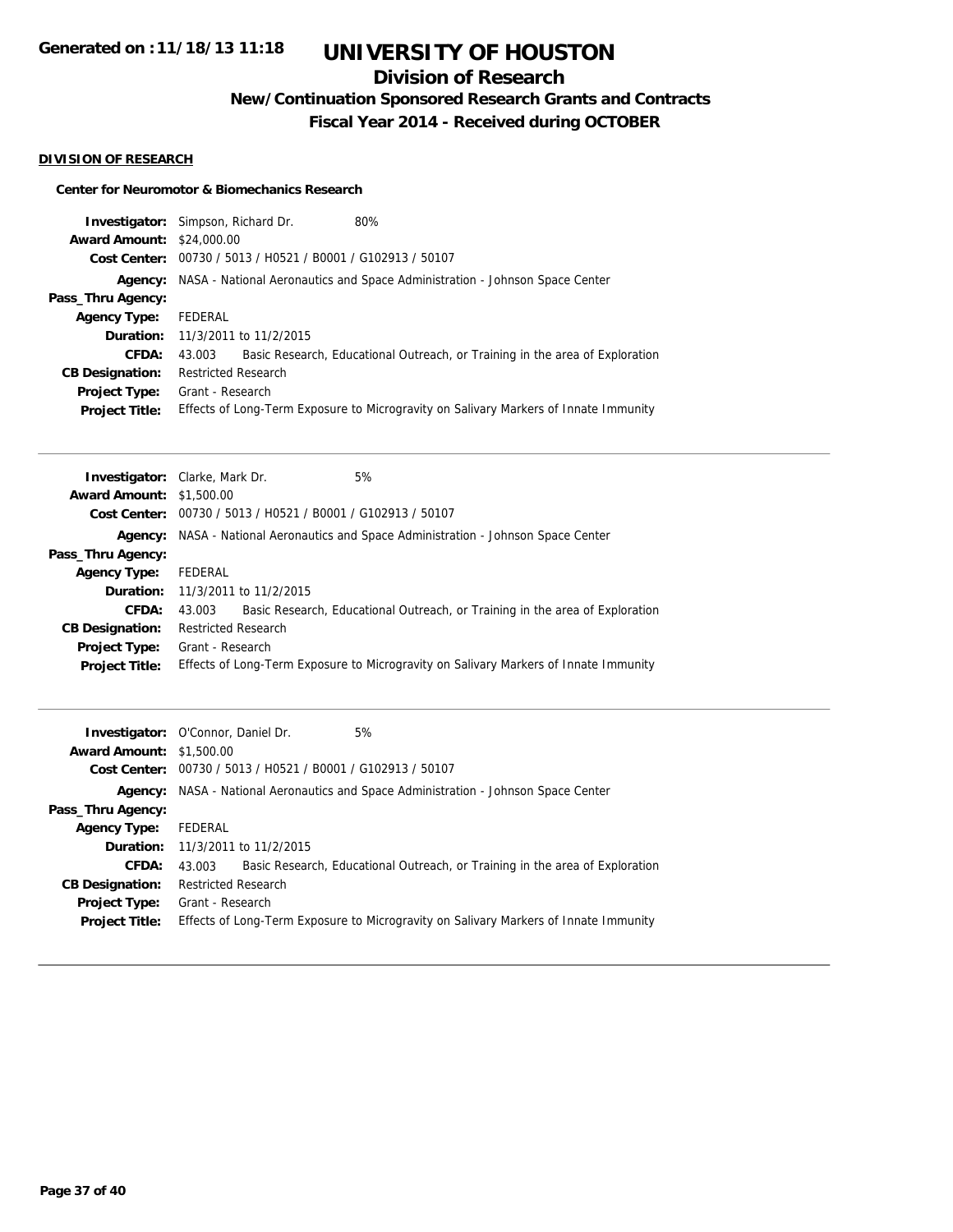## **Division of Research**

**New/Continuation Sponsored Research Grants and Contracts**

**Fiscal Year 2014 - Received during OCTOBER**

#### **DIVISION OF RESEARCH**

#### **Center for Neuromotor & Biomechanics Research**

| <b>Investigator:</b> Lowder, Thomas Dr. |                                                                                            |                                                             | 10%                                                                                  |
|-----------------------------------------|--------------------------------------------------------------------------------------------|-------------------------------------------------------------|--------------------------------------------------------------------------------------|
| <b>Award Amount: \$3,000.00</b>         |                                                                                            |                                                             |                                                                                      |
|                                         |                                                                                            | Cost Center: 00730 / 5013 / H0521 / B0001 / G102913 / 50107 |                                                                                      |
|                                         | <b>Agency:</b> NASA - National Aeronautics and Space Administration - Johnson Space Center |                                                             |                                                                                      |
| Pass_Thru Agency:                       |                                                                                            |                                                             |                                                                                      |
| <b>Agency Type:</b>                     | FEDERAL                                                                                    |                                                             |                                                                                      |
|                                         |                                                                                            | <b>Duration:</b> 11/3/2011 to 11/2/2015                     |                                                                                      |
| CFDA:                                   | 43.003                                                                                     |                                                             | Basic Research, Educational Outreach, or Training in the area of Exploration         |
| <b>CB Designation:</b>                  | <b>Restricted Research</b>                                                                 |                                                             |                                                                                      |
| Project Type:                           | Grant - Research                                                                           |                                                             |                                                                                      |
| <b>Project Title:</b>                   |                                                                                            |                                                             | Effects of Long-Term Exposure to Microgravity on Salivary Markers of Innate Immunity |
|                                         |                                                                                            |                                                             |                                                                                      |

#### **TIMES**

|                        | <b>Investigator:</b> Vilalta, Ricardo Dr.                   | 50% |
|------------------------|-------------------------------------------------------------|-----|
| <b>Award Amount:</b>   | \$90,000.00                                                 |     |
|                        | Cost Center: 00730 / 5022 / H0288 / B0001 / C106149 / 54079 |     |
|                        | <b>Agency:</b> Repsol Services Company                      |     |
| Pass_Thru Agency:      |                                                             |     |
| <b>Agency Type:</b>    | <b>PROFIT</b>                                               |     |
|                        | <b>Duration:</b> $5/1/2013$ to $4/30/2014$                  |     |
| CFDA:                  |                                                             |     |
| <b>CB Designation:</b> | Restricted Research                                         |     |
| <b>Project Type:</b>   | Grant - Research                                            |     |
| <b>Project Title:</b>  | Data Mining Techniques Applied to Seismic Data              |     |
|                        |                                                             |     |

| <b>Investigator:</b> Fletcher, Jack Dr.        |                                                             |  | 80%                                |                                                             |
|------------------------------------------------|-------------------------------------------------------------|--|------------------------------------|-------------------------------------------------------------|
| <b>Award Amount: \$240,000.00</b>              |                                                             |  |                                    |                                                             |
|                                                | Cost Center: 00730 / 5014 / H0288 / B0001 / G107349 / 53863 |  |                                    |                                                             |
|                                                | <b>Agency:</b> Texas Education Agency                       |  |                                    |                                                             |
| Pass_Thru Agency: U.S. Department of Education |                                                             |  |                                    |                                                             |
| Agency Type: FEDERAL                           |                                                             |  |                                    |                                                             |
| <b>Duration:</b> 9/1/2013 to 8/31/2014         |                                                             |  |                                    |                                                             |
| CFDA:                                          | 84.027                                                      |  | Special Education Grants to States |                                                             |
| <b>CB Designation:</b>                         | <b>Restricted Research</b>                                  |  |                                    |                                                             |
| Project Type:                                  | Grant - Research                                            |  |                                    |                                                             |
| <b>Project Title:</b>                          |                                                             |  |                                    | Texas Center for Learning Disabilities Intervention Project |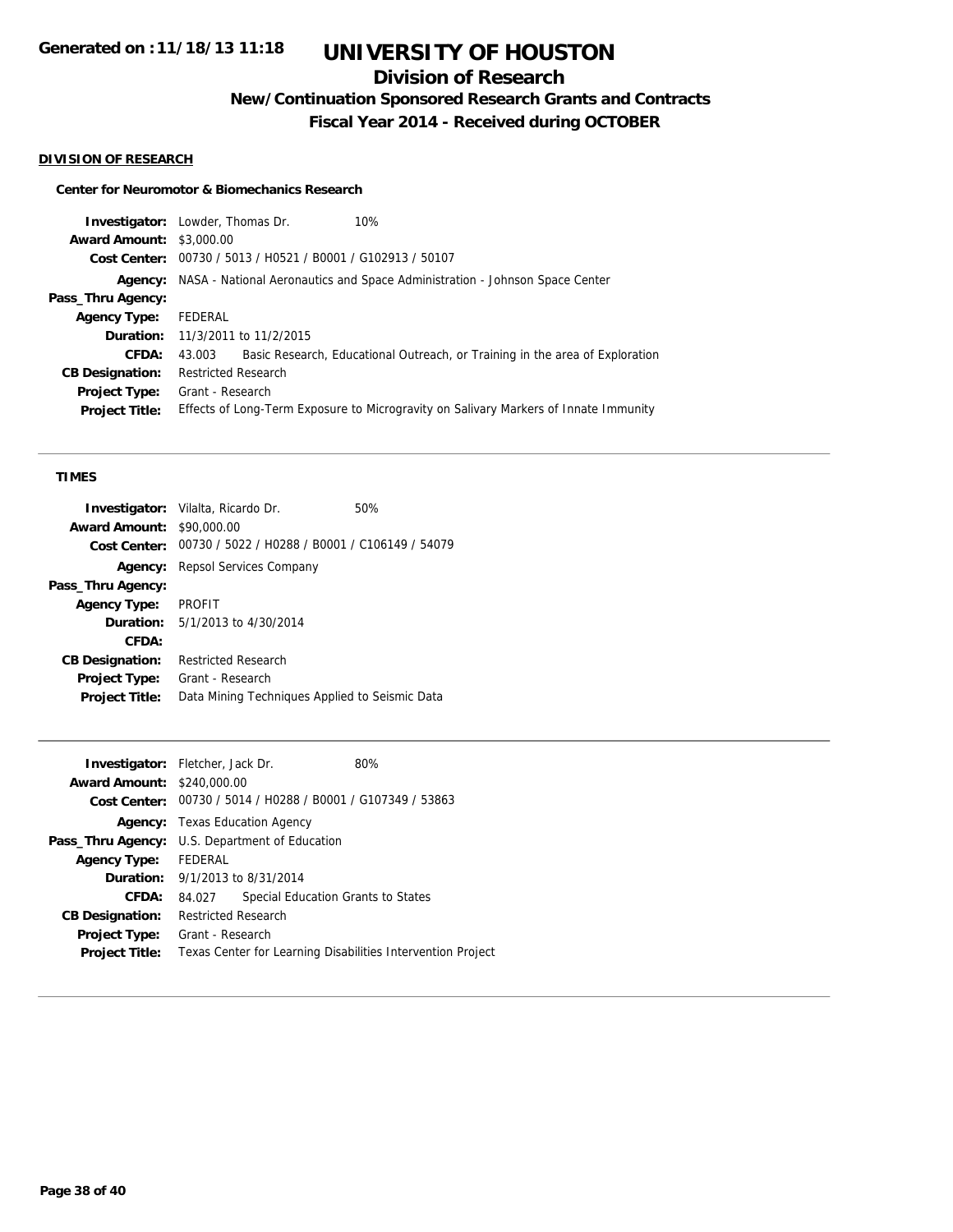### **Division of Research**

## **New/Continuation Sponsored Research Grants and Contracts**

**Fiscal Year 2014 - Received during OCTOBER**

#### **DIVISION OF RESEARCH**

### **TIMES**

|                                 | <b>Investigator:</b> Barth, Amy Dr.                         | 70%                                                                            |  |
|---------------------------------|-------------------------------------------------------------|--------------------------------------------------------------------------------|--|
| <b>Award Amount: \$3,219.97</b> |                                                             |                                                                                |  |
|                                 | Cost Center: 00730 / 5013 / H0288 / B0001 / G103426 / 50169 |                                                                                |  |
| Agency:                         | National Institute of Child Health and Human Development    |                                                                                |  |
| Pass_Thru Agency:               |                                                             |                                                                                |  |
| <b>Agency Type:</b>             | FEDERAL                                                     |                                                                                |  |
|                                 | <b>Duration:</b> 1/2/2012 to 8/31/2013                      |                                                                                |  |
| CFDA:                           | 93.865                                                      | Center for Research for Mothers and Children                                   |  |
| <b>CB Designation:</b>          | <b>Restricted Research</b>                                  |                                                                                |  |
| <b>Project Type:</b>            | Grant - Research                                            |                                                                                |  |
| <b>Project Title:</b>           |                                                             | Language, Cognitive, and Neuropsychological Processes in Reading Comprehension |  |
|                                 |                                                             |                                                                                |  |

|                                  | <b>Investigator:</b> Barr, Christopher Dr.<br>80%                                                              |
|----------------------------------|----------------------------------------------------------------------------------------------------------------|
| <b>Award Amount: \$21,784.80</b> |                                                                                                                |
|                                  | Cost Center: 00730 / 5013 / H0288 / B0001 / G104249 / 51746                                                    |
|                                  | <b>Agency:</b> Georgia State University                                                                        |
|                                  | <b>Pass_Thru Agency:</b> Institute of Educational Sciences                                                     |
| <b>Agency Type:</b>              | FEDERAL                                                                                                        |
|                                  | <b>Duration:</b> 9/17/2012 to 8/31/2014                                                                        |
| <b>CFDA:</b>                     | National Institute on Student Achievement, Curriculum and Assessment<br>84.305                                 |
| <b>CB Designation:</b>           | <b>Restricted Research</b>                                                                                     |
| <b>Project Type:</b>             | Grant - Research                                                                                               |
| <b>Project Title:</b>            | Developing instructional approaches suited to the cognitive and motivational needs of struggling adult readers |